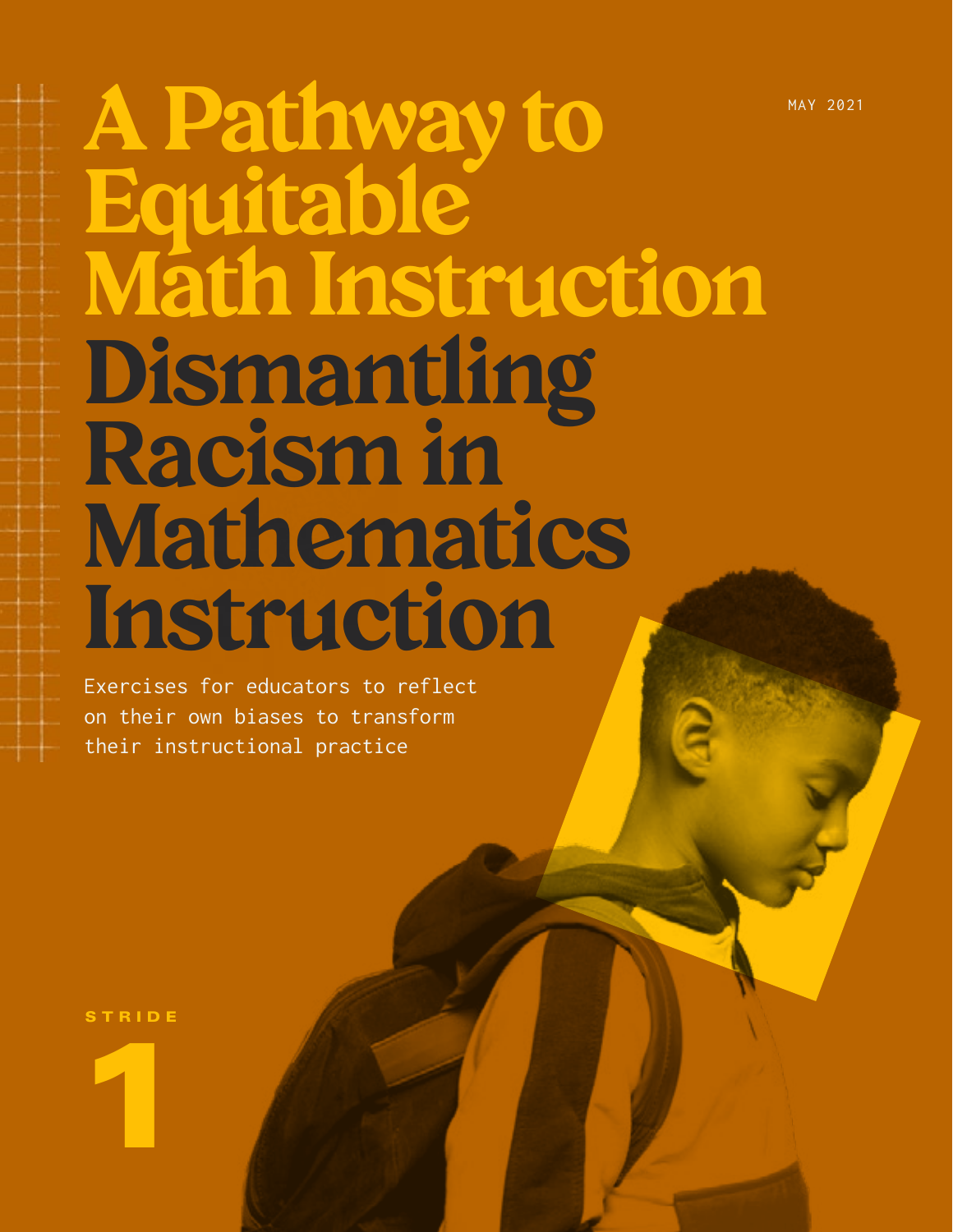# Dismantling Racism in Mathematics Instruction

This tool provides teachers an opportunity to examine their actions, beliefs, and values around teaching mathematics. The framework for deconstructing racism in mathematics offers essential characteristics of antiracist math educators and critical approaches to dismantling white supremacy in math classrooms by making visible the toxic characteristics of white supremacy culture (Jones and Okun 2001; dismantling Racism 2016) with respect to math. Building on the framework, teachers engage with critical praxis in order to shift their instructional beliefs and practices towards antiracist math education. By centering antiracism, we model how to be antiracist math educators with accountability.

#### HOW TO USE THIS TOOL

While primarily for math educators, this text advocates for a collective approach to dismantling white supremacy. This schoolwide approach ensures that antiracist work is not left alone to one individual (i.e., math teacher or the director of equity), but to enlist the support and voice of all stakeholders in the school ecosystem.

- Teachers should use this workbook to self-reflect on individual practices in the classroom and identify next steps in their antiracist journey as a math educator.
- Leaders and coaches should use the framework during observations and walkthroughs, annotating the behaviors and providing targeted feedback.
- **· Administrators** should examine programs and policies and how white supremacy impacts student outcomes (e.g., tracking, course selection, intervention rosters). In addition, they can hold teachers accountable for completing the activities in this workbook.

#### **THEMES**

Teacher Beliefs

#### **GUIDING PRINCIPLES**

Culturally relevant curricula and practices designed to increase access for students of color.

Promoting antiracist mathematics instruction.

#### **CONTENT DEVELOPERS**

Sonia Michelle Cintron

Math Content Specialist UnboundEd

Dani Wadlington Director of Mathematics Education Quetzal Education Consulting

Andre ChenFeng Ph.D. Student Education at Claremont Graduate University

#### **FEEDBACK ADVISORS**

Kyndall Brown Executive Director California Mathematics Project

Denise Green Educational Administrator, Mathematics Monterey County Office of Education

Manuel Buenrostro Policy Associate Californians Together

Ana Benderas Director of Humanities Education Quetzal Education Consulting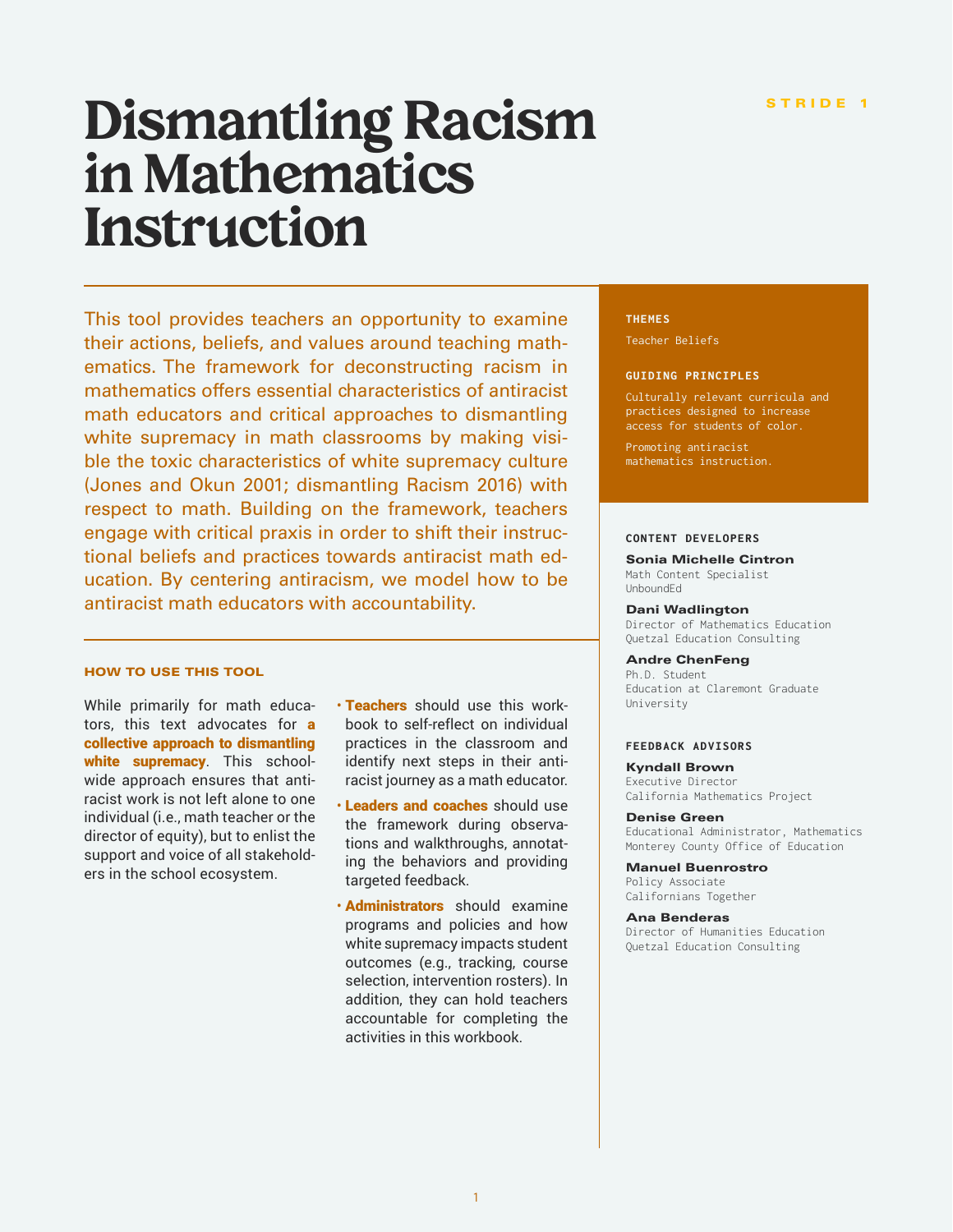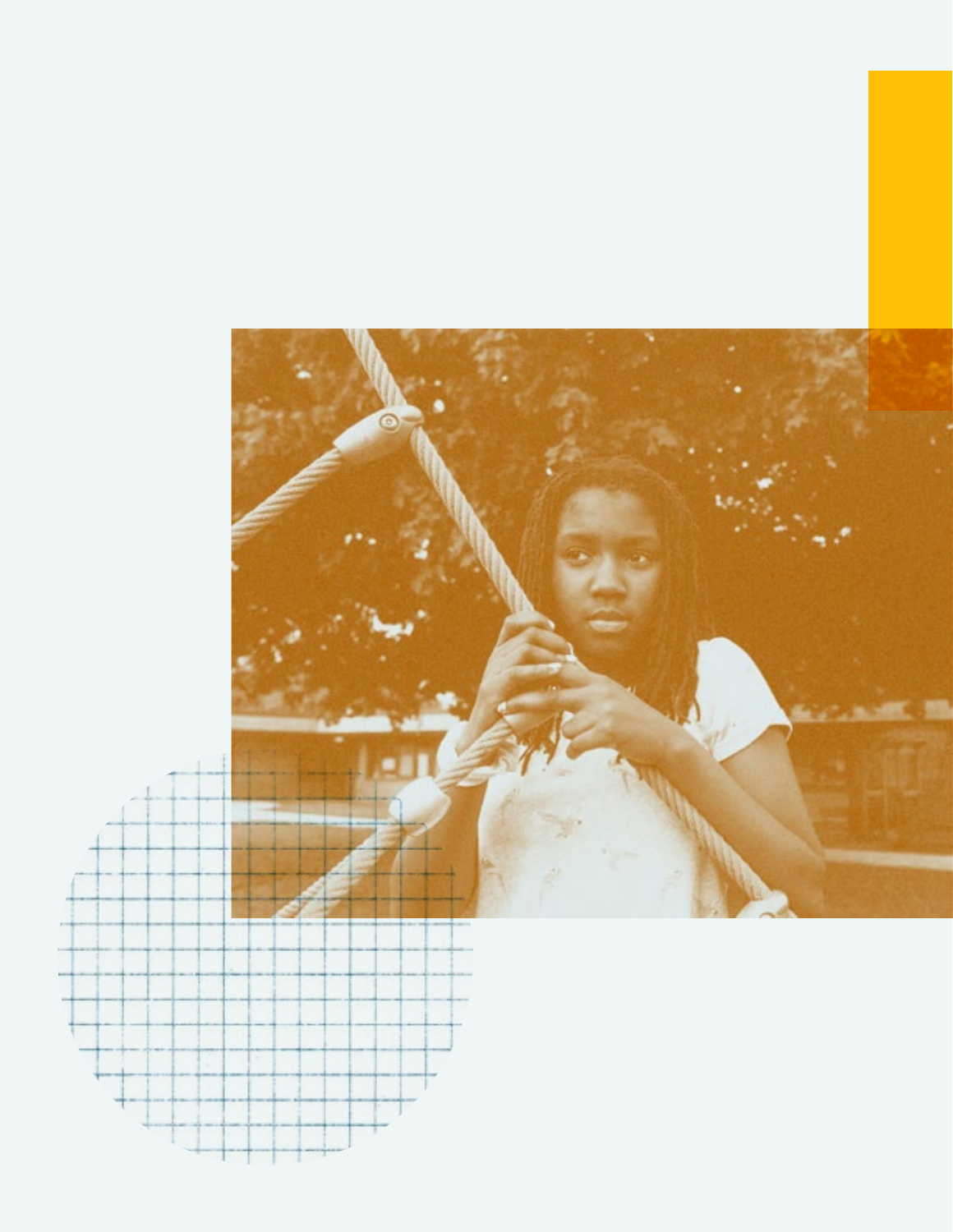L

# Table of Contents

| <b>LETTER TO READER</b>                                                                                                                                          | 4  |
|------------------------------------------------------------------------------------------------------------------------------------------------------------------|----|
| <b>DECONSTRUCTING RACISM IN MATHEMATICS INSTRUCTION</b><br>Dismantling White Supremacy In Math Classrooms<br><b>Characteristics Of Antiracist Math Educators</b> | 6  |
| <b>CRITICAL PRAXIS</b><br><b>Shifting Toward Antiracist Math Education</b>                                                                                       | 10 |
| <b>CALENDAR</b>                                                                                                                                                  | 11 |
| <b>PROCESS</b>                                                                                                                                                   | 11 |
| <b>BEFORE THE SCHOOL YEAR</b><br>What Are My Expectations For The Year?                                                                                          | 12 |
| <b>SEPTEMBER</b><br>Who Are My Students?                                                                                                                         | 15 |
| <b>OCTOBER</b><br>What Am I Teaching?                                                                                                                            | 22 |
| <b>NOVEMBER</b><br>How Am I Authentically Including Black, Latinx, and Multilingual Students?                                                                    | 29 |
| <b>DECEMBER</b><br>How Did I Learn Math?                                                                                                                         | 36 |
| <b>JANUARY</b><br>How Do I Teach Math?                                                                                                                           | 43 |
| <b>FEBRUARY</b><br>How Do I Track What Students Know?                                                                                                            | 50 |
| <b>MARCH</b><br>How Do I Engage Students In Learning?                                                                                                            | 57 |
| <b>APRIL</b><br>How Can I Facilitate Deeper Understanding?                                                                                                       | 64 |
| <b>MAY</b><br>How Do I Dismantle Power Structures In The Classroom?                                                                                              | 71 |
| <b>END OF THE SCHOOL YEAR</b><br>What Are My Expectations For Next Year?                                                                                         | 78 |
| <b>REFERENCES</b>                                                                                                                                                | 81 |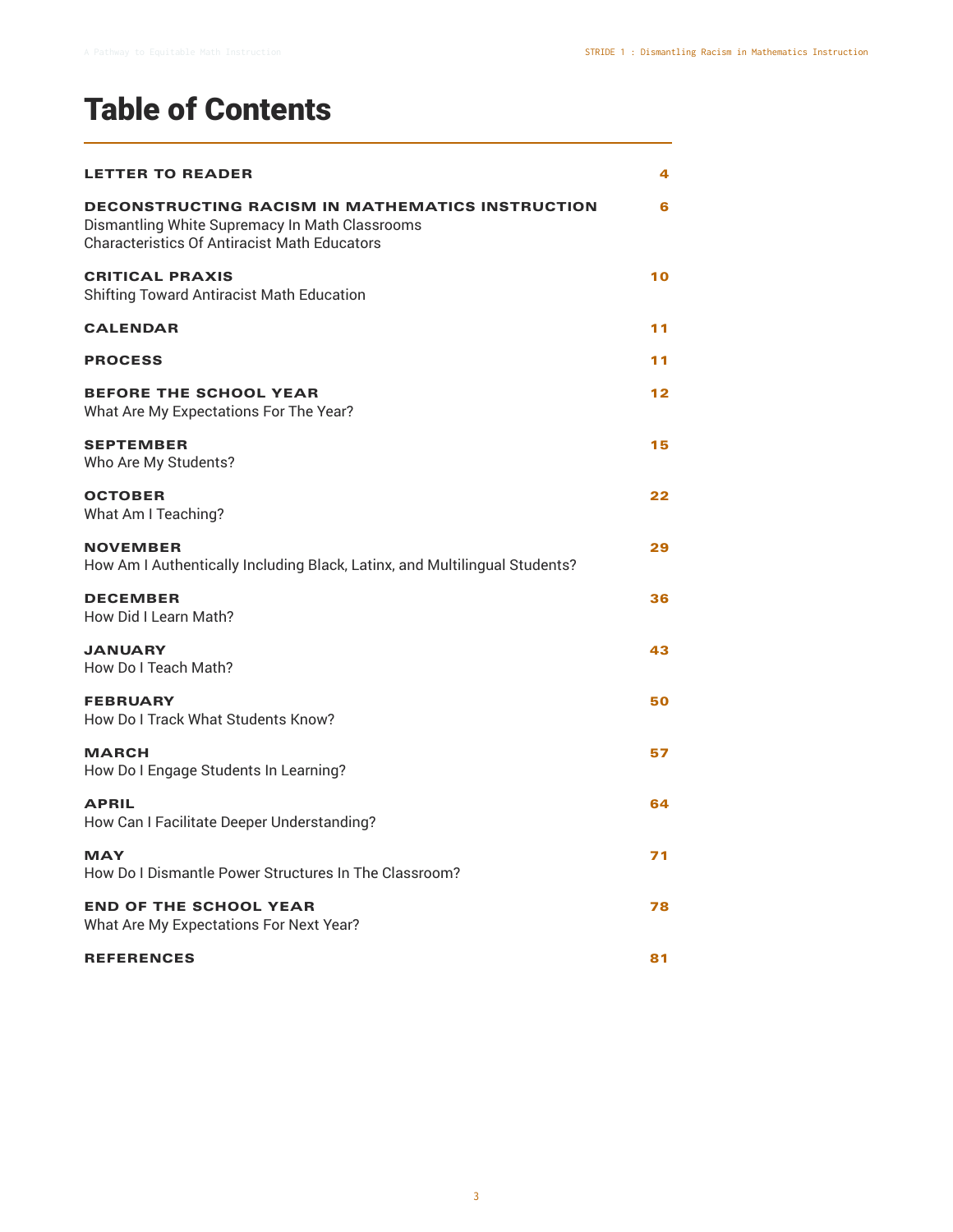# <span id="page-4-0"></span>Letter to Reader

This workbook provides teachers an opportunity to examine their actions, beliefs, and values around teaching mathematics. The framework for deconstructing racism in mathematics offers essential characteristics of antiracist math educators and critical approaches to dismantling white supremacy in math classrooms by making visible the toxic characteristics of white supremacy culture ([Jones and Okun 2001](https://www.thc.texas.gov/public/upload/preserve/museums/files/White_Supremacy_Culture.pdf); [dismantlingRacism 2016\)](https://resourcegeneration.org/wp-content/uploads/2018/01/2016-dRworks-workbook.pdf) with respect to math. Building on the framework, teachers engage with critical praxis<sup>1</sup> in order to shift their instructional beliefs and practices toward antiracist math education. By centering antiracism, we model how to be antiracist math educators with accountability.

#### CONSIDERATIONS FOR USE

While primarily for math educators, this text advocates for a collective approach to dismantling white supremacy. This school-wide approach ensures that antiracist work is not left alone to one individual (i.e., math teacher or the director of equity), but to enlist the support and voice of all stakeholders in the school ecosystem.

- Teachers should use this workbook to self-reflect on individual practices in the classroom and identify next steps in their antiracist journey as a math educator.
- Leaders and coaches should use the framework during observations and walkthroughs, annotating the behaviors and providing targeted feedback.
- Administrators should examine programs and policies and how white supremacy impacts student outcomes (e.g., tracking, course selection, intervention rosters). In addition, they can hold teachers accountable for completing the activities in this workbook.

<sup>1</sup> Critical praxis: "Ernest Morrell and Jeff Duncan-Andrade acknowledge that critical praxis in the classroom involves a continuous, self-reflective cycle between theory and action as follows: (a) identifying a problem, (b) researching the problem, (c) developing a collective plan of action to address that problem, (d) implementing the collective plan of action, and (e) evaluating the action and assessing its efficacy in reexamining the state of the problem. Thus, critical praxis involves a constant path of evaluating thought with action, theory with practice, in the effort to gain a higher consciousness for positive change upon the world." (McLaren, Ryoo, Crawford, & Moreno, 2010, p. 151).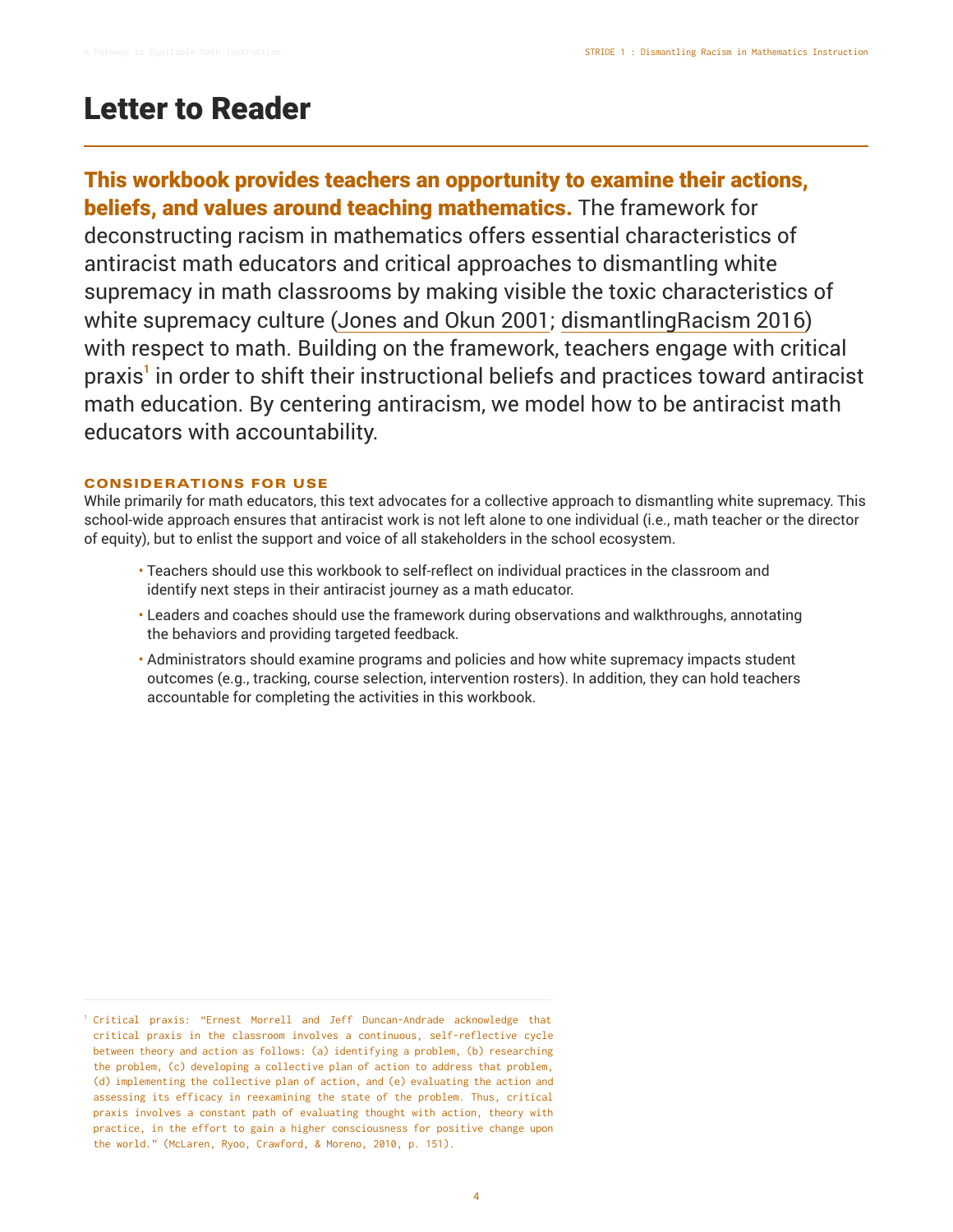# White supremacy culture is the idea (ideology) that White people and the ideas, thoughts, beliefs, and actions of white people are superior to People of Color and their ideas, thoughts, beliefs, and actions.

[from Sharon Martinas and the Challenging White Supremacy Workshop]

Culture is powerful precisely because it is so present and at the same time so very difficult to name or identify. The characteristics of white supremacy culture are damaging because they are used as norms and standards without being pro-actively named or chosen by the group. They are damaging to both people of color and to white people. Organizations that are people of color-led or a majority people of color can also demonstrate many damaging characteristics of white supremacy culture. ([Jones and Okun 2001\)](https://www.thc.texas.gov/public/upload/preserve/museums/files/White_Supremacy_Culture.pdf)

#### NOTES ON TERMS

The terms used in the engagement section of this resource are ideas presented in the dismantlingRacism workbook (2016) notebook, grounded on the work of Jones and Okun (2001). **It is important to read this article first to fully understand the terms that are identified as characteristics of white supremacy culture in organizations.** We contextualize these ideas into the math classroom to make visible how white supremacy culture plays out in these spaces.

As a visual indicator, we italicize the terms used to identify white supremacy characteristics as defined by Jones and Okun (2001). They are as follows:

- *Perfectionism*
- *Sense of Urgency*
- *Defensiveness*
- *Quantity Over Quality*
- *Worship of the Written Word*
- *Paternalism*
- *Either/Or Thinking*
- *Power Hoarding*
- *Fear of Open Conflict*
- *Individualism*
- *Only One Right Way*
- *Progress is Bigger, More*
- *Objectivity*
- *Right to Comfort*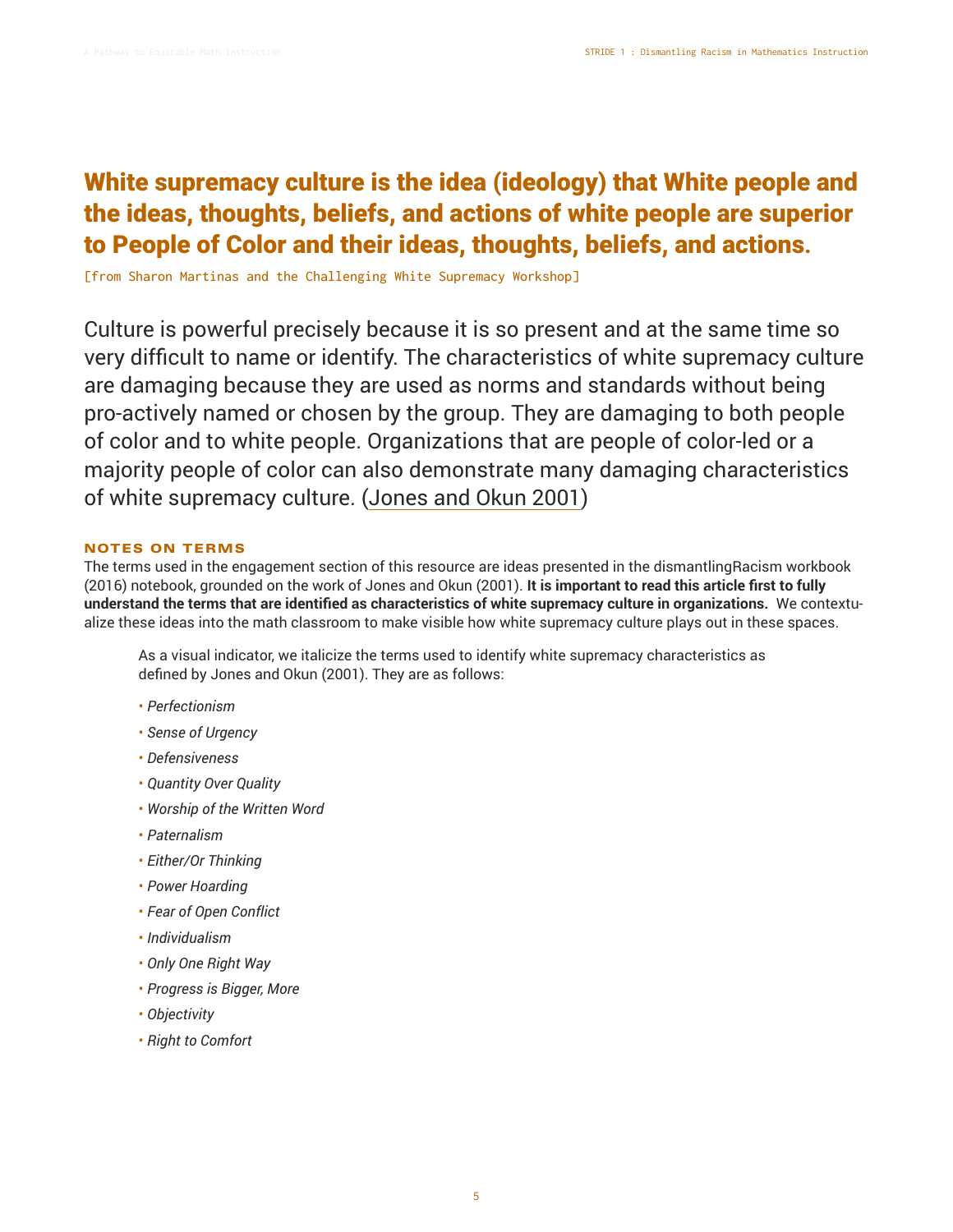"We live in a toxic culture that affects us all; one dynamic of the culture is that we are discouraged from seeing it. One of our tasks is to learn to see our culture and how it teaches us to make normal that which is not and should never be normal."

([dismantlingRacism 2016\)](https://resourcegeneration.org/wp-content/uploads/2018/01/2016-dRworks-workbook.pdf)

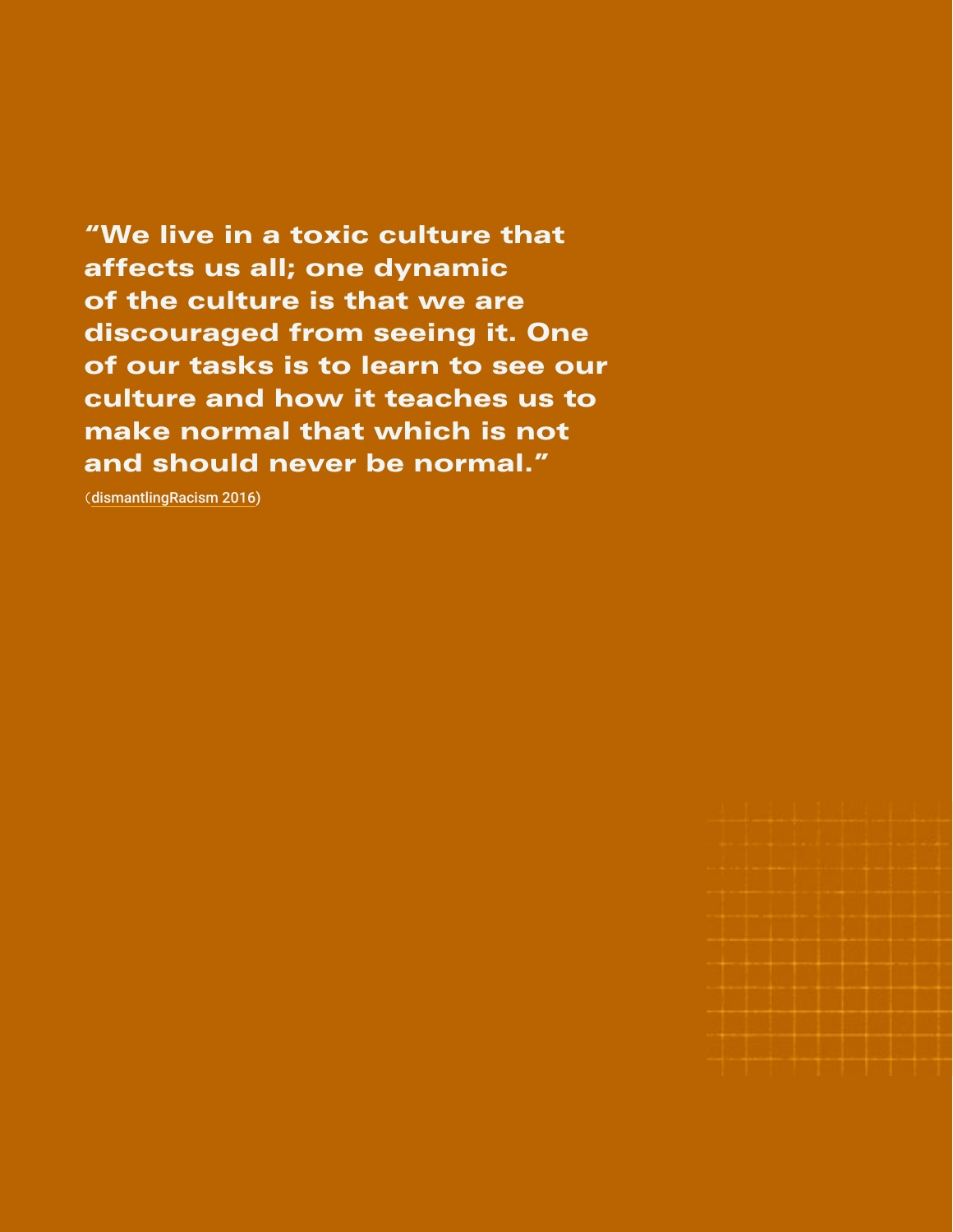# <span id="page-7-0"></span>Deconstructing Racism in Mathematics Instruction

White supremacy culture infiltrates math classrooms in everyday teacher actions. Coupled with the beliefs that underlie these actions, they perpetuate educational harm on Black, Latinx, and multilingual students, denying them full access to the world of mathematics.The table below identifies the ways in which white supremacy shows up in math classrooms.

#### DISMANTLING WHITE SUPREMACY CULTURE IN MATH CLASSROOMS

We see white supremacy culture show up in the mathematics classroom even as we carry out our professional responsibilities outlined in the California Standards for the Teaching Profession (CSTP). Using CSTPas a framework, we see white supremacy culture in the mathematics classroom can show up when:

| <b>ENGAGING AND</b><br><b>SUPPORTING</b><br><b>ALL STUDENTS</b><br><b>IN LEARNING</b><br>(CSTP 1)                                           | . There is a greater focus on getting the "right" answer than understanding<br>concepts and reasoning.<br>· Independent practice is valued over teamwork or collaboration.<br>. Contrived word problems are valued over the math in students' lived experiences.<br>· Students are tracked (into courses/pathways and within the classroom).<br>· Participation structures reinforce dominant ways of being. |
|---------------------------------------------------------------------------------------------------------------------------------------------|--------------------------------------------------------------------------------------------------------------------------------------------------------------------------------------------------------------------------------------------------------------------------------------------------------------------------------------------------------------------------------------------------------------|
| <b>CREATING AND</b><br><b>MAINTAINING</b><br><b>EFFECTIVE</b><br><b>ENVIRONMENTS FOR</b><br><b>STUDENT LEARNING</b><br>(CSTP <sub>2</sub> ) | . Curriculum developers and teachers enculturated in the USA teach mathematics<br>the way they learned it without critical reflection.<br>· Preconceived expectations are steeped in the dominant culture.<br>· Mistakes are addressed as failure rather than as opportunities to learn.<br>. Control of classrooms is valued over student's agnecy over their learning.                                     |
| <b>UNDERSTANDING</b><br><b>AND ORGANIZING</b><br><b>SUBJECT MATTER</b><br><b>FOR STUDENT</b><br><b>LEARNING</b><br>(CSTP <sub>3</sub> )     | . Math is taught in a linear fashion and skills are taught sequentially,<br>without consideration of prerequisite knowledge.<br>· Superficial curriculum changes are offered in place of culturally<br>relevant pedagogy and practice.<br>. Only content standards guide learning in the classroom.<br>· Procedural fluency is preferred over conceptual knowledge.                                          |
| <b>PLANNING</b><br><b>INSTRUCTION AND</b><br><b>DESIGNING LEARNING</b><br><b>EXPERIENCES FOR</b><br><b>ALL STUDENTS</b><br>(CSTP 4)         | . "Good" math teaching is considered an antidote for mathematical inequity<br>for Black, Latinx, and multilingual students.<br>· Rigor is expressed only in difficulty.<br>. "I do, we do, you do" is the primary format of the class.                                                                                                                                                                       |
| <b>ASSESSING</b><br><b>STUDENTS FOR</b><br><b>LEARNING</b><br>(CSTP <sub>5</sub> )                                                          | . Students are required to "show their work" in standardized, prescribed ways.<br>. Grading practices that center what sutdents don't understand rather than<br>what they do.<br>. Language acquisition is equated with mathematical proficiency.                                                                                                                                                            |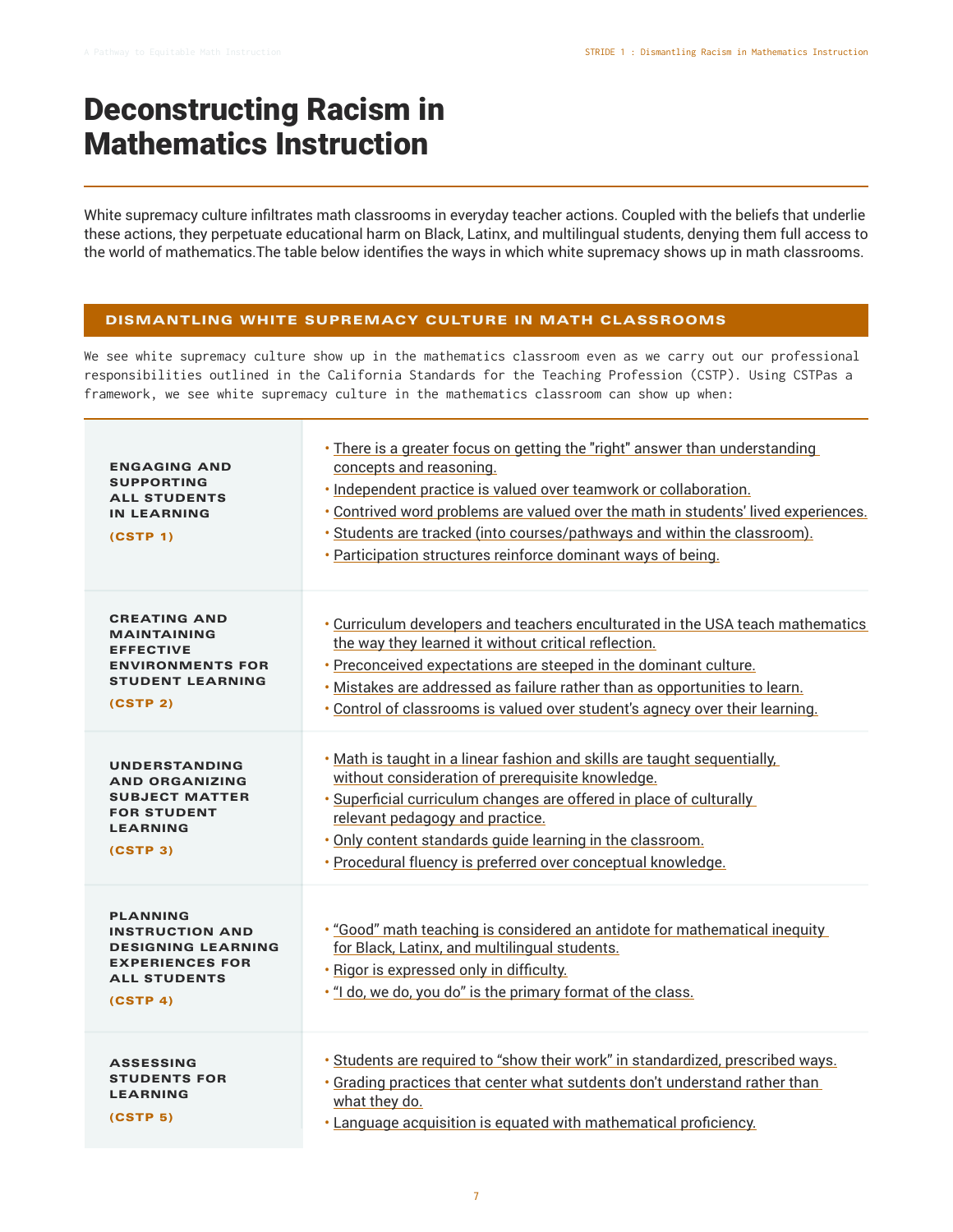These common practices that perpetuate white supremacy culture create and sustain institutional and systemic barriers to equity for Black, Latinx, and Multilingual students. In order to dismantle these barriers, we must identify what it means to be an antiracist math educator.

In order to embody antiracist math education, teachers must engage in critical praxis that interrogates the ways in which they perpetuate white supremacy culture in their own classrooms, and develop a plan toward antiracist math education to address issues of equity for Black, Latinx, and multilingual students.

> "The only way to undo racism is to consistently identify and describe it—and then dismantle it." ([Kendi 2019\)](https://resourcegeneration.org/wp-content/uploads/2018/01/2016-dRworks-workbook.pdf)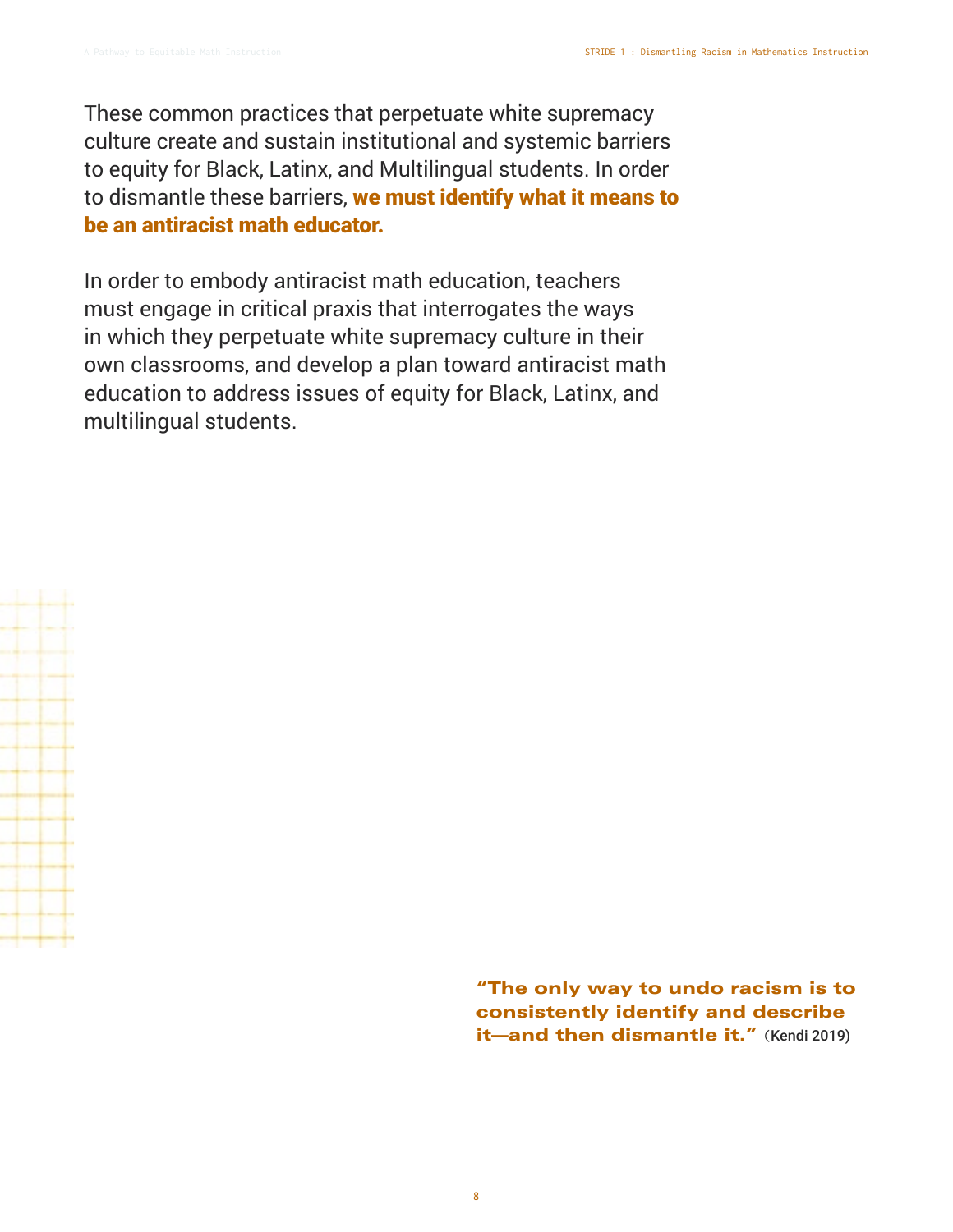#### <span id="page-9-0"></span>CHARACTERISTICS OF ANTIRACIST MATH EDUCATORS

# Antiracist math educators deconstruct the ways they have been taught math to learn and teach math differently.

**Design a Culturally Sustaining<sup>2</sup> Math Space**

**Center Ethnomathematics<sup>3</sup>**

**Make Rigor Accessible Through Strong and Thoughtful Scaffolding**

**Prepare Students of Color to Close The Gap in Access to STEM Fields**

**Embrace and Encourage Multiple and Varying Ways of Sharing, Showing, and Communicating Knowledge**

**Support Students to Reclaim their Mathematical Ancestry** 

#### DESIGN A CULTURALLY SUSTAINING MATH SPACE

- Use culturally relevant, antiracist pedagogy, practices, and curriculum.
- Cultivate mathematical identity so that everyone can see themselves as mathematicians.
- Design homework policies that are responsive to the lives of students of color in order to support their learning needs.
- Recognize and name the mathematical strengths of students of color, and teach them to recognize these strengths in themselves and others.
- Intentionally integrate physical movement in math classes.

#### CENTER ETHNOMATHEMATICS

- Recognize the ways that communities of color engage in mathematics and problem solving in their everyday lives.
- Teach that mathematics can help solve problems affecting students' communities. Model the use of math as a solution to their immediate problems, needs, or desires.
- Identify and challenge the ways that math is used to uphold capitalist, imperialist, and racist views.
- Teach the value of math as both an abstract concept and as a useful everyday tool.
- Expose students to examples of people who have used math as resistance. Provide learning opportunities that use math as resistance.

<sup>2</sup> "Culturally Sustaining Pedagogy views schools as places where the cultural ways of being in communities of color are sustained, rather than eradicated.… Culturally Sustaining Pedagogy promotes equality across racial and ethnic communities and seeks to ensure access and opportunity. Culturally Sustaining Pedagogy also supports students to critique and question dominant power structures in societies." ([https://www.cde.ca.gov/pd/ee/culturallysustainingped.asp\)](https://www.cde.ca.gov/pd/ee/culturallysustainingped.asp)

<sup>&</sup>lt;sup>3</sup> "The term ethnomathematics is used to express the relationship between culture and mathematics. The term requires a dynamic interpretation because it describes concepts that are themselves neither rigid nor singular—namely, ethno and mathematics(D'Ambrosio 1987)." (D'Ambrosio 2001)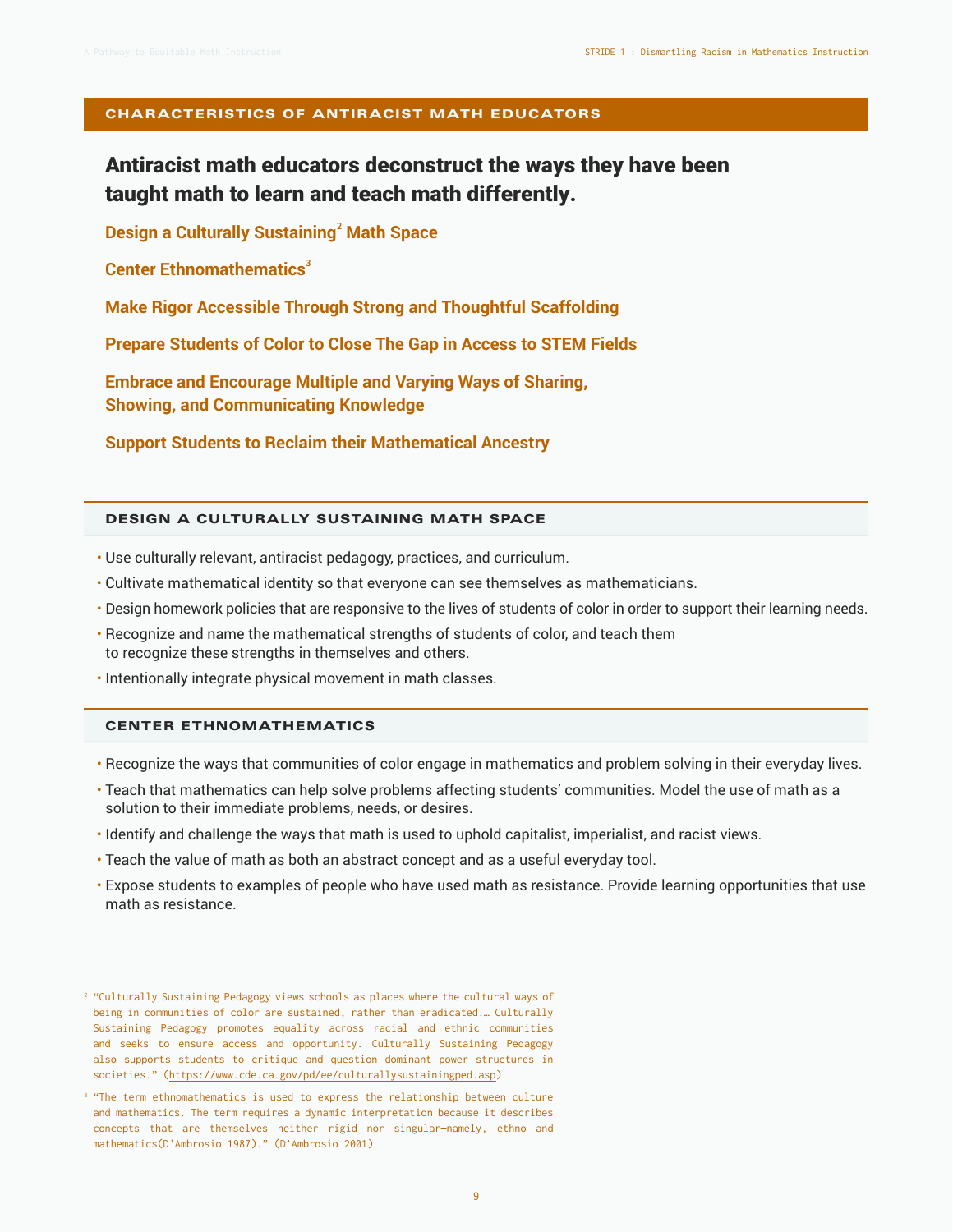### CHARACTERISTICS OF ANTIRACIST MATH EDUCATORS **(continued)**

#### MAKE RIGOR ACCESSIBLE THROUGH STRONG AND THOUGHTFUL SCAFFOLDING

- Teach rich, thoughtful, complex mathematics.
- Teach rigorous mathematics, understanding that rigor is characterized as thorough, exhaustive, and interdisciplinary.
- Use mistakes as opportunities for learning.
- Recognize mistakes as miscommunicated knowledge.
- Allow for engagement in productive struggle.**<sup>4</sup>**

#### PREPARE STUDENTS OF COLOR TO CLOSE THE GAP IN ACCESS TO STEM FIELDS

- Teach students of color about the career and financial opportunities in math and STEM fields.
- Encourage them to disrupt the disproportionate push-out of people of color in those fields.
- Invite leaders and innovators of color working in STEAM fields to meet your students.

#### EMBRACE AND ENCOURAGE MULTIPLE AND VARYING WAYS OF SHARING, SHOWING, AND COMMUNICATING KNOWLEDGE

- Rely on teamwork and collaboration as much as possible.
- Teach mathematics through project-based learning and other engaging approaches.
- Provide multiple opportunities for students to learn from and teach each other.

#### SUPPORT STUDENTS TO RECLAIM THEIR MATHEMATICAL ANCESTRY

- Intentionally include mathematicians of color.
- Expose students to mathematicians of color, particularly women of color and queer mathematicians of color, both through historical examples and by inviting community guest speakers.
- Teach students of color about their mathematical legacy and ancestral connection and mastery of math.
- Honor and acknowledge the mathematical knowledge of students of color, even if it shows up unconventionally.
- Give rightful credit to the discovery of math concepts by mathematicians of color. Reclaim concepts attributed to white mathematicians that should be attributed to mathematicians of color.

<sup>4</sup> Some struggle in learning is good, but there is a key distinction to be made between productive struggle and destructive struggle. Productive struggle allows students the space to grapple with information and come up with the solution for themselves. It develops resilience and persistence, and helps students refine their own strategies for learning. In productive struggle, there is a light at the end of the tunnel; learning goals not only are clear but also seem achievable. Although students face difficulty, they grasp the point of the obstacles they face and believe that they will overcome these obstacles in the end. Destructive struggle is different. Students cannot see how the difficulty or confusion they're experiencing will lead to any beneficial outcome. Learning goals seem unclear, even impossible. These students feel like their efforts are in vain, and they get frustrated and give up." (Robyn R. Jackson and Claire Lambert 2010)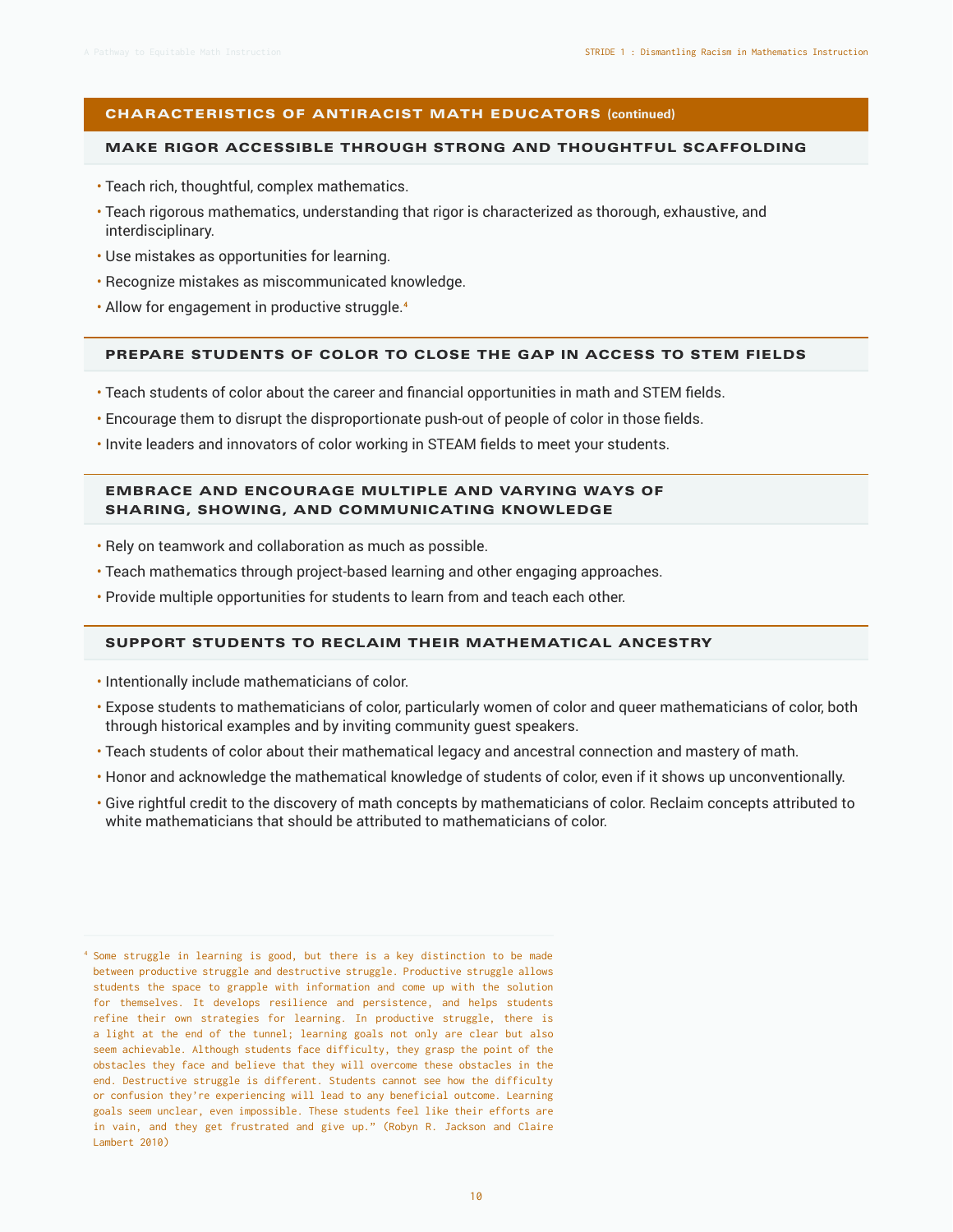# <span id="page-11-0"></span>Critical Praxis: Shifting toward Antiracist Math Education

Teachers, in order to shift your practice toward antiracist math education, it is necessary to critically examine the ways in which white supremacy culture permeates your own math classrooms. These exercises are designed as a year-long process of reflection and planning in order to identify the ways in which your practice may perpetuate white supremacy culture, and create a plan for dismantling it using antiracist approaches.

#### Each month, you will complete a set of exercises as outlined in the [calendar.](#page-12-0) You will complete a five-step cycle as follows:

- **1.** Engage with the ways that white supremacy culture shows up in math classrooms.
- **2.** Reflect on your current classroom practices to identify the ways in which they perpetuate white supremacy culture.
- **3.** Plan to dismantle white supremacy culture by creating a goal that incorporates specific antiracist practices
- **4.** Act with accountability by carrying out the plan.
- **5.** Reflect on the ways in which your practices align with antiracist math education.

The terms used in the engagement section are ideas presented in the [dismantlingRacism workbook \(2016\)](https://resourcegeneration.org/wp-content/uploads/2018/01/2016-dRworks-workbook.pdf) notebook, grounded on the work of [Jones and Okun \(2001\)](https://www.thc.texas.gov/public/upload/preserve/museums/files/White_Supremacy_Culture.pdf). It is important to read this article first to fully understand some of the terms and how white supremacy culture shows up in organizations. We contextualize these ideas into the math classroom to visibilize how white supremacy culture plays out in these spaces.

THIS CONNECTS TO CSTP 6: DEVELOPING AS A PROFESSIONAL EDUCATION  $6.1 \div 6.2 \div 6.3$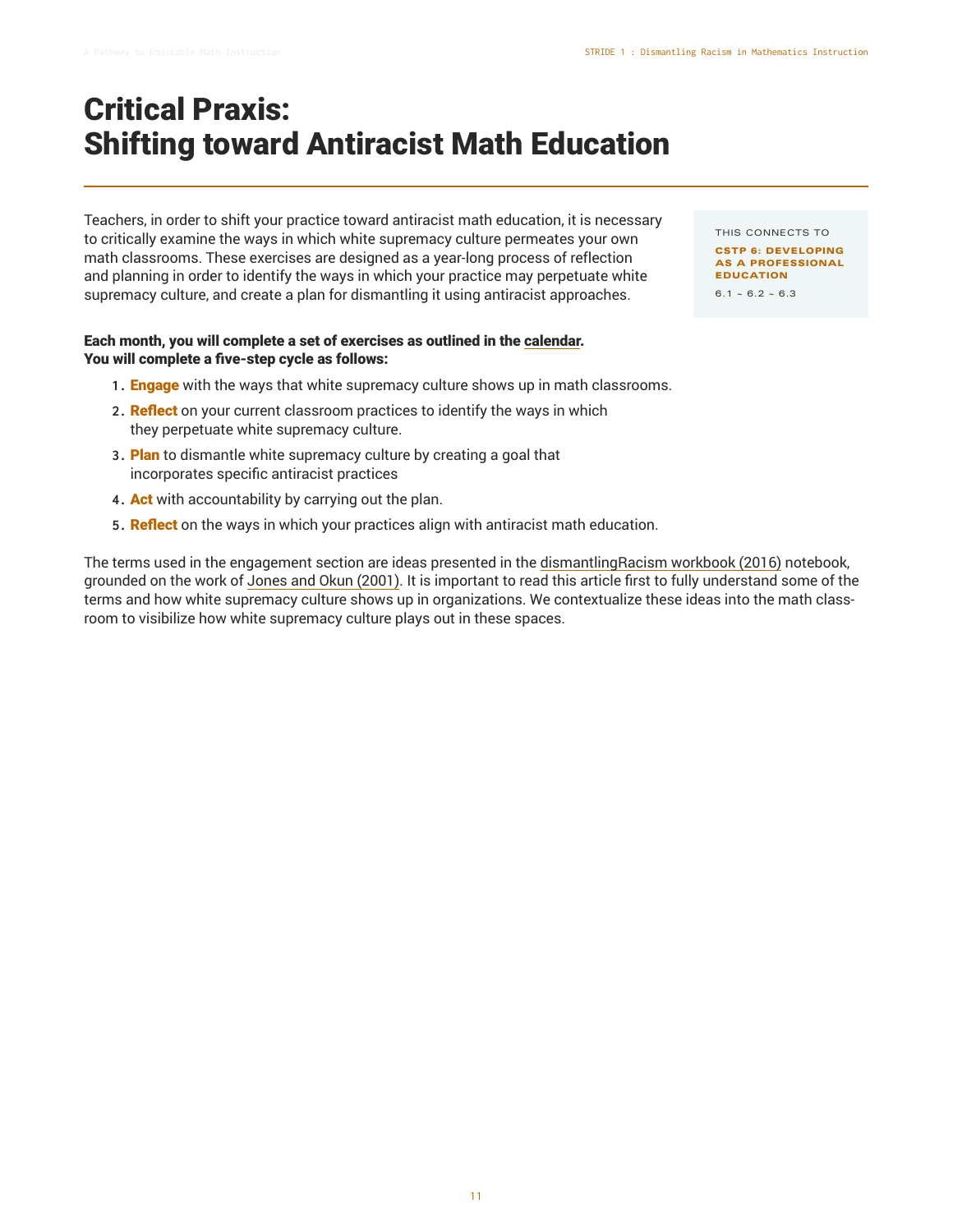<span id="page-12-0"></span>

| <b>CALENDAR</b>                         |                                                                            |
|-----------------------------------------|----------------------------------------------------------------------------|
| <b>BEFORE THE</b><br><b>SCHOOL YEAR</b> | What are my expectations for the year?                                     |
| <b>SEPTEMBER</b>                        | Who are my students?                                                       |
| <b>OCTOBER</b>                          | What am I teaching?                                                        |
| <b>NOVEMBER</b>                         | How am I authentically including Black, Latinx, and multilingual students? |
| <b>DECEMBER</b>                         | How did I learn math?                                                      |
| <b>JANUARY</b>                          | How do I teach math?                                                       |
| <b>FEBRUARY</b>                         | How do I track what students know?                                         |
| <b>MARCH</b>                            | How do I engage students in learning?                                      |
| <b>APRIL</b>                            | How can I facilitate deeper understanding?                                 |
| <b>MAY</b>                              | How do I dismantle power structures in the classroom?                      |
| <b>END OF</b><br><b>SCHOOL YEAR</b>     | What are my expectations for next year?                                    |

# PROCESS

- **D** Engage
- 2 Reflect
- **3** Plan
- **Act (with Accountability)**
- **5** Reflect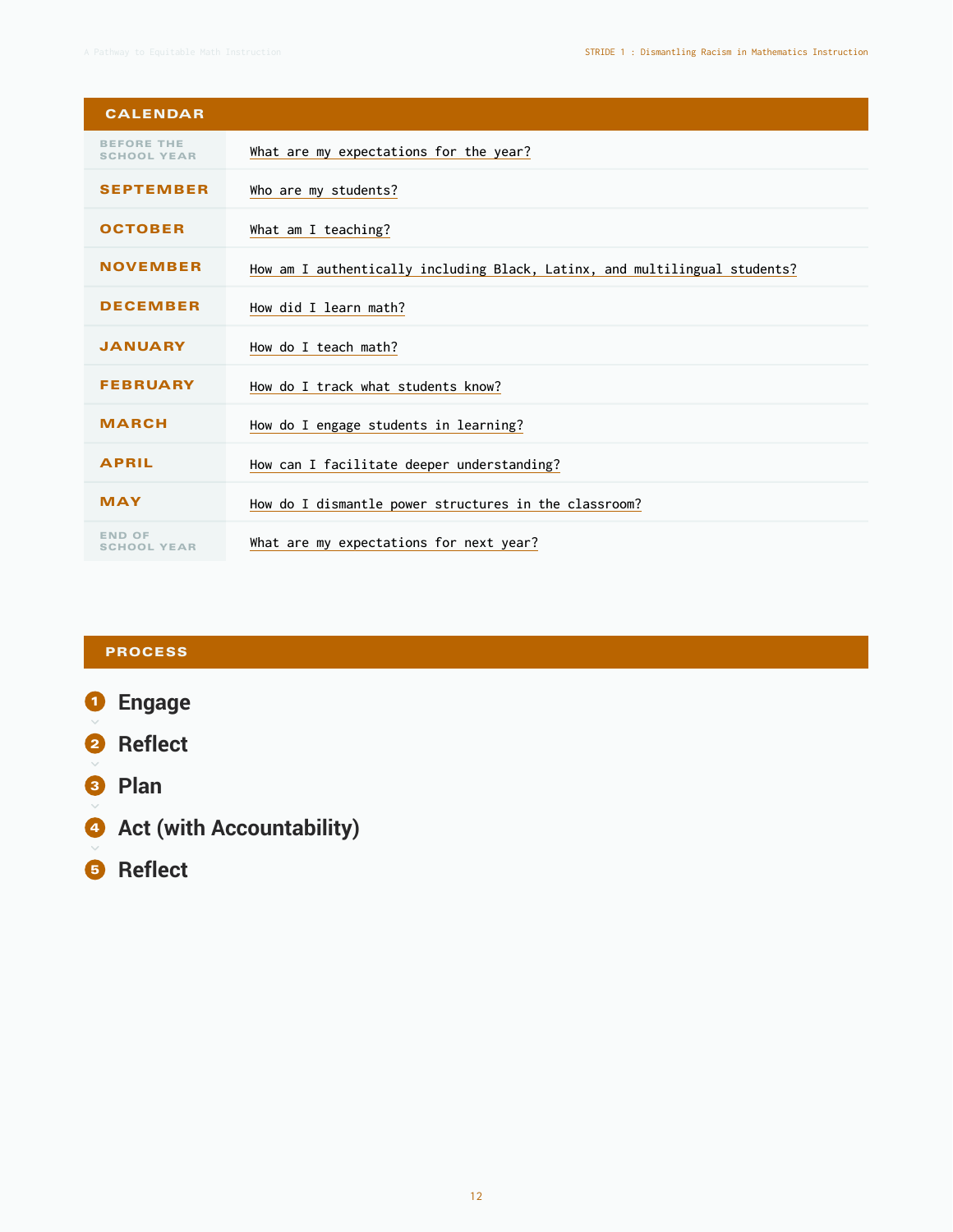# <span id="page-13-0"></span>Before the School Year What are my expectations for the year?

### 1. ENGAGE

White supremacy culture shows up in math classrooms when...

### Preconceived expectations are steeped in the dominant culture.

This is a classic example of *either/or thinking*. If parents don't show the characteristics of what I think a good parent is, then that parent is bad. If students don't show the characteristics of what I think is a good student, then that student is bad. This thinking creates meritocracy in the classroom: Students have to pull themselves up by their bootstraps, and if they fail it is their fault. It does not give room for the systemic reasons students fail, which often lie in problematic expectations.

### Instead...

Provide students and parents with opportunities to give feedback to teachers about the classroom and instruction.

- Identify expectations, unpack why you have them, and reframe if necessary.
- Professional Development: As a department, identify expectations both within and across classrooms, and interrogate them for ways in which they uphold white supremacy culture and other dominant ways of being. (Re)align them with antiracist, social justice, transformative justice, and restorative justice practices.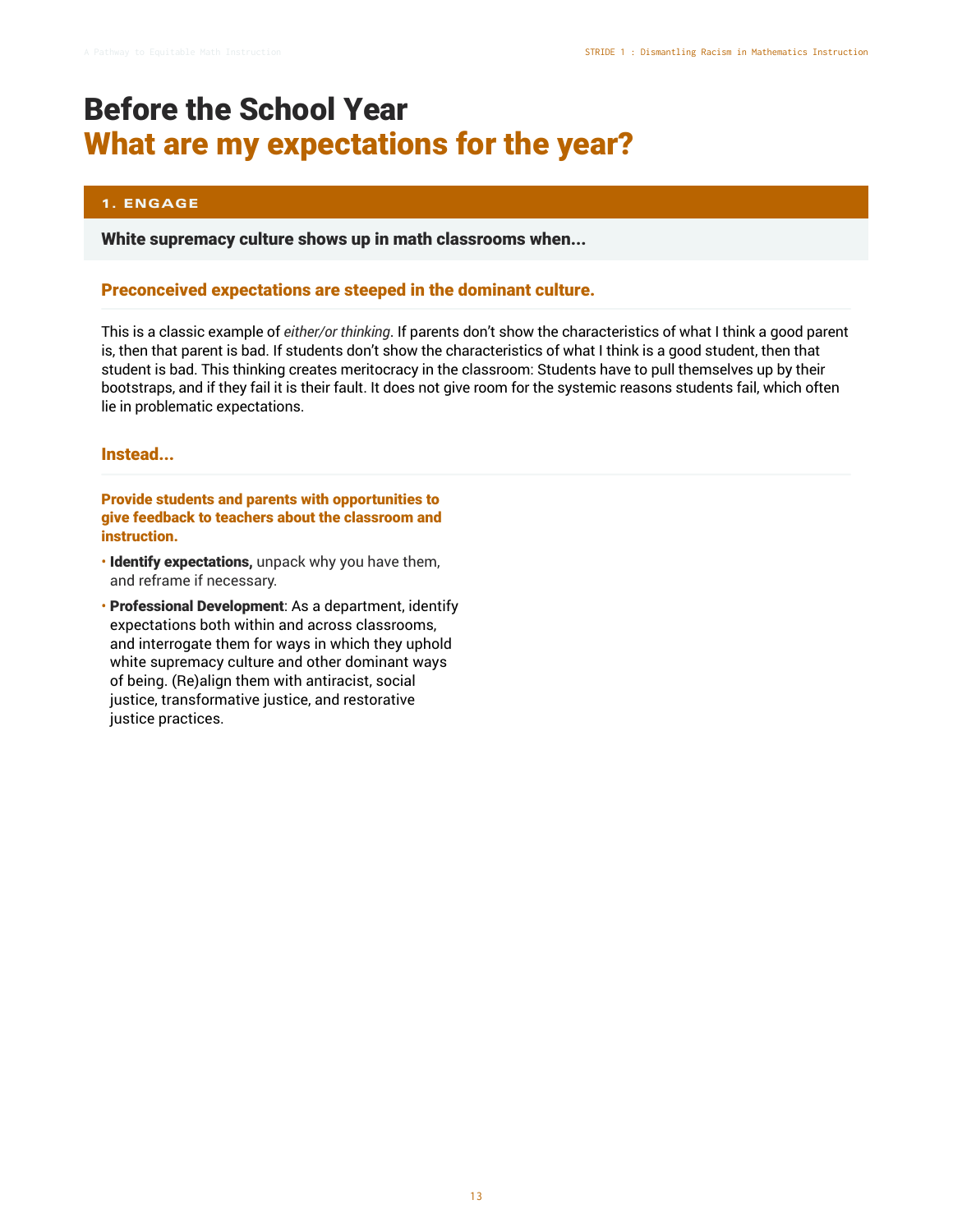#### Before the School Year : What are my expectations for the year? Preconceived expectations are steeped in the dominant culture. (continued)

# What am I currently doing in my classroom? QUESTIONS FOR CONSIDERATION REFLECTION NOTES 2. REFLECT What are my first thoughts when a **student** does not meet my expectations? What are my first thoughts when a **parent** does not meet my expectations? How can I reframe my thinking and judgement and incorporate more unbiased information to the situation? How does structural racism impact the families and community connected to my school?

# 3. PLAN

| My goal(s) for this academic<br>school year is (are)                                                                            |  |  |
|---------------------------------------------------------------------------------------------------------------------------------|--|--|
| The antiracist characteristics<br>I want to work on this year<br>are (refer to Characteristics<br>of Antiracist Math Educators) |  |  |
| because                                                                                                                         |  |  |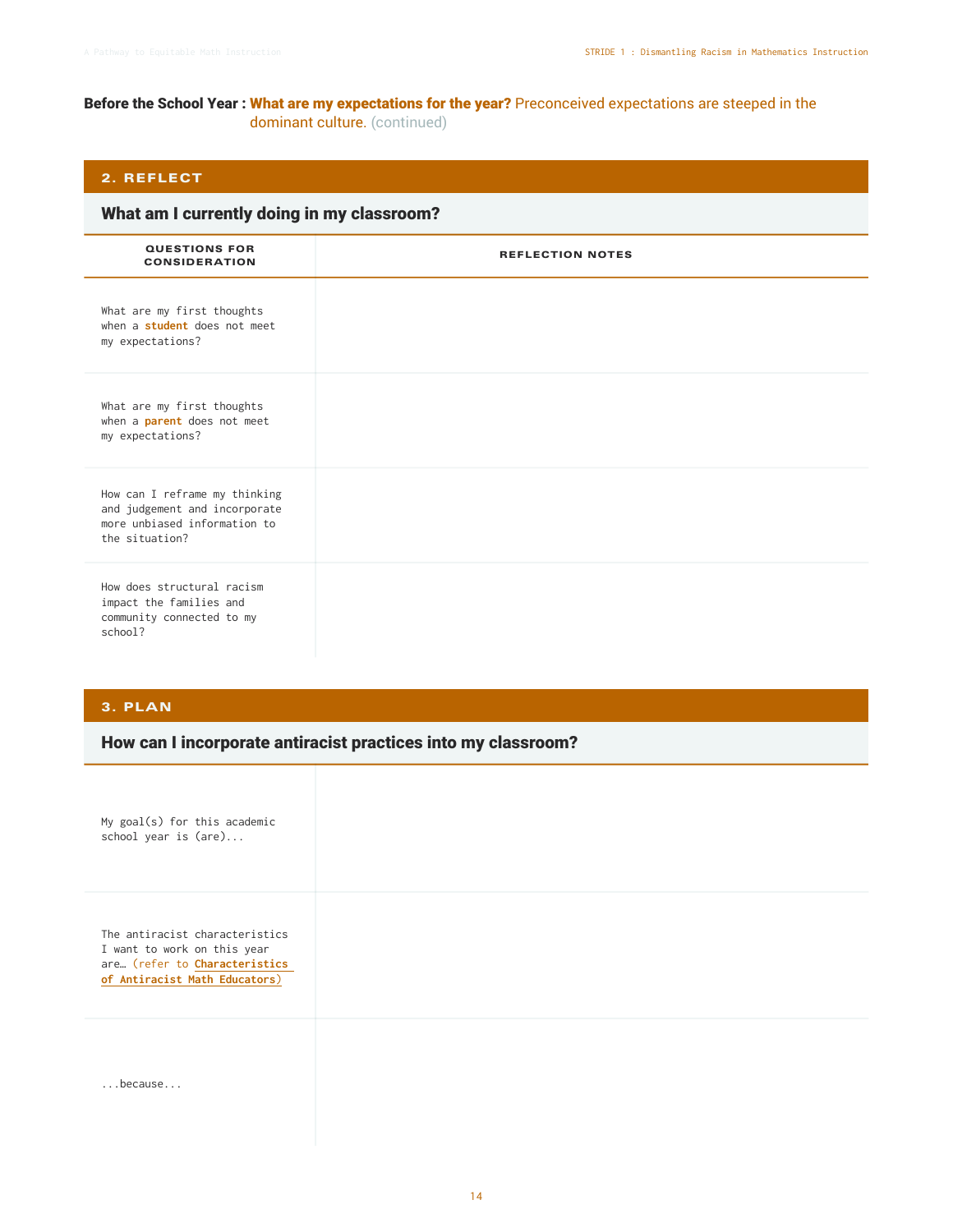### Before the School Year : What are my expectations for the year? Preconceived expectations are steeped in the dominant culture. (continued)

| <b>4. ACT WITH ACCOUNTABILITY</b>                                   |                |  |
|---------------------------------------------------------------------|----------------|--|
| How will I carry out my plan?                                       |                |  |
| These are the steps I will<br>take to enact my plan:                | 1.<br>2.<br>3. |  |
| will<br>hold me accountable for this<br>plan in the following ways: |                |  |

# 5. REFLECT

# Did I critically engage in antiracist work?

| <b>QUESTIONS FOR</b><br><b>CONSIDERATION</b>                                                                    | <b>REFLECTION NOTES</b> |
|-----------------------------------------------------------------------------------------------------------------|-------------------------|
| What helped or hindered me in<br>carrying out my plan?                                                          |                         |
| In what ways can I continue<br>this work next month, even as<br>I shift my antiracist praxis<br>to a new focus? |                         |
| How did engaging in antiracist<br>work help my students succeed?                                                |                         |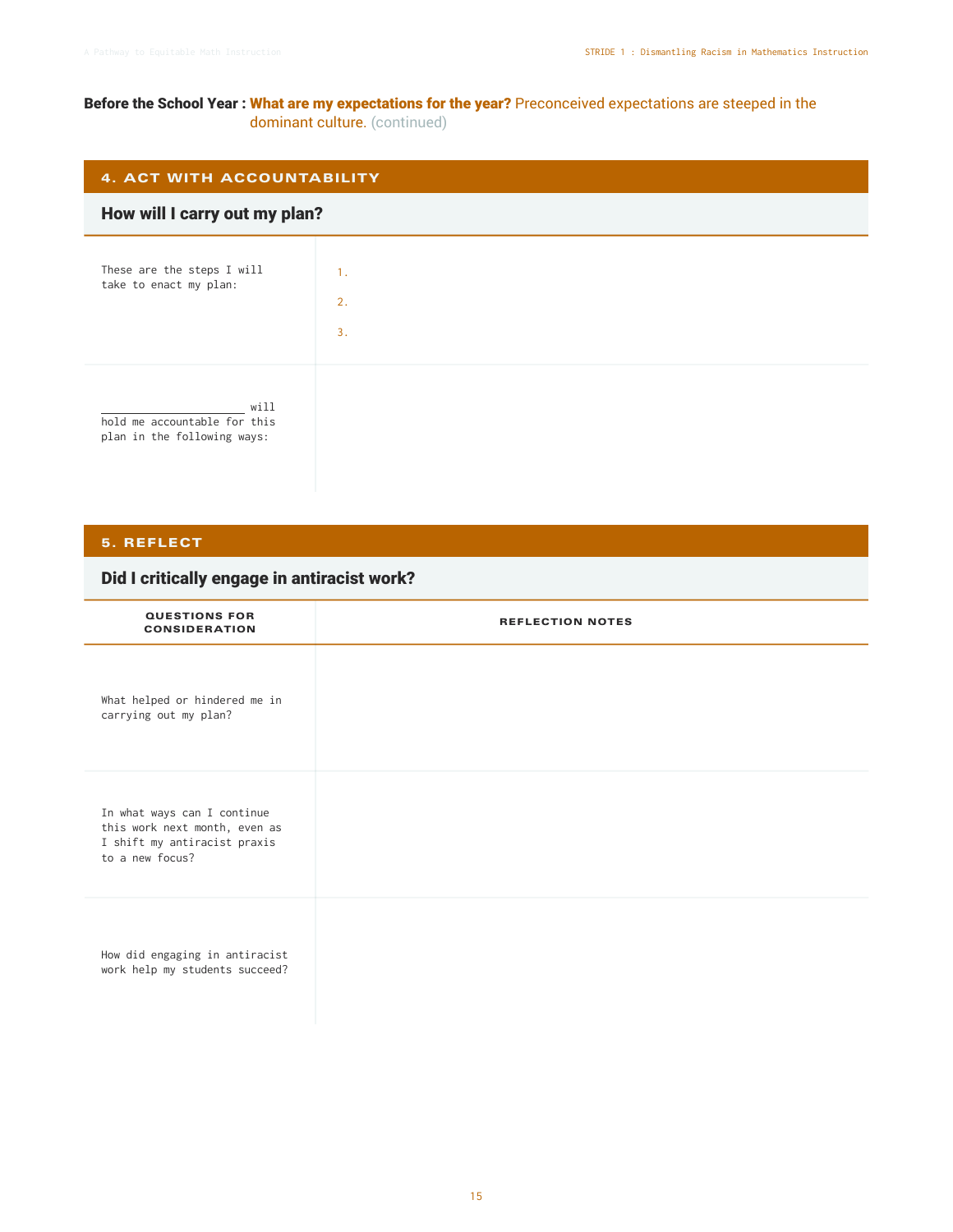# <span id="page-16-0"></span>September Who are my students?

"[A critical centering on dynamic community languages, valued practices, and knowledges] means that educators don't see students' languages (e.g., Navajo, African-American Language, Spanish, 'standard' English), literacies (e.g., Hip Hop, poetry, social media, street art) or ways of being (e.g., spiritual beliefs, ways of relating to adults and elders) as somehow marginal or to simply be added to the existing curriculum. Rather, these facets of students' selves and communities must be centered meaningfully in classroom learning, across units and projects." ([Paris and Alim,](https://blogs.edweek.org/teachers/classroom_qa_with_larry_ferlazzo/2017/07/author_interview_culturally_sustaining_pedagogies.html) in conversation with Larry Ferlazzo)

# **[Students are Tracked](#page-17-0)**

(Into Courses/Pathways and Within the Classroom)

# **[Language Acquisition is Equated with Mathematical Proficiency](#page-20-0)**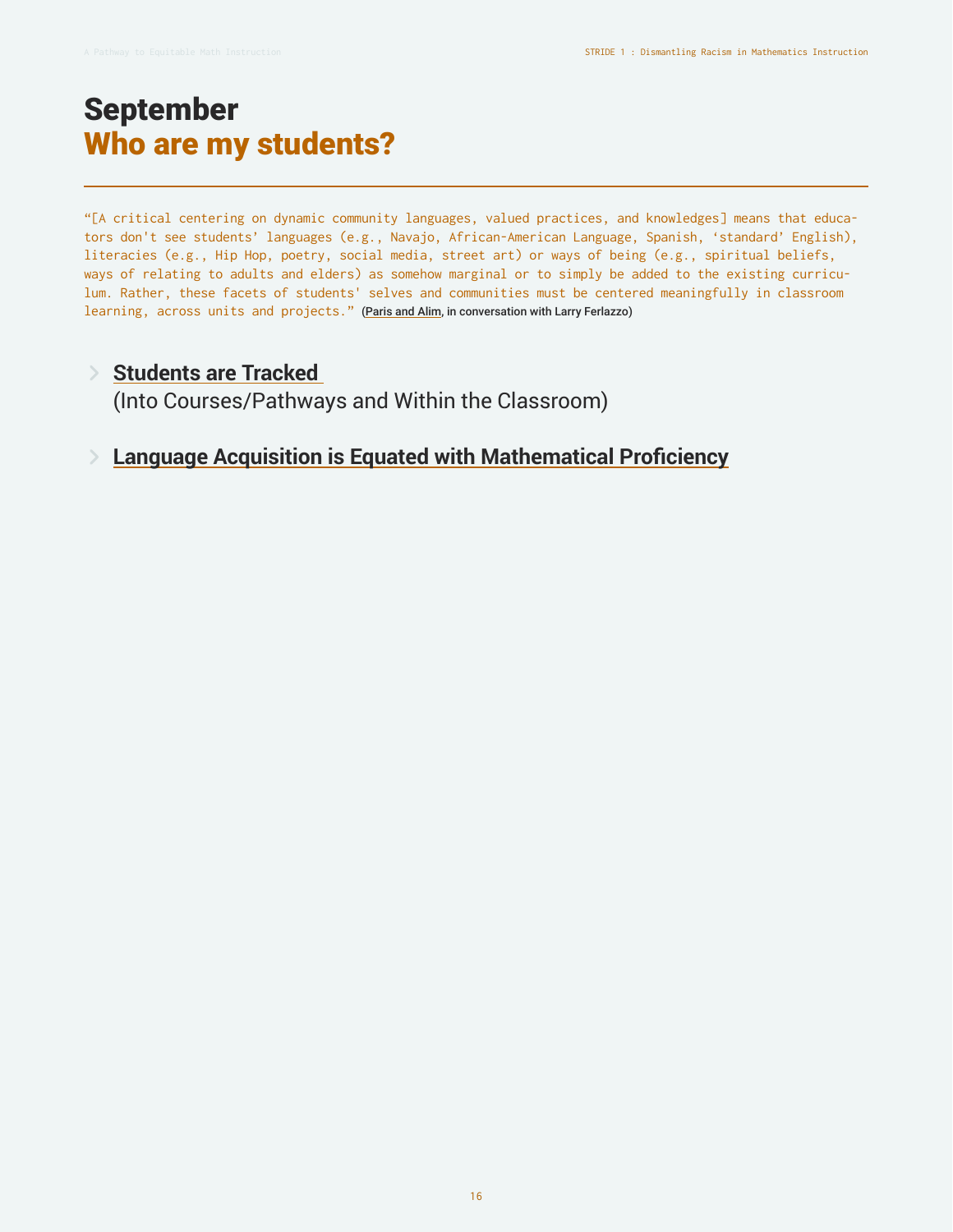# <span id="page-17-0"></span>September Who are my students? Students are tracked.

### 1. ENGAGE

White supremacy culture shows up in math classrooms when...

### **Students are tracked** (into courses/pathways and within the classroom).

Too often students are tracked based on the notion that adults know what the right thing is for them, which does not allow room for student agency, reinforcing *paternalism* and *powerhoarding*. Often, placement into different tracks reflect subjective metrics of innate ability without acknowledging prior opportunities or experiences. Following the same vein, leadership often decides which teacher is right for which course without allowing input from the teachers, students, or parents.

### Instead...

Provide students with opportunities to give feedback to teachers about the classroom and instruction.

- Verbal Example: *Fist to five, How well do you understand what we talked about today? Fist to five, How well did I teach this today?*
- Classroom Activity: Exit tickets or surveys that ask students to identify how well teachers taught, what helped them learn, what got in the way of their learning, etc.
- Professional Development: Conduct regular surveys and disaggregate data on teacher practices.

#### Consider how students are tracked even within your own classroom.

- Professional Development: Identify ways of tracking inside the classroom (seating charts, pairings/ groupings, etc), and conduct walkthroughs to assess the extent to which tracking is occurring—and offer alternatives.
- Professional Development: Learn the ways that tracking can have a negative impact on student identity and mathematical achievement.

Incorporate a more robust course selection process that allows for multiple perspectives, including student, parent, current and previous teachers, advisors, and others who might also have relevant information.

- Professional Development: Challenge the notion that if a student did not pass one course they will not be "successful" in the next course. See math is taught in a linear fashion and skills are taught sequentially, without consideration of prerequisite knowledge
- Administrators and Leaders: Create a process to ensure that you are intentional about meeting the criteria of Senate Bill 359 (Chapter 508, Statutes of 2015), known as the California Mathematics Placement Act of 2015.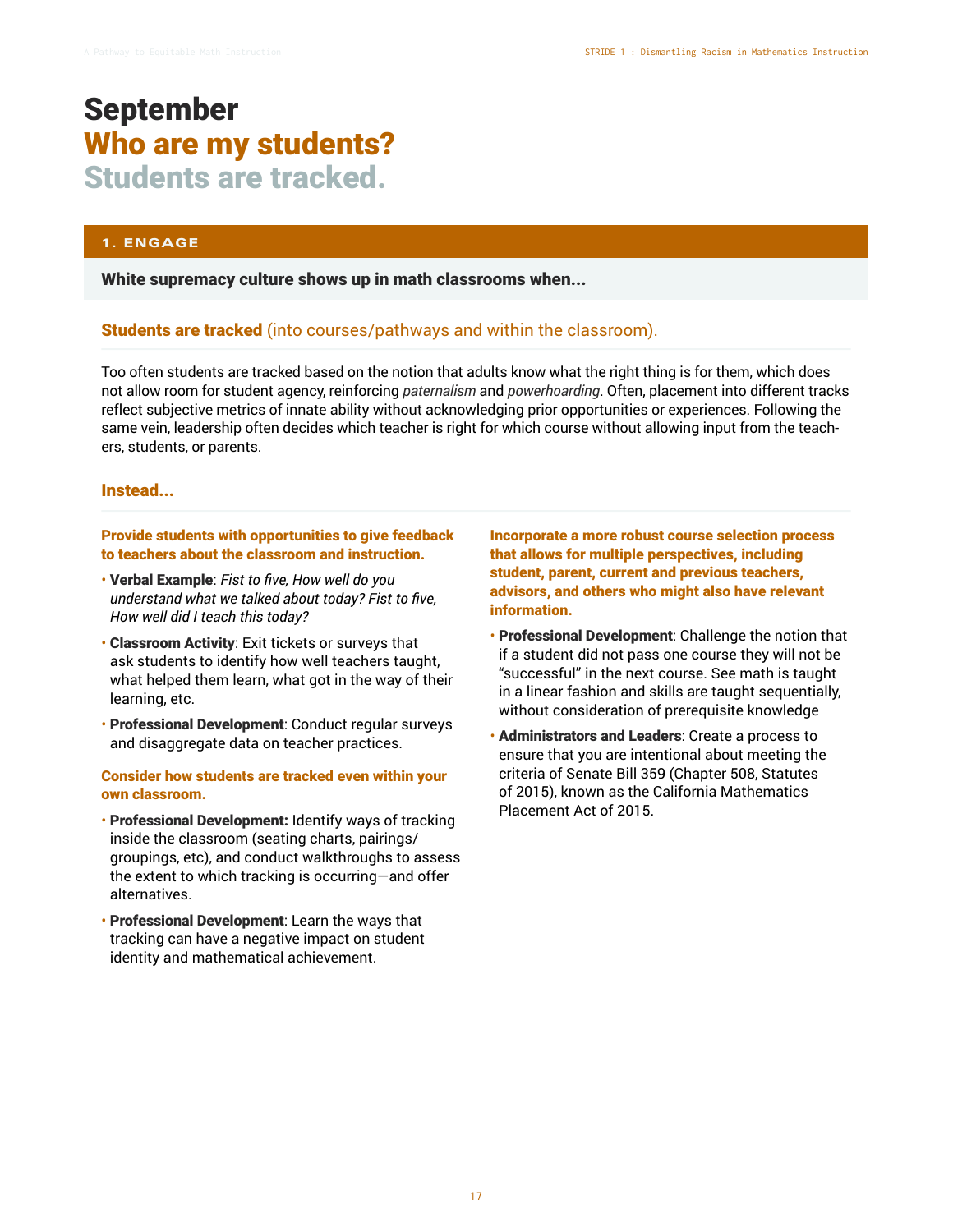# September : Who are my students? Students are tracked. (continued)

### 2. REFLECT

# What am I currently doing in my classroom?

| <b>QUESTIONS FOR</b><br><b>CONSIDERATION</b>                                                                                                                                              | <b>REFLECTION NOTES</b> |
|-------------------------------------------------------------------------------------------------------------------------------------------------------------------------------------------|-------------------------|
| How do I group my students for<br>collaborations and small-group<br>work (ability, homogenous or<br>heterogenous according to<br>$)$ ?                                                    |                         |
| Who is not present in the<br>gifted and honors courses?                                                                                                                                   |                         |
| How do stakeholders (e.g.,<br>students, parents, teachers,<br>and counselors) come together<br>to share what they think<br>the placement should be for<br>intervention/honors/AP courses? |                         |

# 3. PLAN

| My goal(s) for this academic<br>school year is (are)                                                                             |  |
|----------------------------------------------------------------------------------------------------------------------------------|--|
| The antiracist characteristics<br>I want to work on this month<br>are (refer to Characteristics<br>of Antiracist Math Educators) |  |
| because                                                                                                                          |  |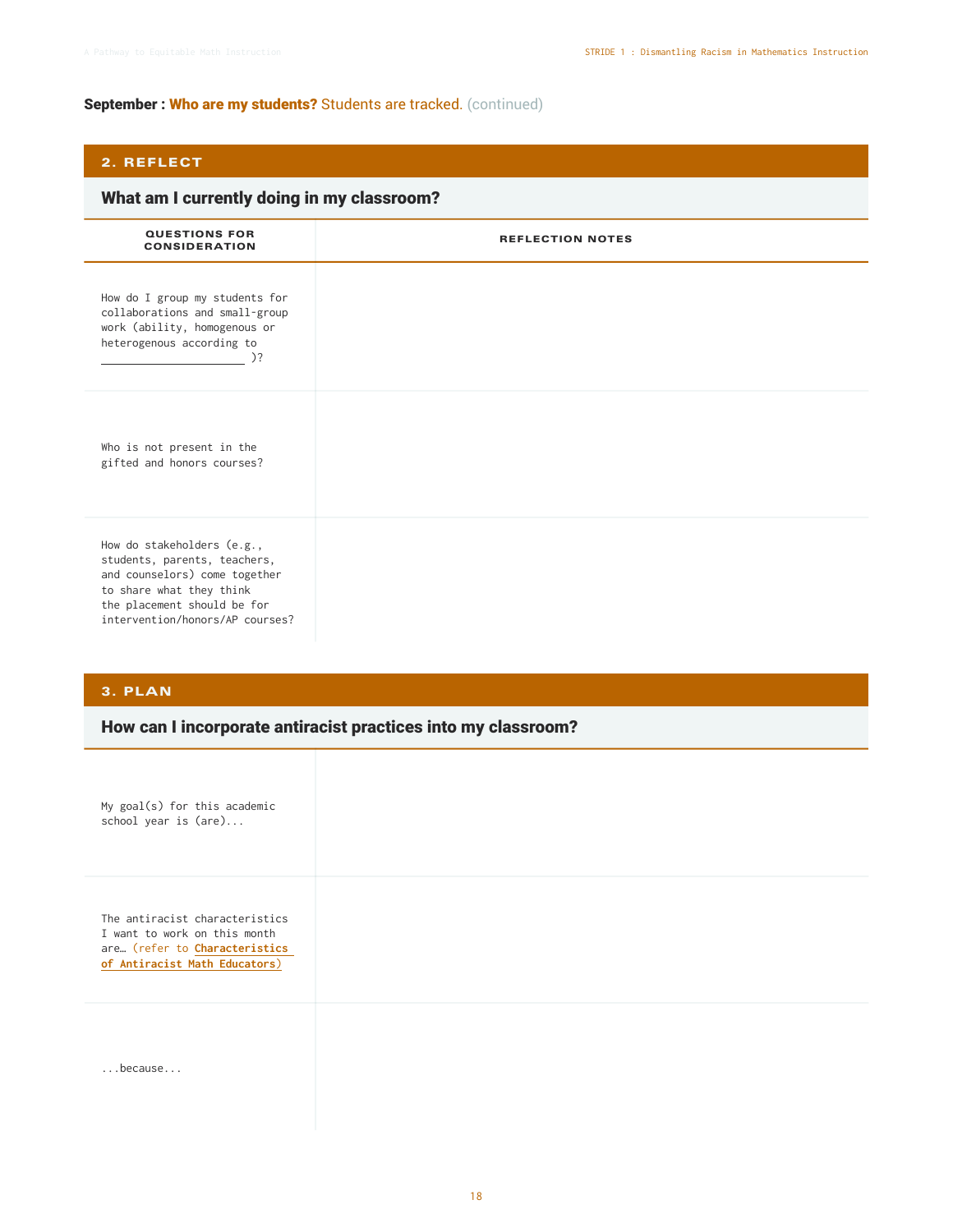# September : Who are my students? Students are tracked. (continued)

| <b>4. ACT WITH ACCOUNTABILITY</b>                                   |                |  |
|---------------------------------------------------------------------|----------------|--|
| How will I carry out my plan?                                       |                |  |
| These are the steps I will<br>take to enact my plan:                | 1.<br>2.<br>3. |  |
| will<br>hold me accountable for this<br>plan in the following ways: |                |  |

# 5. REFLECT

Did I critically engage in antiracist work?

| <b>QUESTIONS FOR</b><br><b>CONSIDERATION</b>                                                                    | <b>REFLECTION NOTES</b> |
|-----------------------------------------------------------------------------------------------------------------|-------------------------|
| What helped or hindered me in<br>carrying out my plan?                                                          |                         |
| In what ways can I continue<br>this work next month, even as<br>I shift my antiracist praxis<br>to a new focus? |                         |
| How did engaging in antiracist<br>work help my students succeed?                                                |                         |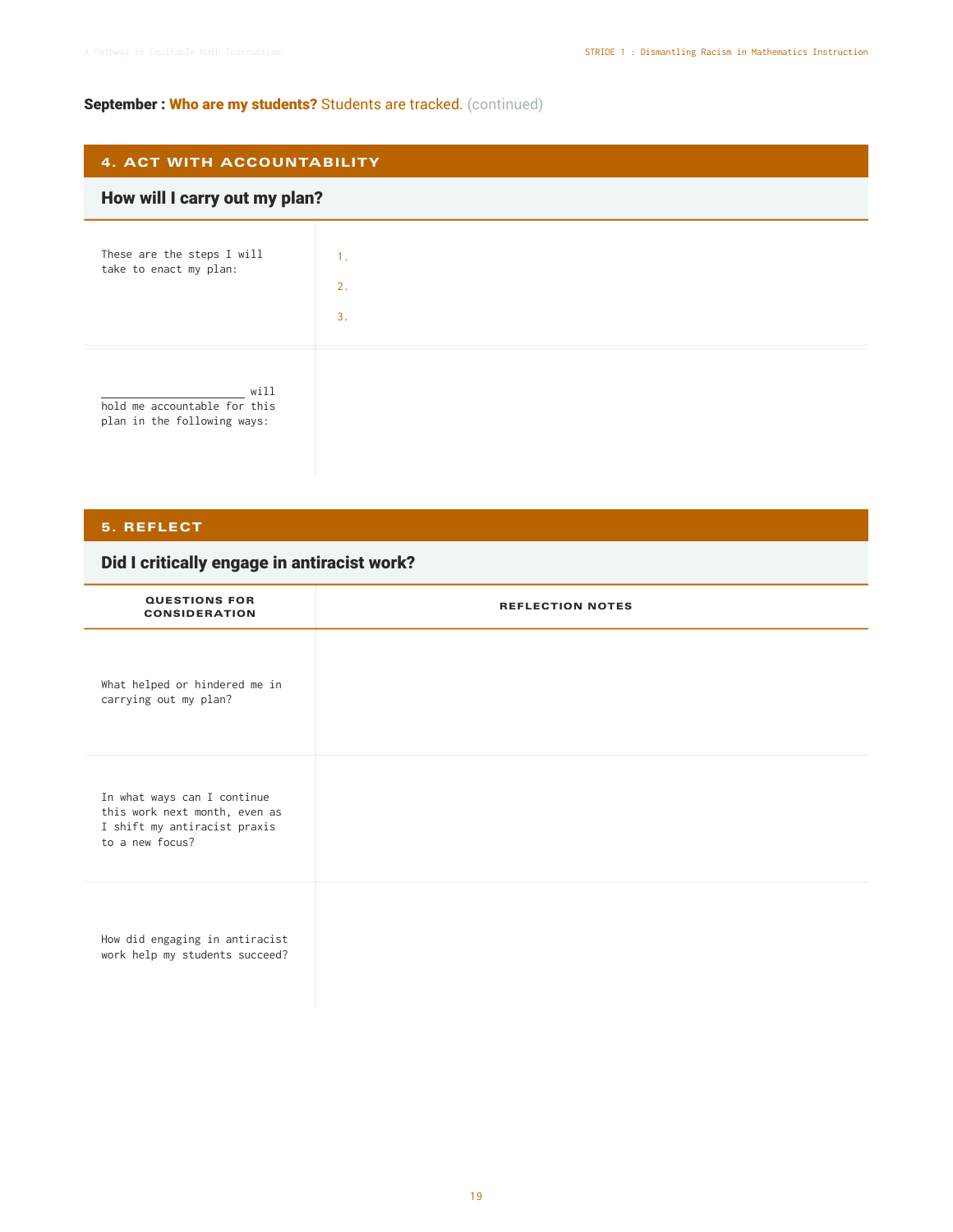# <span id="page-20-0"></span>September Who are my students?

Language acquisition is equated with mathematical proficiency.

### 1. ENGAGE

White supremacy culture shows up in math classrooms when...

# Language acquisition is equated with mathematical proficiency.

A common misconception is that students who are negotiating language are unable to communicate their mathematical knowledge. This reinforces *quantity over quality* when teachers reduce math teaching to things that are more easily measurable, like literal math. This not only denies opportunities for more engagement with more rigorous math, but it also creates a dynamic of *paternalism* where teachers are deciding for students what math they should interact with, without true consideration of the student's experience. The idea that mathematics instruction has to happen separately from language reinforces *either/or thinking* rather than considering how they interact with and build upon each other.

# Instead...

#### Treat mathematics as a language that everyone is learning while authentically centering students home languages.

- Classroom Strategies: Color-coding ideas, learning vocabulary in student languages, visual and kinesthetic learning, representations of learning without words.
- Classroom Activity: Multilingual Frayer Models for definitions or concepts.
- Professional Development: As a department, engage with language acquisition professional development that is contextualized in mathematical understanding.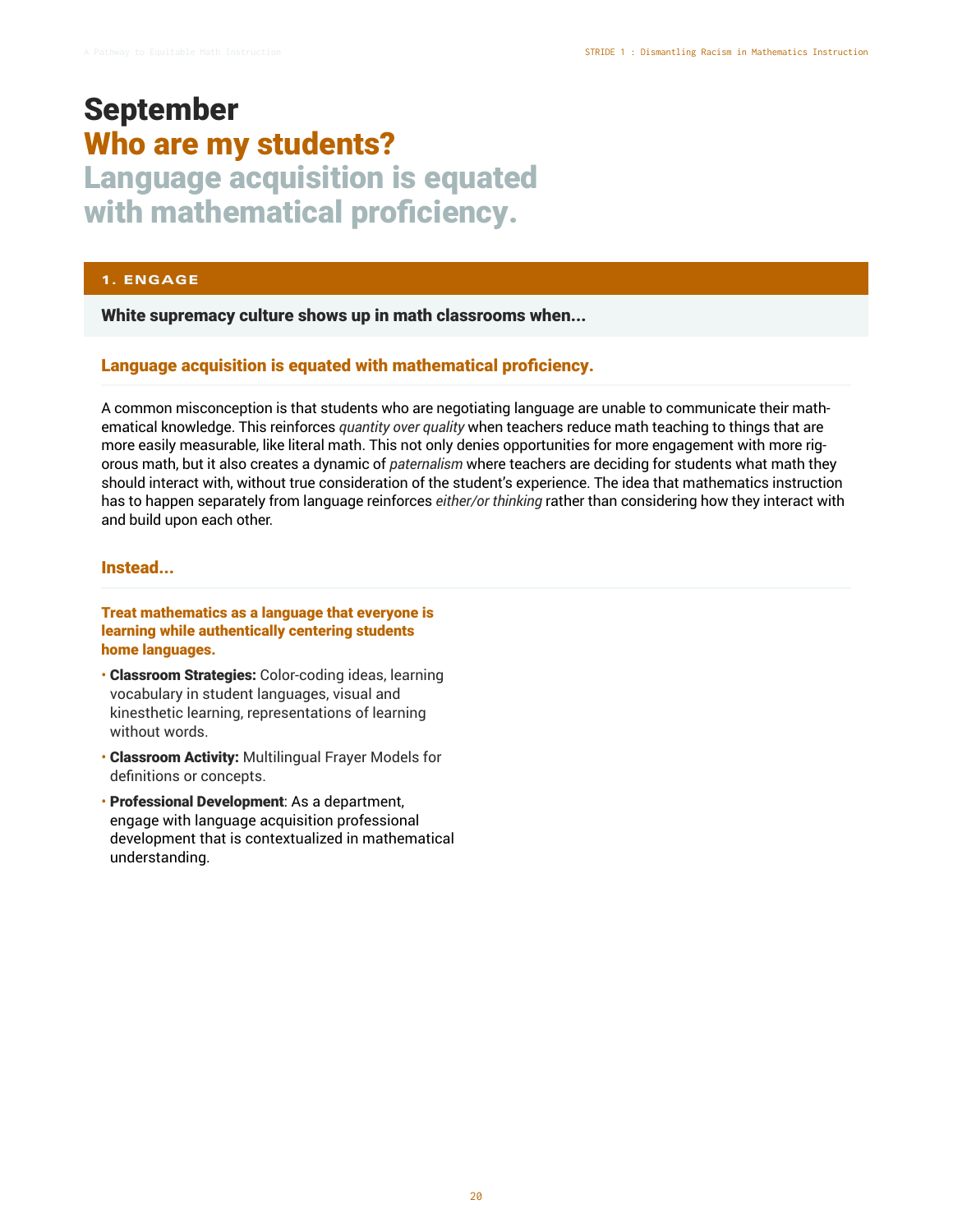# September : Who are my students? Language acquisition is equated with mathematical proficiency . (continued)

| 2. REFLECT                                                                                        |                         |  |  |
|---------------------------------------------------------------------------------------------------|-------------------------|--|--|
| What am I currently doing in my classroom?                                                        |                         |  |  |
| <b>QUESTIONS FOR</b><br><b>CONSIDERATION</b>                                                      | <b>REFLECTION NOTES</b> |  |  |
| How do I work with students who<br>are navigating language?                                       |                         |  |  |
| In what ways do I communicate<br>mathematics noverbally?                                          |                         |  |  |
| In what ways do I honor<br>students' native tongues and<br>incorporate them into my<br>classroom? |                         |  |  |

# 3. PLAN

| My goal(s) for this academic<br>school year is (are)                                                                             |  |  |
|----------------------------------------------------------------------------------------------------------------------------------|--|--|
| The antiracist characteristics<br>I want to work on this month<br>are (refer to Characteristics<br>of Antiracist Math Educators) |  |  |
| because                                                                                                                          |  |  |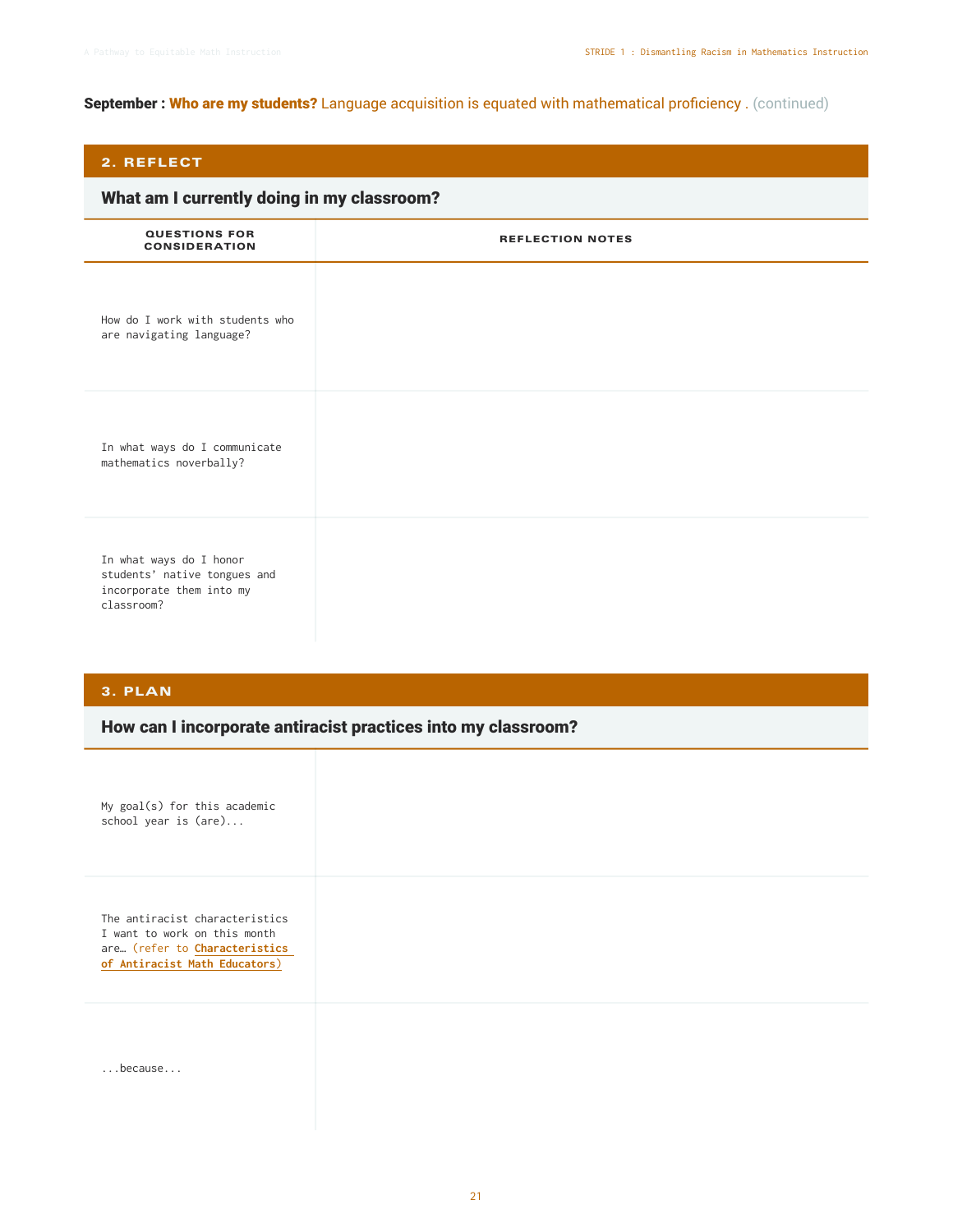# September : Who are my students? Language acquisition is equated with mathematical proficiency . (continued)

| <b>4. ACT WITH ACCOUNTABILITY</b>                                   |                |  |
|---------------------------------------------------------------------|----------------|--|
| How will I carry out my plan?                                       |                |  |
| These are the steps I will<br>take to enact my plan:                | 1.<br>2.<br>3. |  |
| will<br>hold me accountable for this<br>plan in the following ways: |                |  |

# 5. REFLECT

Did I critically engage in antiracist work?

| <b>QUESTIONS FOR</b><br><b>CONSIDERATION</b>                                                                    | <b>REFLECTION NOTES</b> |
|-----------------------------------------------------------------------------------------------------------------|-------------------------|
| What helped or hindered me in<br>carrying out my plan?                                                          |                         |
| In what ways can I continue<br>this work next month, even as<br>I shift my antiracist praxis<br>to a new focus? |                         |
| How did engaging in antiracist<br>work help my students succeed?                                                |                         |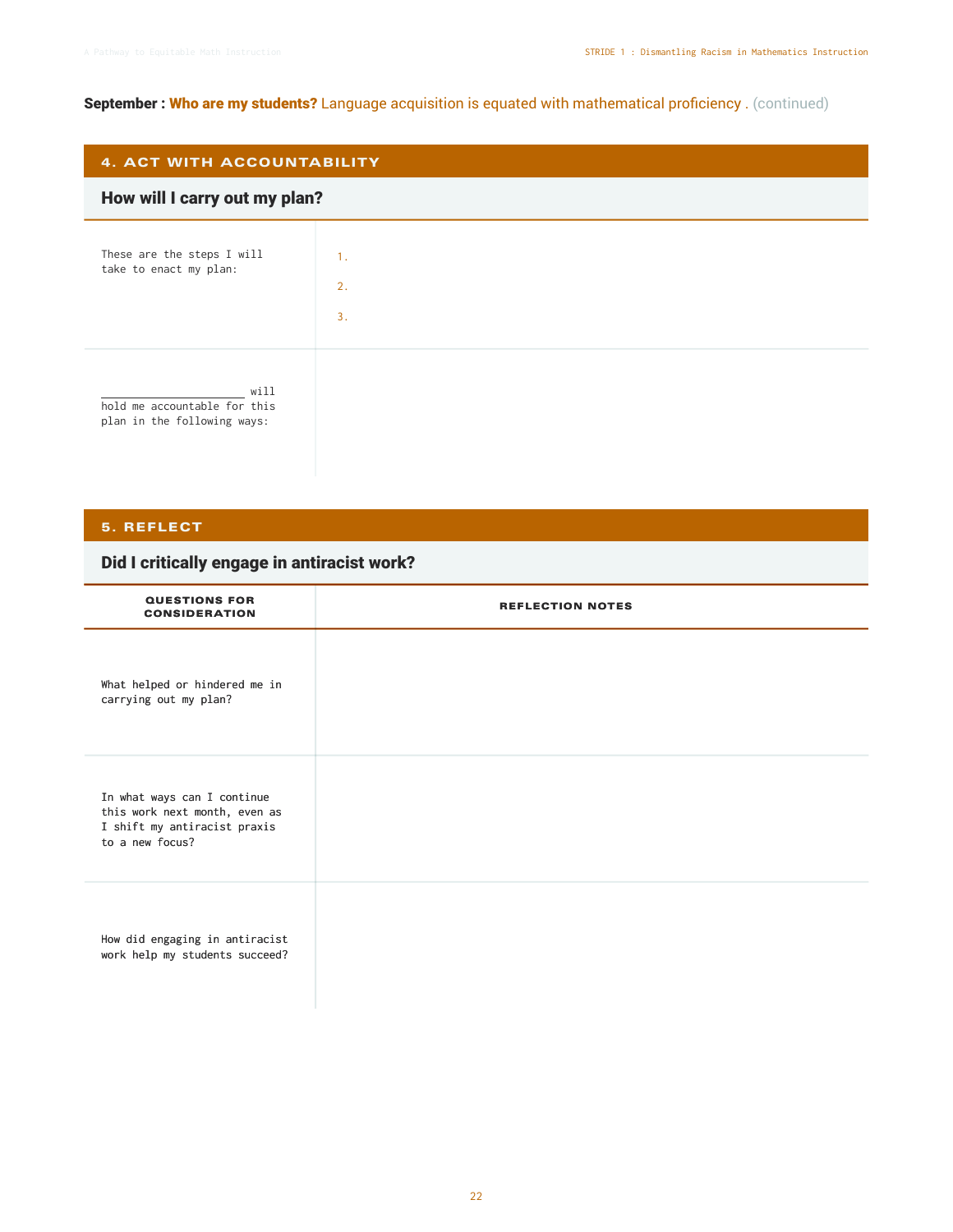# <span id="page-23-0"></span>**October** What am I teaching?

Universal access to the content standards requires that educators apply a strong equity lens as they plan their instruction. This requires intentional focus on crafting teaching methods that are not only aligned to the standards, but that are designed with students – their identities, cultures, assets, and needs – at the center."Equity has been the focus of more NCTM presidents' messages and any other topic (Gojak, 2012), yet there is no mention of equity in the Common Core State Standards, and accommodations for 'English/Lan-guage learners' are in an appendix, something only the tenacious teacher would find. ([Gutierrez](https://www.researchgate.net/publication/325828792_Political_conocimiento_for_teaching_mathematics_Why_teachers_need_it_and_how_to_develop_it) 2017)

#### **Only Conten[t Standards Guide Learning in the Classroom](#page-24-0)**   $\geq$

#### **[Procedural Fluency is Preferred over Conceptual Knowledge](#page-27-0)** $\geq$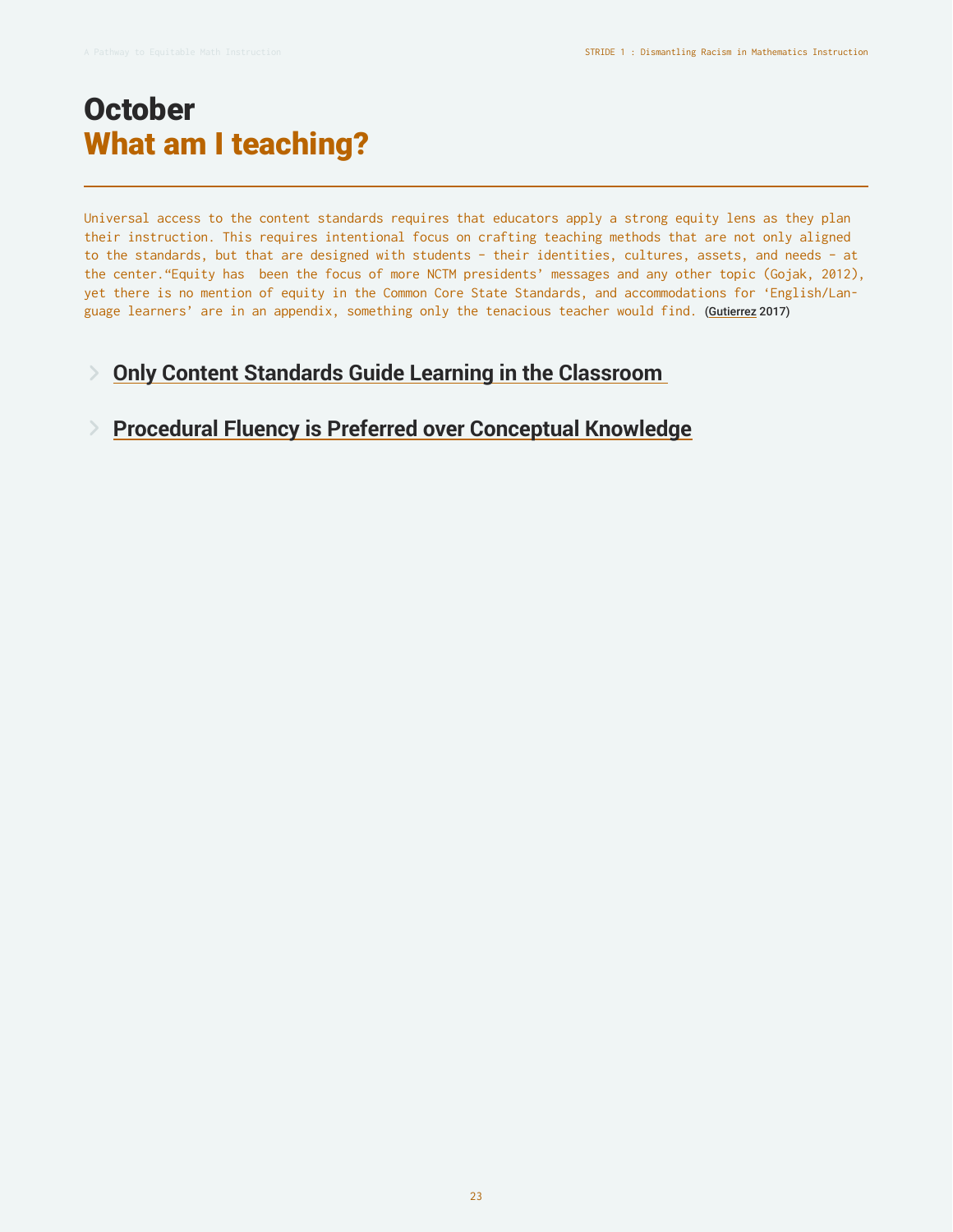# <span id="page-24-0"></span>**October** What am I teaching? Only State standards dictate learning in the classroom.

### 1. ENGAGE

White supremacy culture shows up in math classrooms when...

#### Only content standards guide learning in the classroom.

While access to grade-level content for every student is the responsibility of schools and essential for equity, a focus on content alone is insufficient for achieving meaningful mathematical power for all students. When only focusing on content without applying a culturally responsive lens or strategic scaffolding, there is a risk of perpetuating white supremacy culture and inequities. A hyperfocus on individual standards requires teachers to function under a system of *urgency* to "cover" all the material that will be on the test and not focus on actual learning of the big ideas. This approach is not only disengaging, it also limits opportunities for teachers to connect the content to students' lives in meaningful, relevant ways.

#### Instead...

Frame mathematics learning within the context of students' lives, and link them to the standards (see Contrived word problems are valued over the math in students' lived experiences and Procedural fluency is preferred over conceptual knowledge).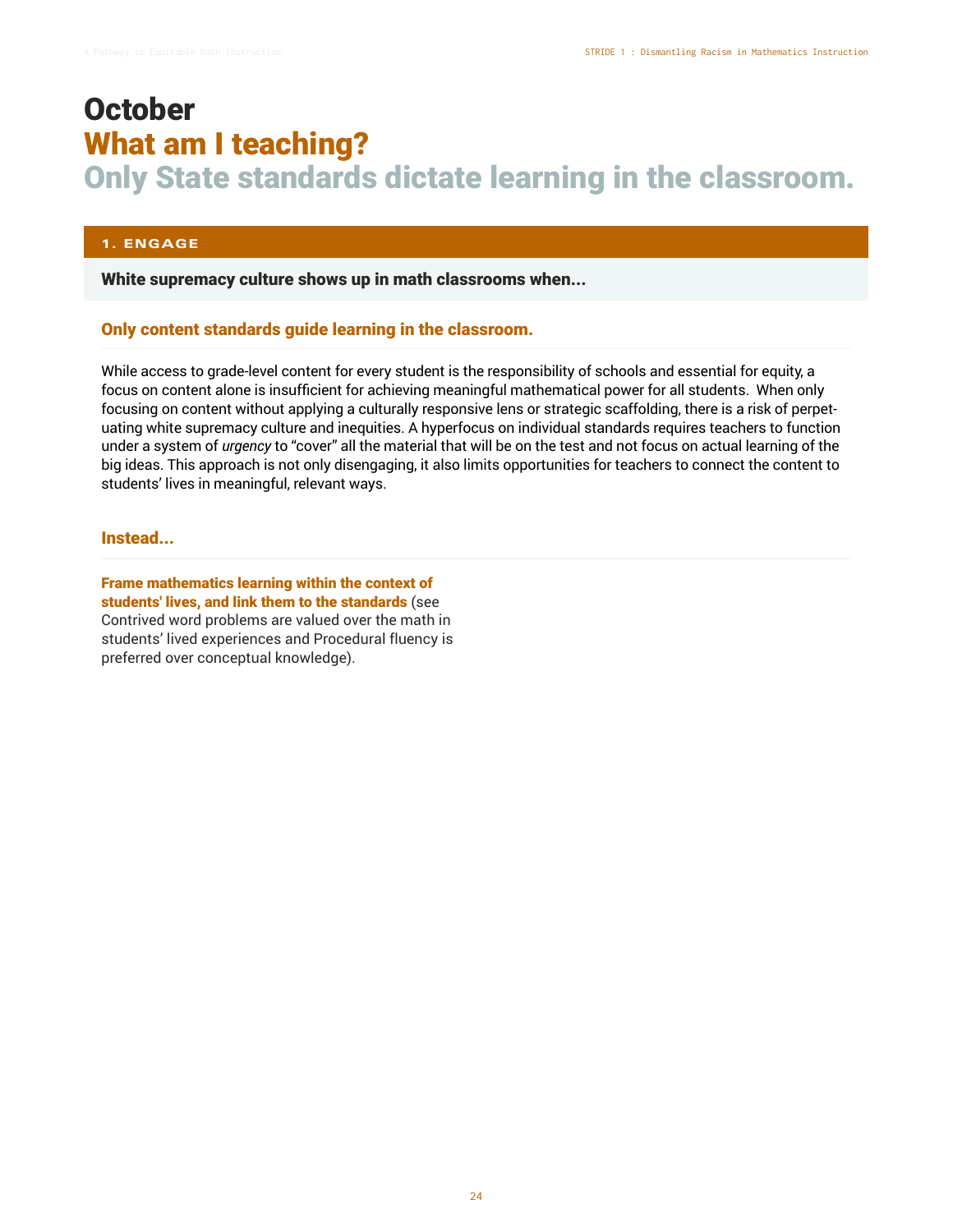#### **October : What am I teaching?** Only content standards guide learning in the classroom. (continued)

# What am I currently doing in my classroom? QUESTIONS FOR CONSIDERATION REFLECTION NOTES 2. REFLECT How do I manage the conflicting demands of the time I have to teach all the grade-level standards and knowing my students need time to learn math at a deeper level? How do I negotiate what learning should happen in the classroom? What is the danger of teaching only content-based instruction?

# 3. PLAN

| My goal(s) for this academic<br>school year is (are)                                                                             |  |
|----------------------------------------------------------------------------------------------------------------------------------|--|
| The antiracist characteristics<br>I want to work on this month<br>are (refer to Characteristics<br>of Antiracist Math Educators) |  |
| because                                                                                                                          |  |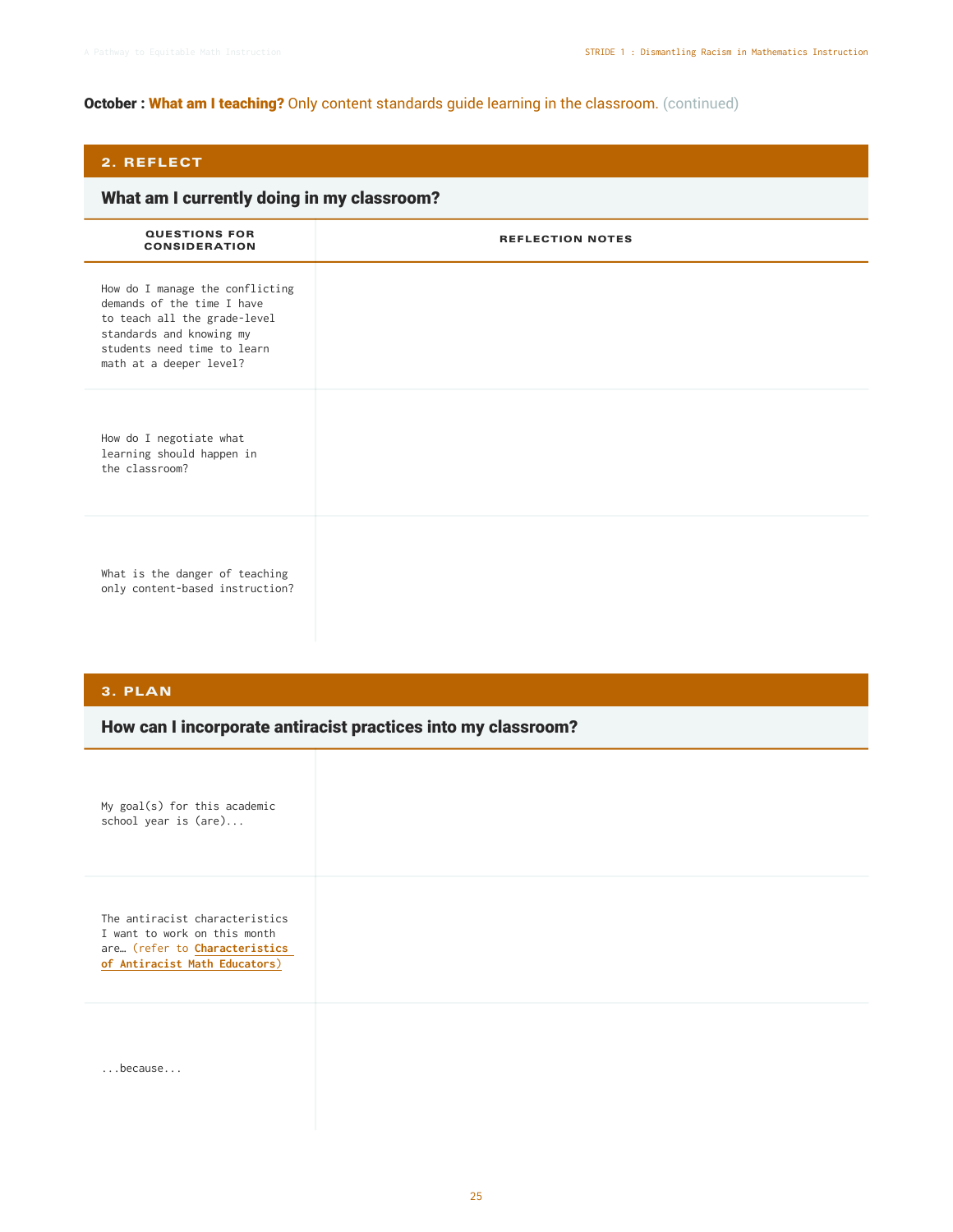# **October : What am I teaching?** Only content standards guide learning in the classroom. (continued)

| <b>4. ACT WITH ACCOUNTABILITY</b>                                   |                |  |
|---------------------------------------------------------------------|----------------|--|
| How will I carry out my plan?                                       |                |  |
| These are the steps I will<br>take to enact my plan:                | 1.<br>2.<br>3. |  |
| will<br>hold me accountable for this<br>plan in the following ways: |                |  |

# 5. REFLECT

Did I critically engage in antiracist work?

| <b>QUESTIONS FOR</b><br><b>CONSIDERATION</b>                                                                    | <b>REFLECTION NOTES</b> |
|-----------------------------------------------------------------------------------------------------------------|-------------------------|
| What helped or hindered me in<br>carrying out my plan?                                                          |                         |
| In what ways can I continue<br>this work next month, even as<br>I shift my antiracist praxis<br>to a new focus? |                         |
| How did engaging in antiracist<br>work help my students succeed?                                                |                         |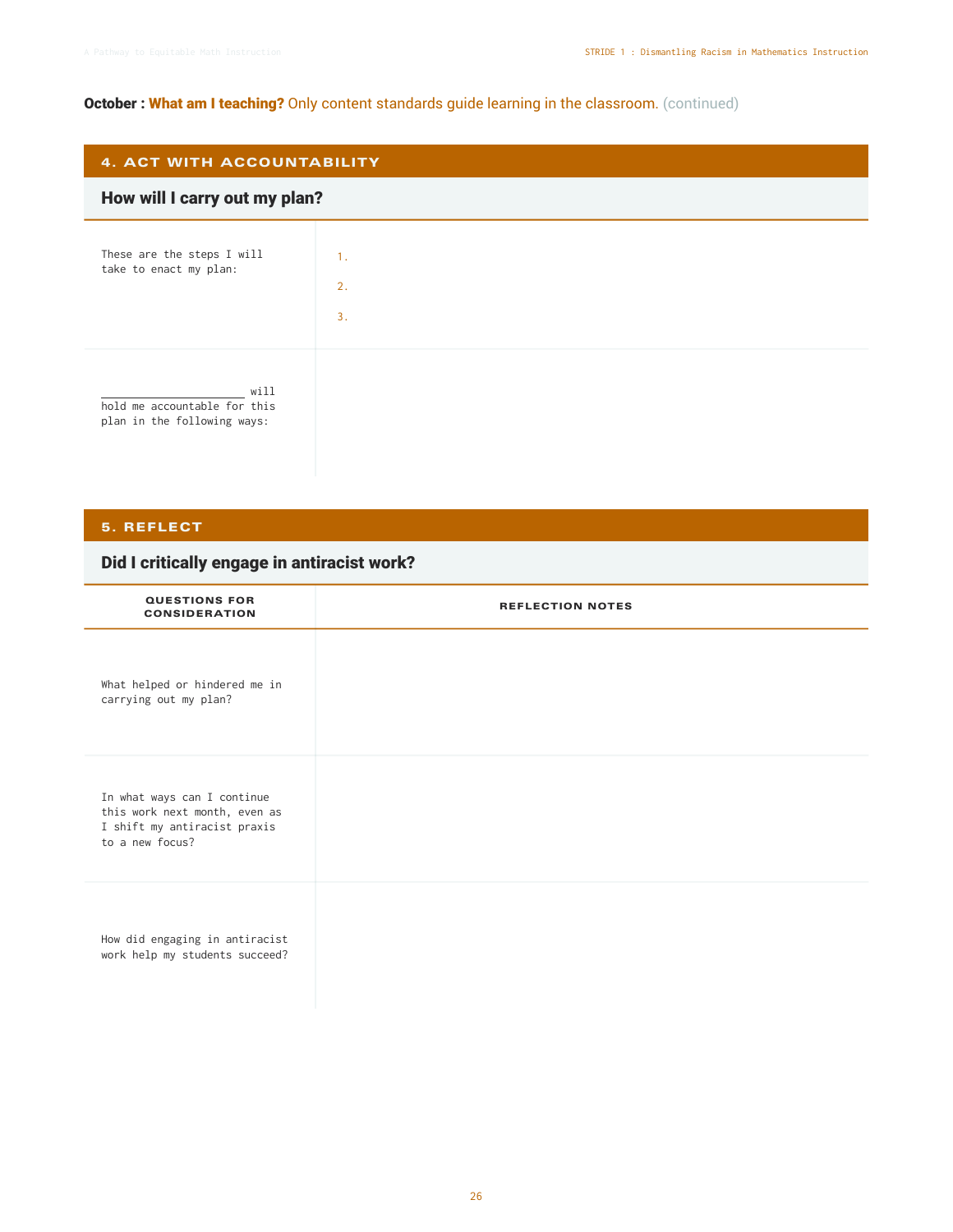# <span id="page-27-0"></span>**October** What am I teaching? Procedural fluency is preferred over conceptual knowledge.

#### 1. ENGAGE

White supremacy culture shows up in math classrooms when...

### Procedural fluency is preferred over conceptual knowledge.

Though many educators value conceptual knowledge, we often assess and test skills rather than concepts, solidifying the notion that skills are more important. Too often this occurs because our systems expect math teachers to prepare students for what is more easily measurable, reinforcing both *quantity over quality* and *sense of urgency*. Also, many teachers prefer to teach procedural fluency so students engage with more complex problem solving because they believe that they have to do the basic, or computation, skills before they can apply the mathematics. But that idea also reinforces *objectivity* by requiring a singular path for learning, which is oftentimes not necessary. This is related to sequential thinking, without interrogating the need for that particular sequence of learning. In addition, many teachers are more comfortable teaching skills-based work, and if they do that more often, they are reinforcing their own *right to comfort*.

#### Instead...

#### Begin with conceptual knowledge, and build the skills along the way.

- Verbal Example: *At the end of the unit, we are going to have a carnival celebration where we determine whether the games are fair or not using probability. Let's think about some games that we play. Are you likely to win?*
- Classroom Activity: Let the standards guide whether you are teaching procedural or conceptual knowledge according to the aspect of rigor embedded in it.
- Professional Development: As an educator, consider whether you know mathematics deeply: Is your own lack of conceptual knowledge the reason why you are uncomfortable teaching conceptual knowledge?
- Professional Development: As a department, select one topic or unit and unpack all the math in that topic. What are the underlying concepts? What skills are needed? How does this connect to other topics?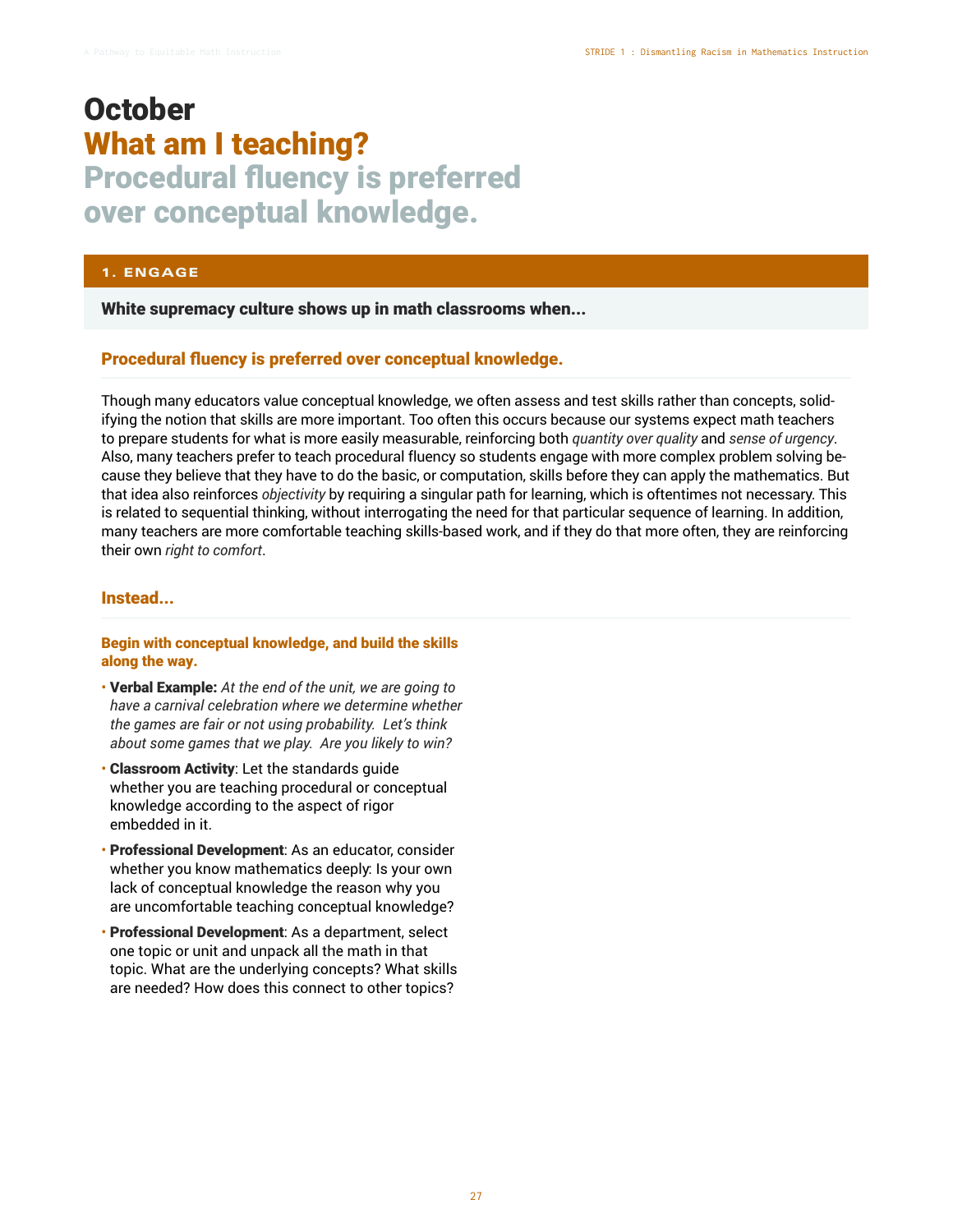# **October : What am I teaching?** Procedural fluency is preferred over conceptual knowledge. (continued)

### 2. REFLECT

# What am I currently doing in my classroom?

| <b>QUESTIONS FOR</b><br><b>CONSIDERATION</b>                                                                                                                                                                               | <b>REFLECTION NOTES</b> |
|----------------------------------------------------------------------------------------------------------------------------------------------------------------------------------------------------------------------------|-------------------------|
| Do I value my students gaining<br>conceptual knowledge over pro-<br>cedural fluency? Is it of equal<br>importance to me? How about the<br>ability to apply their learning<br>to new situations-do I value<br>that ability? |                         |
| How do the values in the ques-<br>tion show up in the classroom?<br>What do they look like, sound<br>like, feel like, etc?                                                                                                 |                         |
| What shifts do I need to<br>make in my planning to fully<br>incorporate conceptual<br>knowledge into the lessons?                                                                                                          |                         |
| What is the relationship<br>between procedural fluency<br>and conceptual understanding?<br>What does the research say<br>about this?                                                                                       |                         |

# 3. PLAN

| My goal(s) for this academic<br>school year is (are)                                                                             |  |  |
|----------------------------------------------------------------------------------------------------------------------------------|--|--|
| The antiracist characteristics<br>I want to work on this month<br>are (refer to Characteristics<br>of Antiracist Math Educators) |  |  |
| because                                                                                                                          |  |  |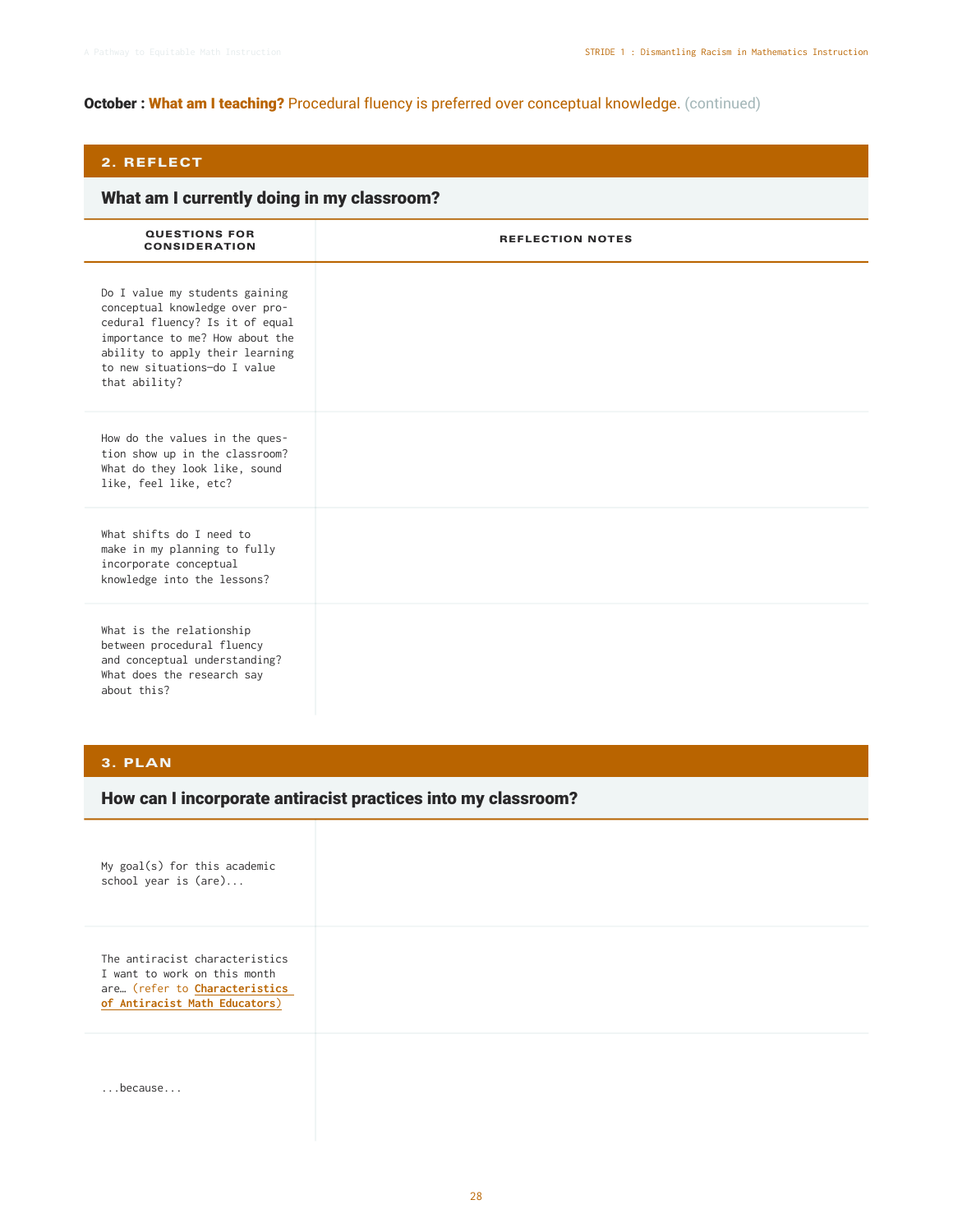# **October : What am I teaching?** Procedural fluency is preferred over conceptual knowledge. (continued)

| <b>4. ACT WITH ACCOUNTABILITY</b>                                   |                |
|---------------------------------------------------------------------|----------------|
| How will I carry out my plan?                                       |                |
| These are the steps I will<br>take to enact my plan:                | 1.<br>2.<br>3. |
| will<br>hold me accountable for this<br>plan in the following ways: |                |

# 5. REFLECT

Did I critically engage in antiracist work?

| <b>QUESTIONS FOR</b><br><b>CONSIDERATION</b>                                                                    | <b>REFLECTION NOTES</b> |
|-----------------------------------------------------------------------------------------------------------------|-------------------------|
| What helped or hindered me in<br>carrying out my plan?                                                          |                         |
| In what ways can I continue<br>this work next month, even as<br>I shift my antiracist praxis<br>to a new focus? |                         |
| How did engaging in antiracist<br>work help my students succeed?                                                |                         |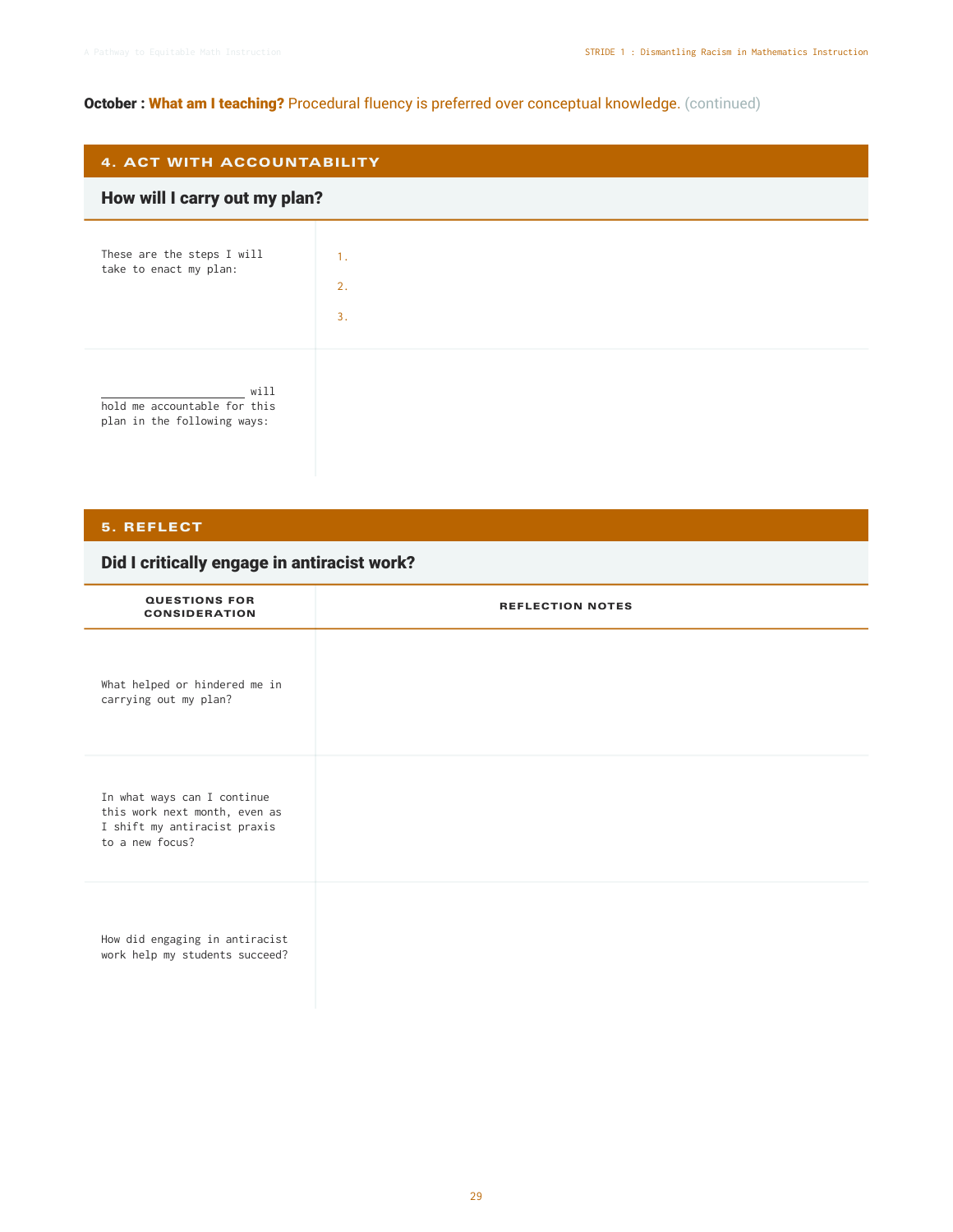# <span id="page-30-0"></span>November How am I authentically including Black, Latinx, and multilingual students?

"By continuing to privilege data analysis and probability over other kinds of spatial patterning, even if that data analysis concerns itself with issues such as climate change, we run the risk of limiting new ways of doing mathematics and our relationships to the practice." ([Gutierrez](https://www.researchgate.net/publication/325828792_Political_conocimiento_for_teaching_mathematics_Why_teachers_need_it_and_how_to_develop_it) 2017)

- **["Good" Math Teaching is Considered an Antidote for](#page-31-0)**   $\left\langle \cdot\right\rangle$ **[Mathematical Inequity for Black, Latinx, Multilingual Students](#page-31-0)**
- **[Superficial Curriculum Changes are Offered in Place of](#page-34-0)**   $\left\langle \cdot\right\rangle$ **[Culturally Relevant Pedagogy and Practice](#page-34-0)**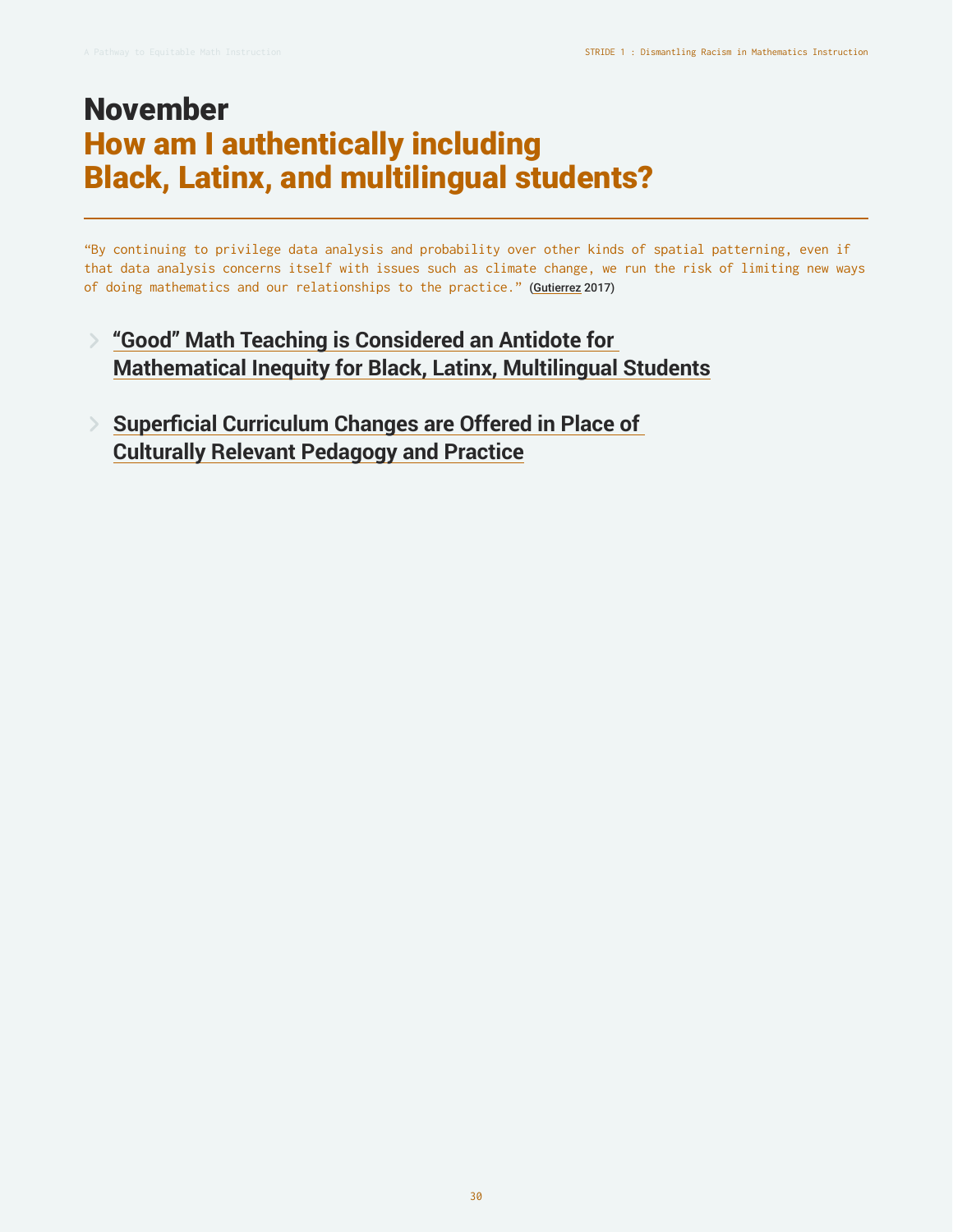# <span id="page-31-0"></span>November How am I authentically including Black, Latinx, and multilingual students?

"Good" math teaching is considered an antidote for mathematical inequity for Black, Latinx, multilingual students.

### 1. ENGAGE

White supremacy culture shows up in math classrooms when...

# "Good" math teaching is considered an antidote for mathematical inequity for Black, Latinx, multilingual students.

"Best practices" for math pedagogy often exclude the unique needs of Black, Latinx and multilingual or migrant students. This reinforces *either/or thinking* by reinforcing stereotypes about the type of mathematical education that certain groups of students receive. It allows the *defensiveness* of Western mathematics to prevail, without addressing underlying causes of why certain groups of students are "underperforming," a characterization that should also be interrogated. It also presupposes that "good" math teaching is about a Eurocentric type of mathematics, devoid of cultural ways of being.

#### Instead...

Learn about authentic and cultural ways of teaching and learning that represent the students in your classroom.

• Professional Development: As a department, study ethnomathematics and incorporate into all classrooms.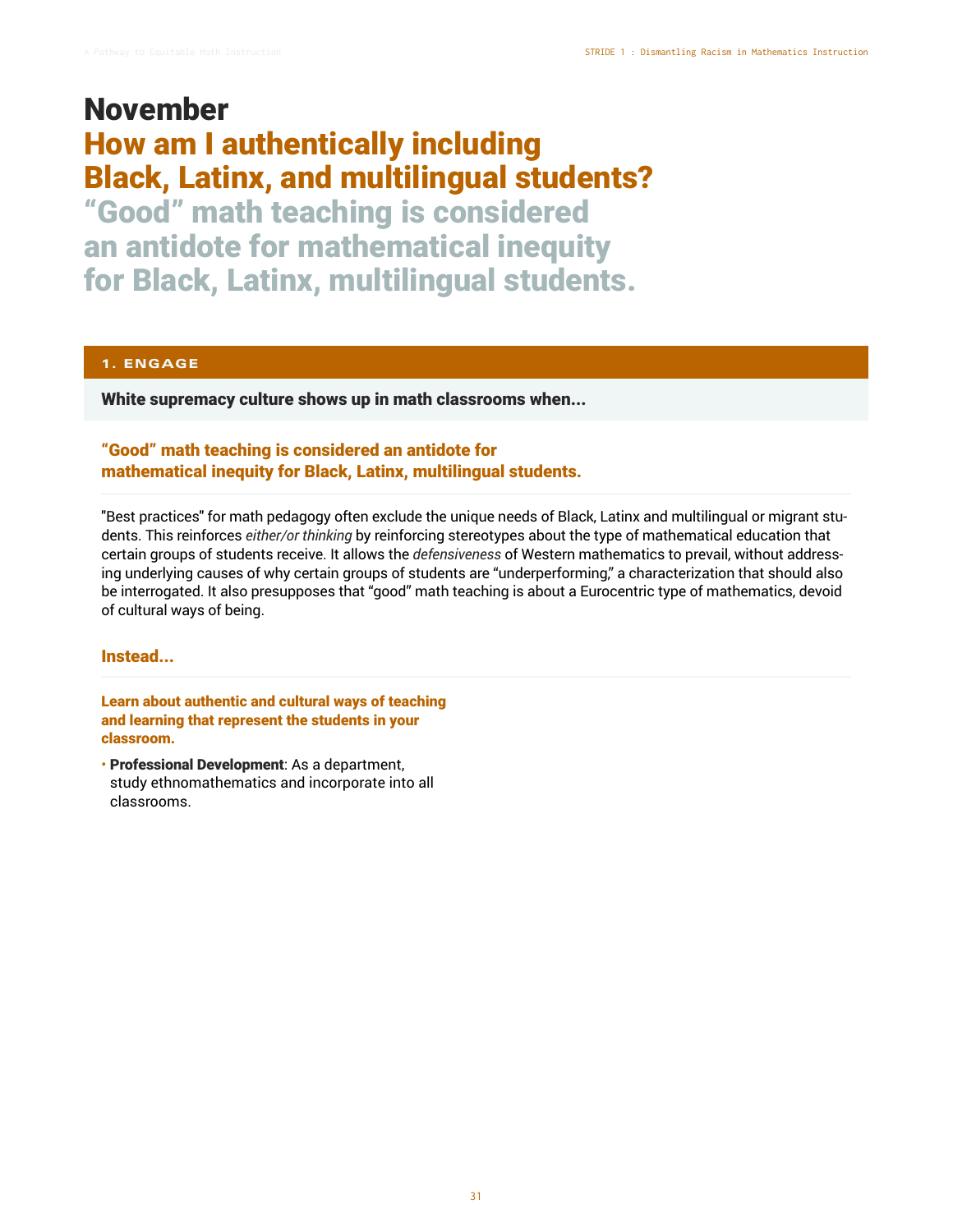### November : How am I authentically including Black, Latinx, and multilingual students? "Good" math teaching is considered an antidote for mathematical inequity for Black, Latinx, multilingual students. (continued)

| 2. REFLECT                                                                                                            |                         |  |
|-----------------------------------------------------------------------------------------------------------------------|-------------------------|--|
| What am I currently doing in my classroom?                                                                            |                         |  |
| <b>QUESTIONS FOR</b><br><b>CONSIDERATION</b>                                                                          | <b>REFLECTION NOTES</b> |  |
| What do I consider is good math<br>teaching?                                                                          |                         |  |
| What have I learned about the<br>system I work in and how it<br>affects the academic success<br>of students of color? |                         |  |
| Who considers "good math<br>teaching" is an antidote for<br>math inequity?                                            |                         |  |

# 3. PLAN

| My goal(s) for this academic<br>school year is (are)                                                                             |  |  |
|----------------------------------------------------------------------------------------------------------------------------------|--|--|
| The antiracist characteristics<br>I want to work on this month<br>are (refer to Characteristics<br>of Antiracist Math Educators) |  |  |
| because                                                                                                                          |  |  |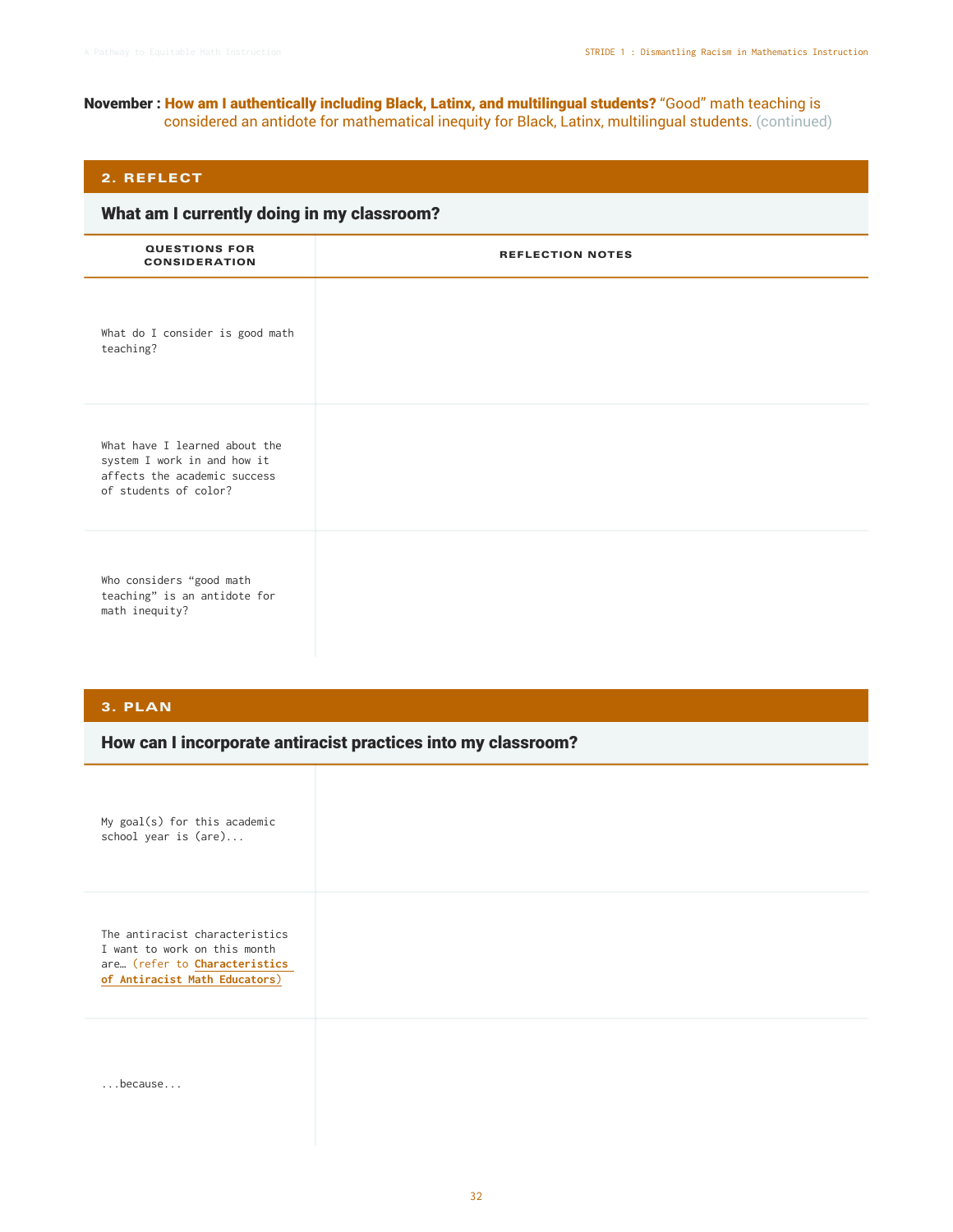### November : How am I authentically including Black, Latinx, and multilingual students? "Good" math teaching is considered an antidote for mathematical inequity for Black, Latinx, multilingual students. (continued)

| <b>4. ACT WITH ACCOUNTABILITY</b>                                   |                |
|---------------------------------------------------------------------|----------------|
| How will I carry out my plan?                                       |                |
| These are the steps I will<br>take to enact my plan:                | 1.<br>2.<br>3. |
| will<br>hold me accountable for this<br>plan in the following ways: |                |

# 5. REFLECT

# Did I critically engage in antiracist work?

| <b>QUESTIONS FOR</b><br><b>CONSIDERATION</b>                                                                    | <b>REFLECTION NOTES</b> |
|-----------------------------------------------------------------------------------------------------------------|-------------------------|
| What helped or hindered me in<br>carrying out my plan?                                                          |                         |
| In what ways can I continue<br>this work next month, even as<br>I shift my antiracist praxis<br>to a new focus? |                         |
| How did engaging in antiracist<br>work help my students succeed?                                                |                         |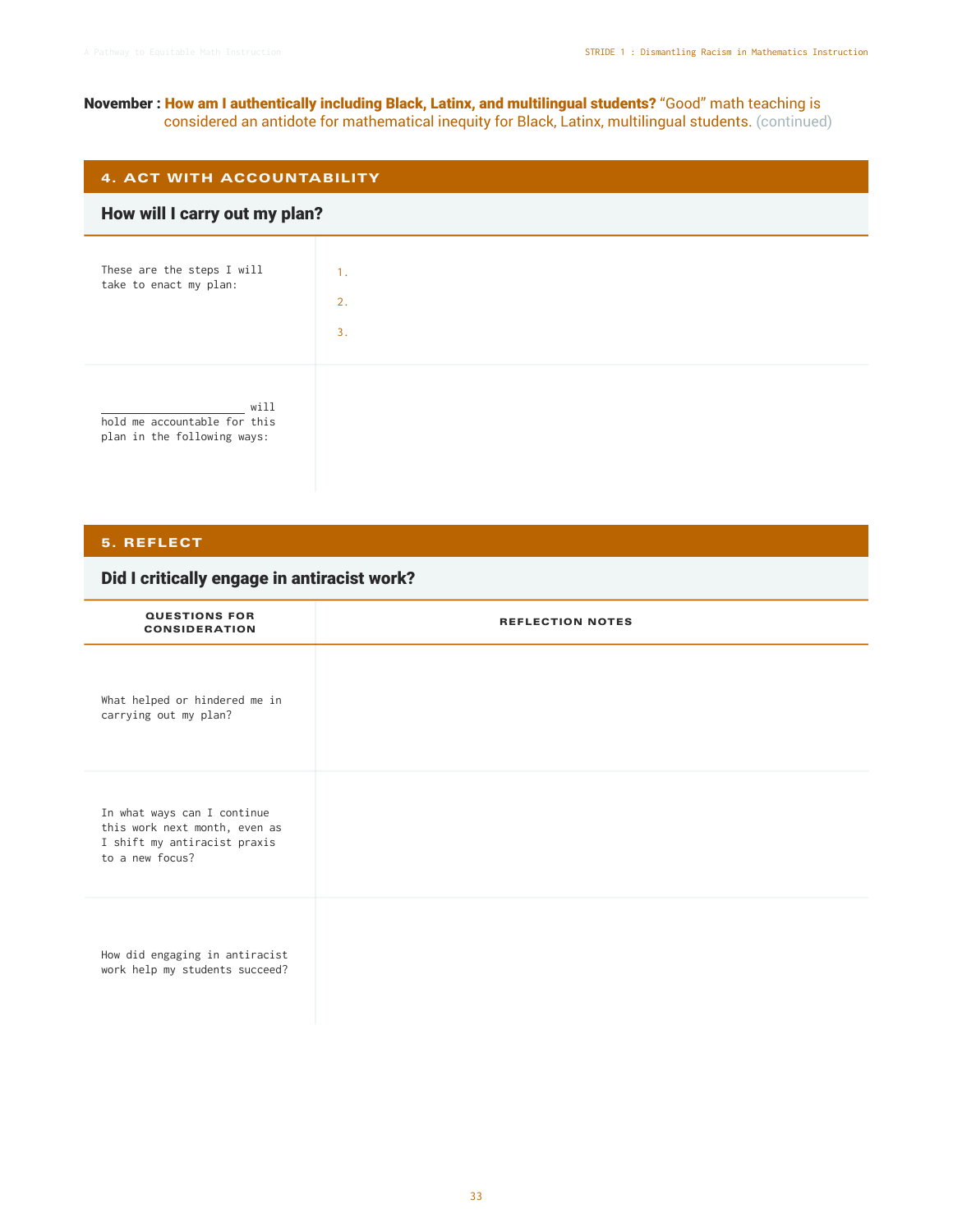# <span id="page-34-0"></span>November How am I authentically including Black, Latinx, and multilingual students?

Superficial curriculum changes are offered in place of culturally relevant pedagogy and practice.

### 1. ENGAGE

White supremacy culture shows up in math classrooms when...

#### Superficial curriculum changes are offered in place of culturally relevant pedagogy and practice.

Instead of delving into the deep and critical work of culturally relevant pedagogy and practice, math teachers often reinforce the *right to comfort* by making superficial changes—such as converting the names in word problems to more ethnic sounding names. Even for teachers who engage with more rigorous practices often limit the incorporation of culture to easier math topics like data, highlighting inequity between groups of people without deeper analysis, often telling only one story about people, which can perpetuate deficit narratives and be dangerous ([Adichie,](https://www.ted.com/talks/chimamanda_ngozi_adichie_the_danger_of_a_single_story?language=en ) 2009).

#### Instead...

#### Incorporate true culturally relevant pedagogy, practice, and curriculum.

- Verbal Example: *What are some of your family traditions that you are proud of? Would you be okay if we brought some of those into the classroom?*
- Classroom Activity: Use Ankara fabric to teach mathematical concepts such as tessellations, fractions, area, percentages, etc.
- Professional Development: Get training on culturally relevant pedagogy specific to math content, as well as teaching math content.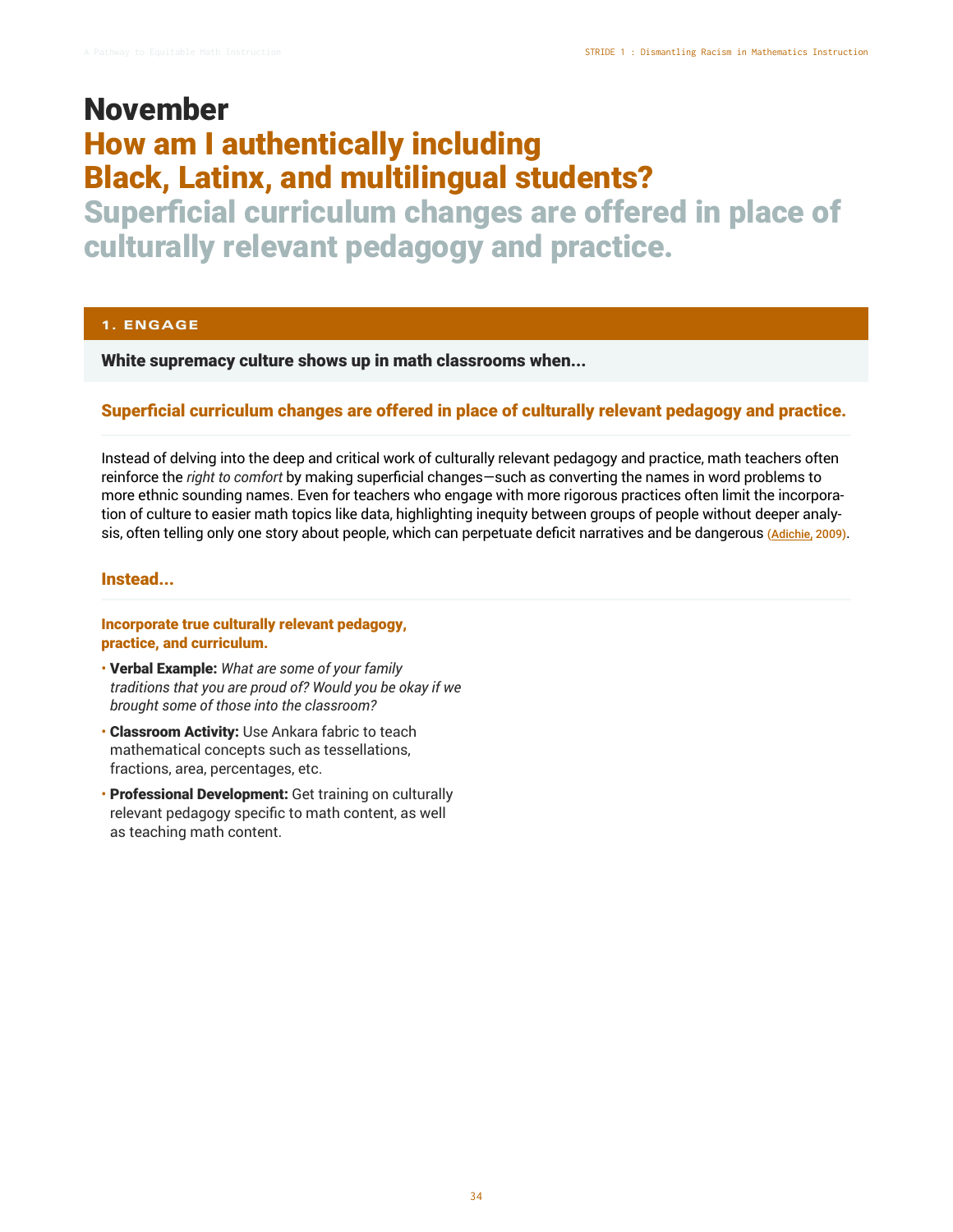### November : How am I authentically including Black, Latinx, and multilingual students? Superficial curriculum changes are offered in place of culturally relevant pedagogy and practice. (continued)

| 2. REFLECT                                                                                                            |                         |  |  |  |  |
|-----------------------------------------------------------------------------------------------------------------------|-------------------------|--|--|--|--|
| What am I currently doing in my classroom?                                                                            |                         |  |  |  |  |
| <b>QUESTIONS FOR</b><br><b>CONSIDERATION</b>                                                                          | <b>REFLECTION NOTES</b> |  |  |  |  |
| What is my understanding of<br>culturally relevant pedagogy?                                                          |                         |  |  |  |  |
| What steps am I taking to<br>incorporate culturally relevant<br>pedagogy deeper into my<br>classroom and instruction? |                         |  |  |  |  |
| What does it mean to be an<br>antiracist math educator<br>with culturally relevant<br>pedagogy?                       |                         |  |  |  |  |

# 3. PLAN

| My goal(s) for this academic<br>school year is (are)                                                                             |  |  |
|----------------------------------------------------------------------------------------------------------------------------------|--|--|
| The antiracist characteristics<br>I want to work on this month<br>are (refer to Characteristics<br>of Antiracist Math Educators) |  |  |
| because                                                                                                                          |  |  |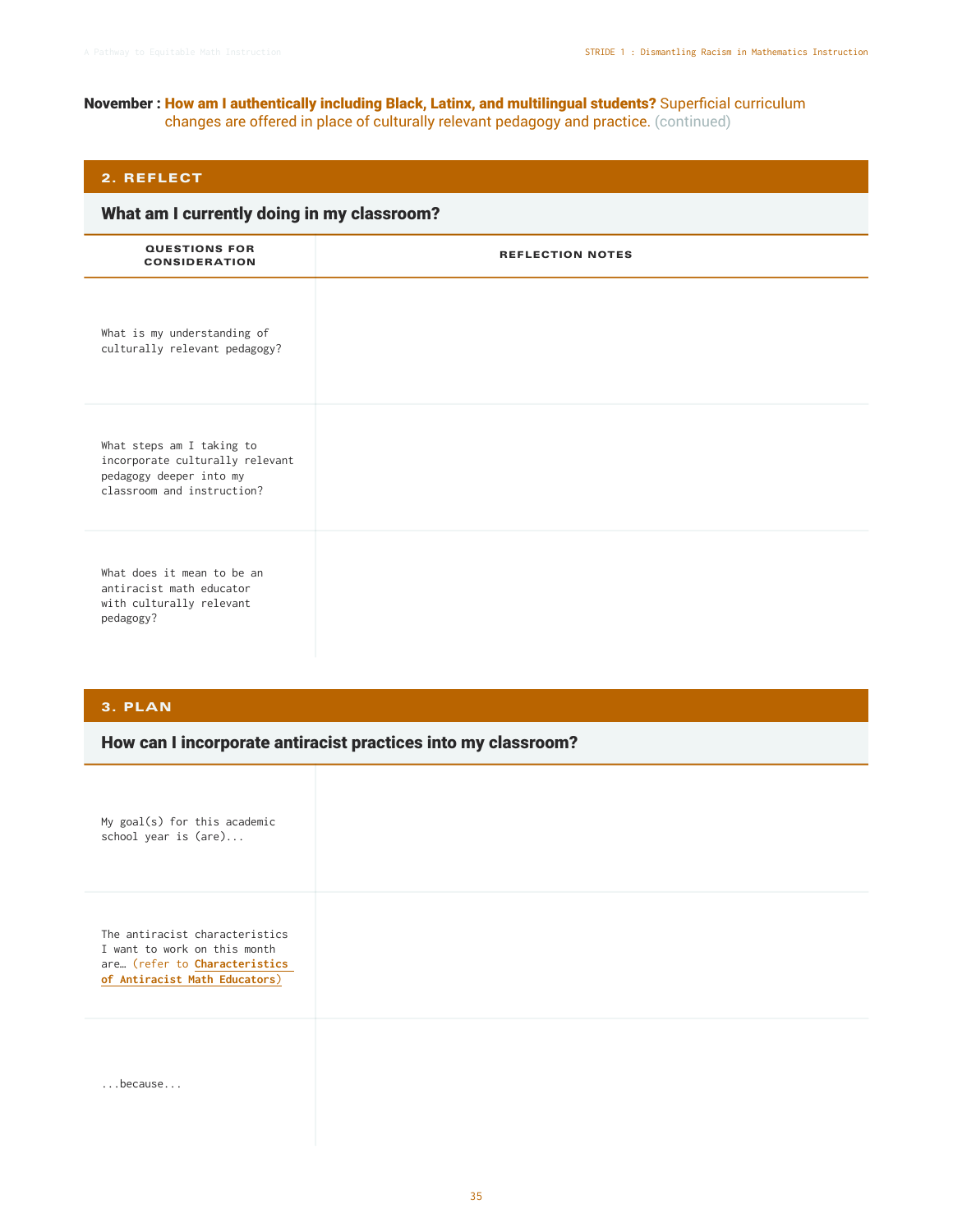#### November : How am I authentically including Black, Latinx, and multilingual students? Superficial curriculum changes are offered in place of culturally relevant pedagogy and practice. (continued)

| <b>4. ACT WITH ACCOUNTABILITY</b>                                   |                |
|---------------------------------------------------------------------|----------------|
| How will I carry out my plan?                                       |                |
| These are the steps I will<br>take to enact my plan:                | 1.<br>2.<br>3. |
| will<br>hold me accountable for this<br>plan in the following ways: |                |

#### 5. REFLECT

| <b>QUESTIONS FOR</b><br><b>CONSIDERATION</b>                                                                    | <b>REFLECTION NOTES</b> |
|-----------------------------------------------------------------------------------------------------------------|-------------------------|
| What helped or hindered me in<br>carrying out my plan?                                                          |                         |
| In what ways can I continue<br>this work next month, even as<br>I shift my antiracist praxis<br>to a new focus? |                         |
| How did engaging in antiracist<br>work help my students succeed?                                                |                         |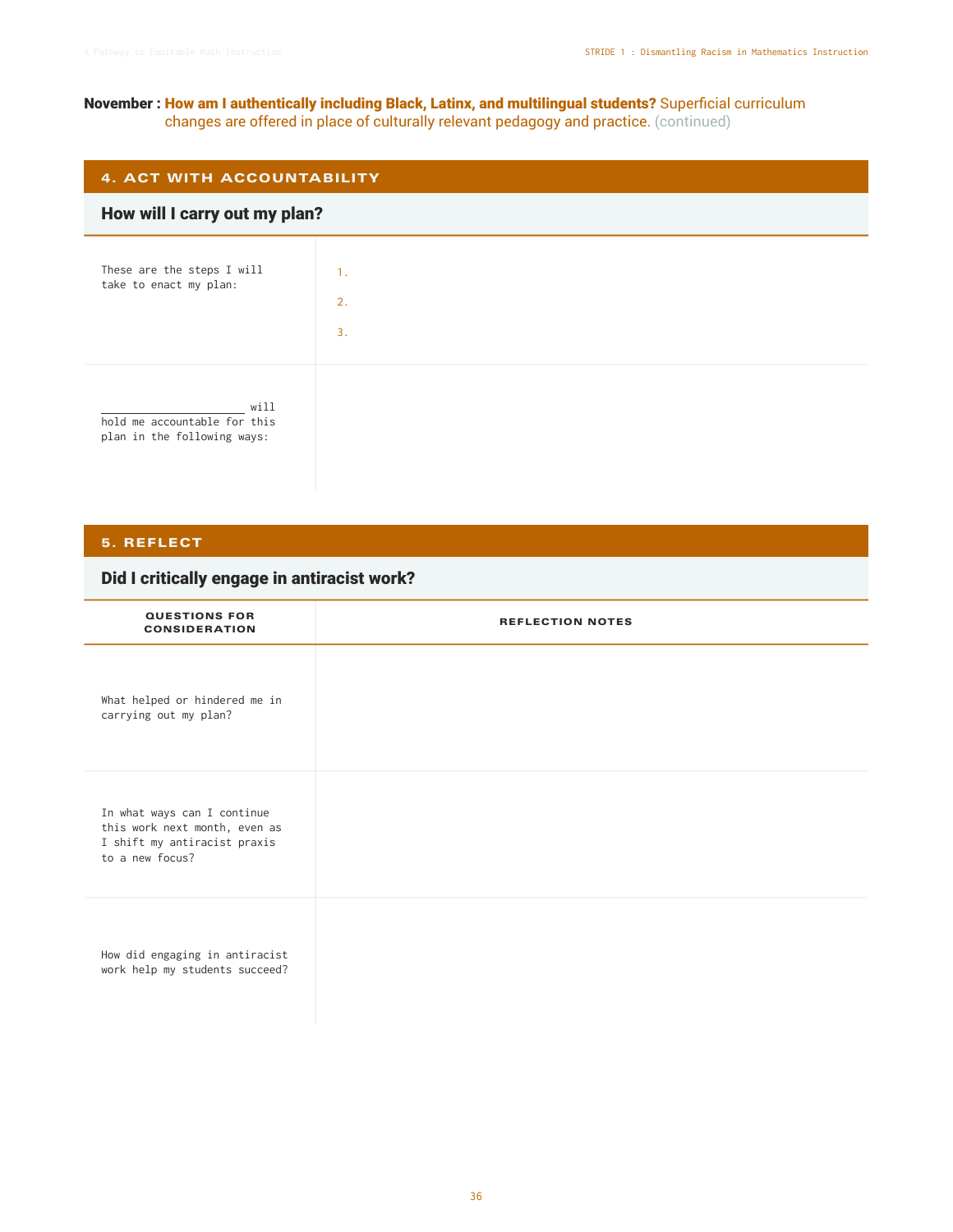# December How did I learn math?

"Elsewhere, I have argued that the practice of school mathematics in the US regulates the child by privileging: algebra/calculus over geometry/topology/spatial reasoning; rule following over rule breaking; Western mathematics (culture free) over ethnomathematics (recognizing that even academic mathematicians are a culture); the 'standard algorithm' over invented or international algorithms; abstraction over context ('just pretend this is real world'); mind over body; logic over intuition; and encouraging students to "critique the reasoning of others" over appreciating their reasoning. Not only can these repeated practices over a lifetime serve to dehumanize students and teachers in classrooms, the narrative about mathematics being a pure discipline, reflective of the natural world around us, universal, with an almost unilaterally positive relationship to society's advancement, leaves many humans unable to challenge this narrative to consider other ways of doing mathematics." [\(Gutierrez](https://www.researchgate.net/publication/325828792_Political_conocimiento_for_teaching_mathematics_Why_teachers_need_it_and_how_to_develop_it) 2017)

# **Curriculum Developers and Teachers Enculturated in the USA Present Mathematics the Way They Learned It, without Critical Reflection.**

# **["I Do, We Do, You Do" is the Primary Format of the Class](#page-41-0)**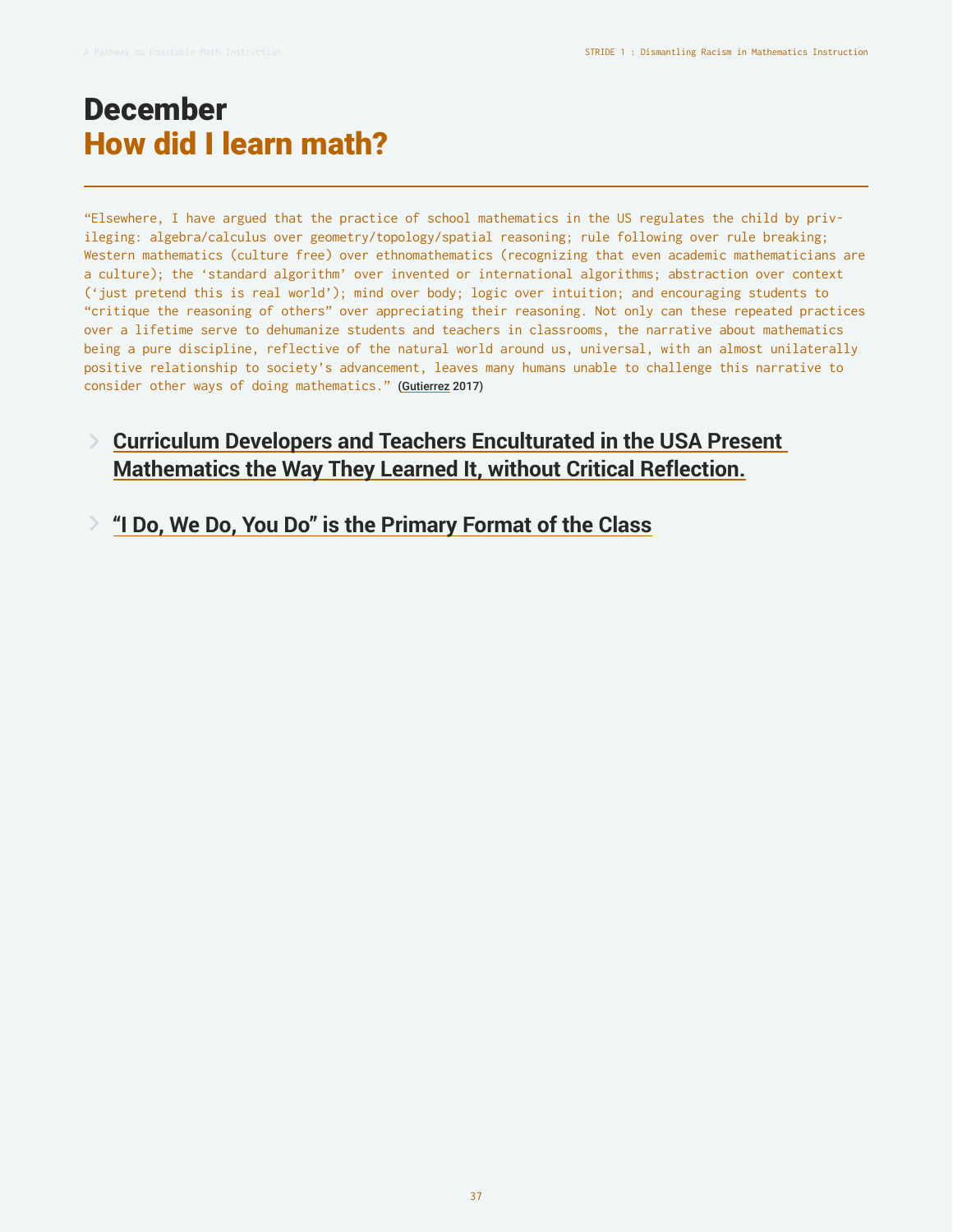# December How did I learn math?

Curriculum developers and teachers enculturated in the USA present mathematics the way they learned it, without critical reflection.

#### 1. ENGAGE

White supremacy culture shows up in math classrooms when...

#### Curriculum developers and teachers enculturated in the USA present mathematics the way they learned it, without critical reflection.

This reinforces the idea that there is *only one right way* to do math, which may not serve all students. The history of mathematics, its colonization, and what is deemed as "acceptable" knowledge is rich and complex, therefore, the way that mathematics is taught in the United States needs to be interrogated because it currently centers Western, Eurocentric ways of processing and knowing information. When students who were taught differently are required to learn in this way, they either have to unlearn their learned native traditions to meet teacher expectations, or they are deprived of learning math in their ancestral history. For curriculum developers and teachers, presenting math the way they learned also reinforces the *right to comfort* because to conform is easier than to challenge themselves and the field to teach math differently.

#### Instead...

#### Incorporate the history of mathematics into lessons.

- Verbal Example: *Why do you think we call it Pythagorean's theorem, when it was used before he was even born? What should we call it instead?*
- Classroom Activity: Learn about different bases and numerical ideas: Base 2, binary and connections to computer programming, how the Yoruba of Nigeria used base 20, and how the Mayans conceptualized the number 0 before the first recording of it.
- Professional Development: Learn the history of mathematics. Take a course, go to a conference, read historically and culturally accurate books, and use the resources in this workbook. Focus on different approaches to learning concepts.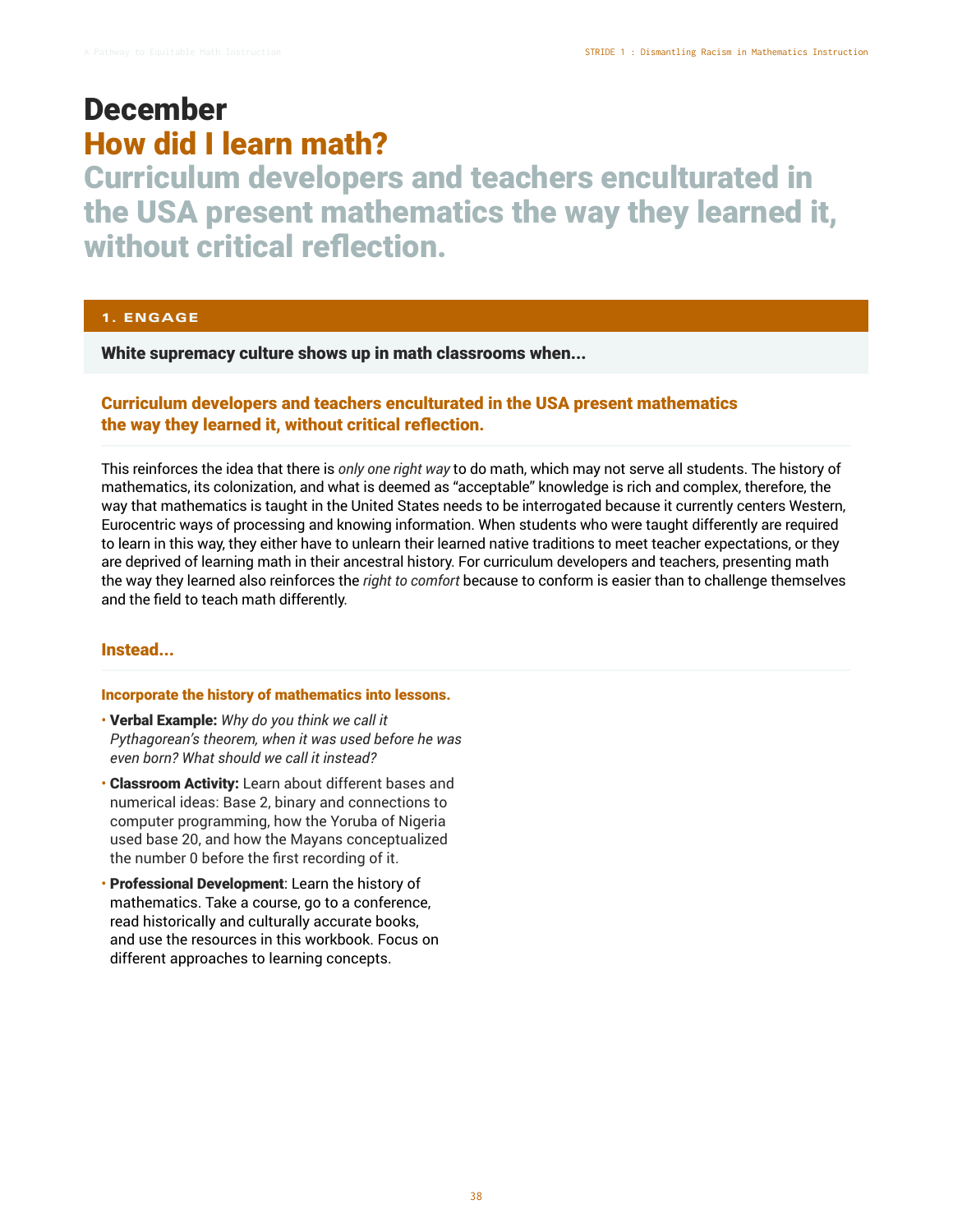#### December : How did I learn math? Curriculum developers and teachers enculturated in the USA teach mathematics the way they learned it, without critical reflection. (continued)

#### What am I currently doing in my classroom? QUESTIONS FOR CONSIDERATION REFLECTION NOTES 2. REFLECT How were you taught math when growing up? Was the focus procedural, application, or conceptual? Who were you taught was responsible for the development of the field of mathematics? How do you mostly teach mathematics? Is the focus mostly procedural, application, or conceptual? How have you developed your understanding of the content standards and the best approaches to teaching them? In what ways can you continue to develop your own understanding of mathematics, now and in the future? What teaching practices were **helpful** in your own learning experience? What teaching practices were **harmful** in your own learning experience?

#### 3. PLAN

| My goal(s) for this academic<br>school year is (are)                                                                             |  |
|----------------------------------------------------------------------------------------------------------------------------------|--|
| The antiracist characteristics<br>I want to work on this month<br>are (refer to Characteristics<br>of Antiracist Math Educators) |  |
| $\ldots$ because                                                                                                                 |  |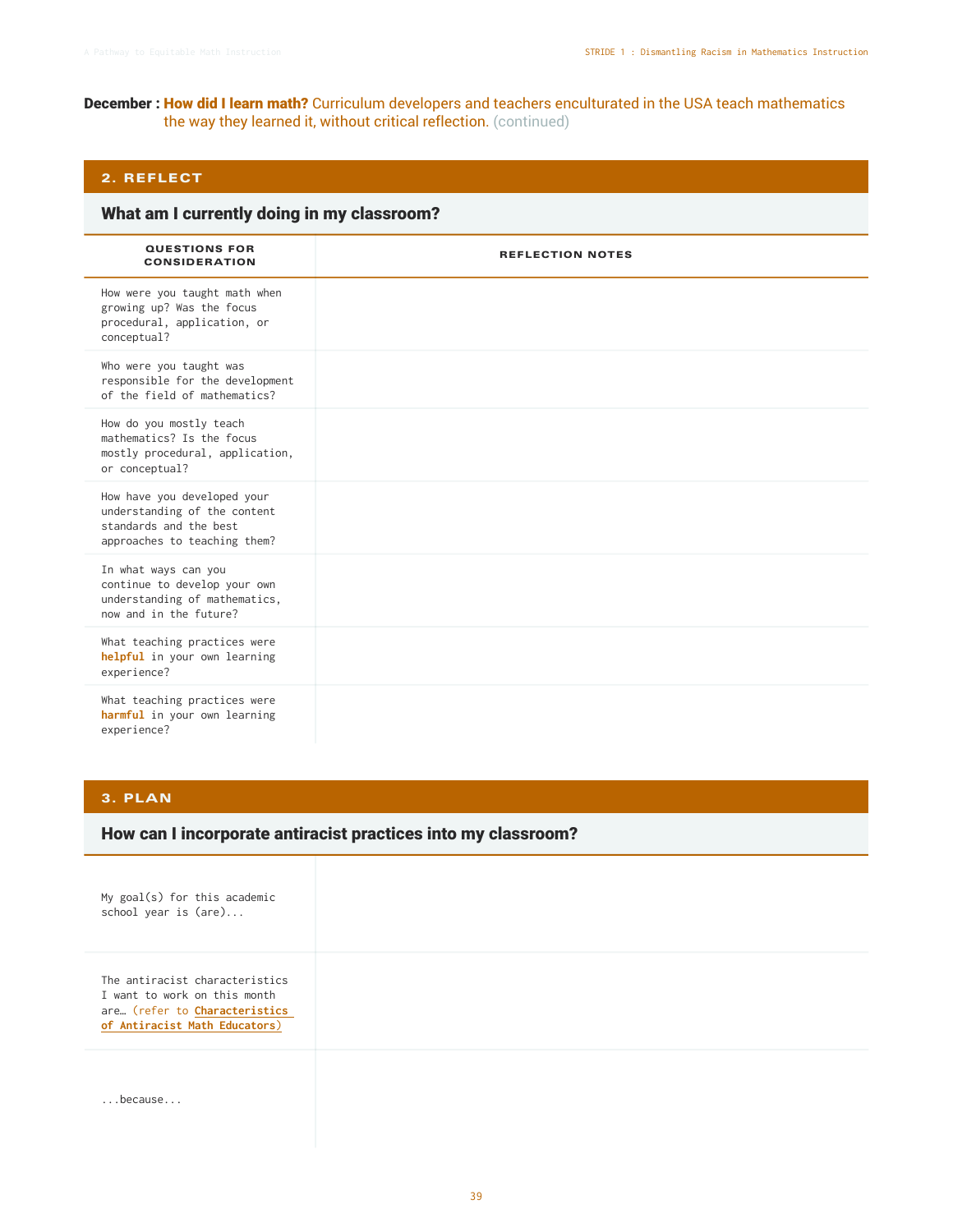#### December : How did I learn math? Curriculum developers and teachers enculturated in the USA teach mathematics the way they learned it, without critical reflection. (continued)

| <b>4. ACT WITH ACCOUNTABILITY</b>                                   |                |
|---------------------------------------------------------------------|----------------|
| How will I carry out my plan?                                       |                |
| These are the steps I will<br>take to enact my plan:                | 1.<br>2.<br>3. |
| will<br>hold me accountable for this<br>plan in the following ways: |                |

#### 5. REFLECT

| <b>QUESTIONS FOR</b><br><b>CONSIDERATION</b>                                                                    | <b>REFLECTION NOTES</b> |
|-----------------------------------------------------------------------------------------------------------------|-------------------------|
| What helped or hindered me in<br>carrying out my plan?                                                          |                         |
| In what ways can I continue<br>this work next month, even as<br>I shift my antiracist praxis<br>to a new focus? |                         |
| How did engaging in antiracist<br>work help my students succeed?                                                |                         |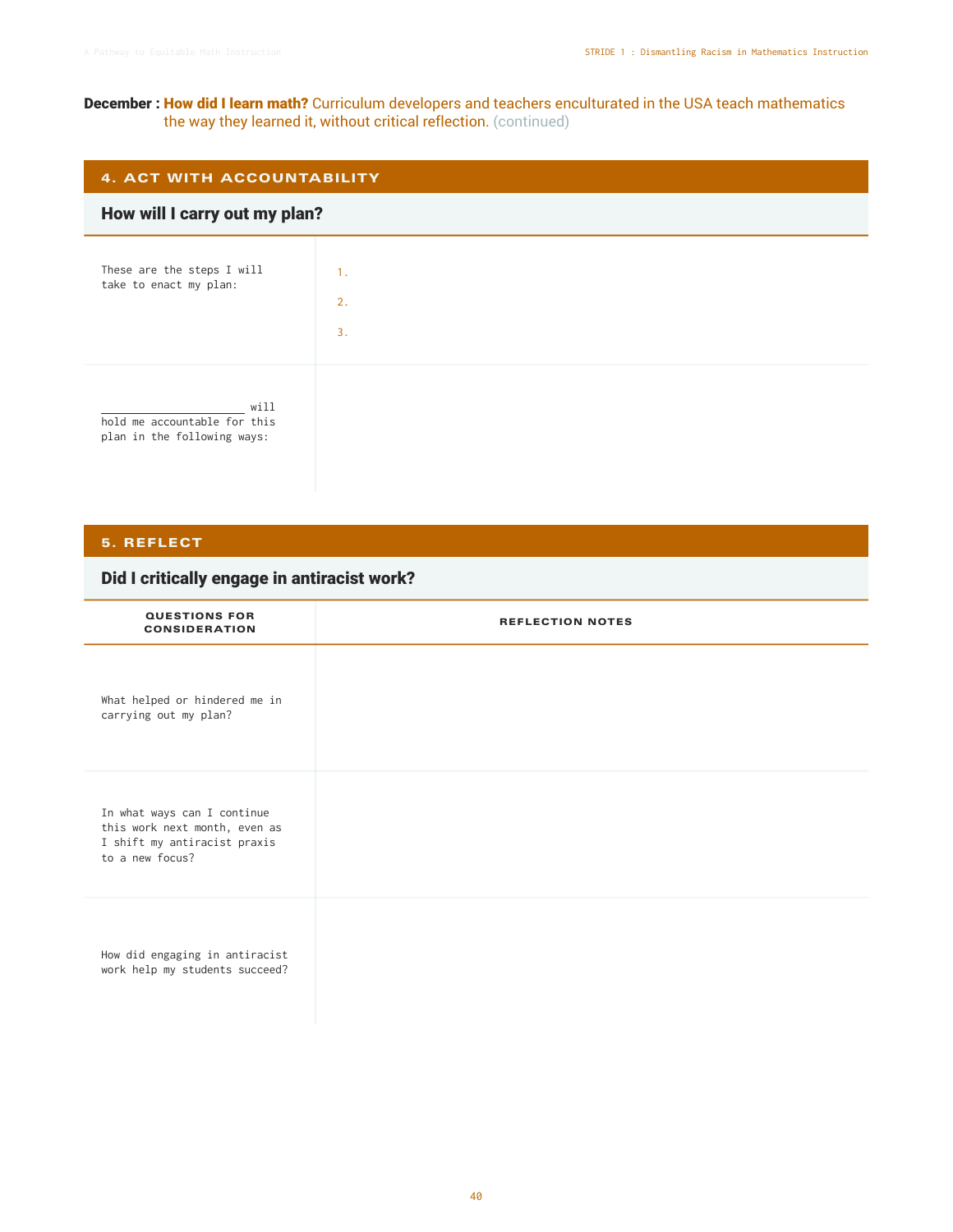# <span id="page-41-0"></span>December How did I learn math?

# "I do, we do, you do" is the primary format of the class.

#### 1. ENGAGE

White supremacy culture shows up in math classrooms when...

#### "I do, we do, you do" is the primary format of the class.

This structure of direct instruction doesn't always allow for the full range of ways of thinking—reinforcing objectivity and the idea that there is *only one right way*—because it potentially dismisses students' own ways of processing, and it also stifles creativity. It also reinforces *paternalism* because the way that teachers model becomes the standard for student learning.

#### Instead...

#### Solicit student ways of thinking and processing.

- Verbal Example: *How might you all go about this? What do you notice?*
- Classroom Activity: Incorporate explorations, where students interact with mathematics in a way that allows them to "discover" or experience mathematics.
- Professional Development: Interrogate the ways that you were taught, and break the cycles of teaching that way by learning different ways to approach the concepts. In addition, learn how to develop project-based learning, experiential learning, and explorational learning.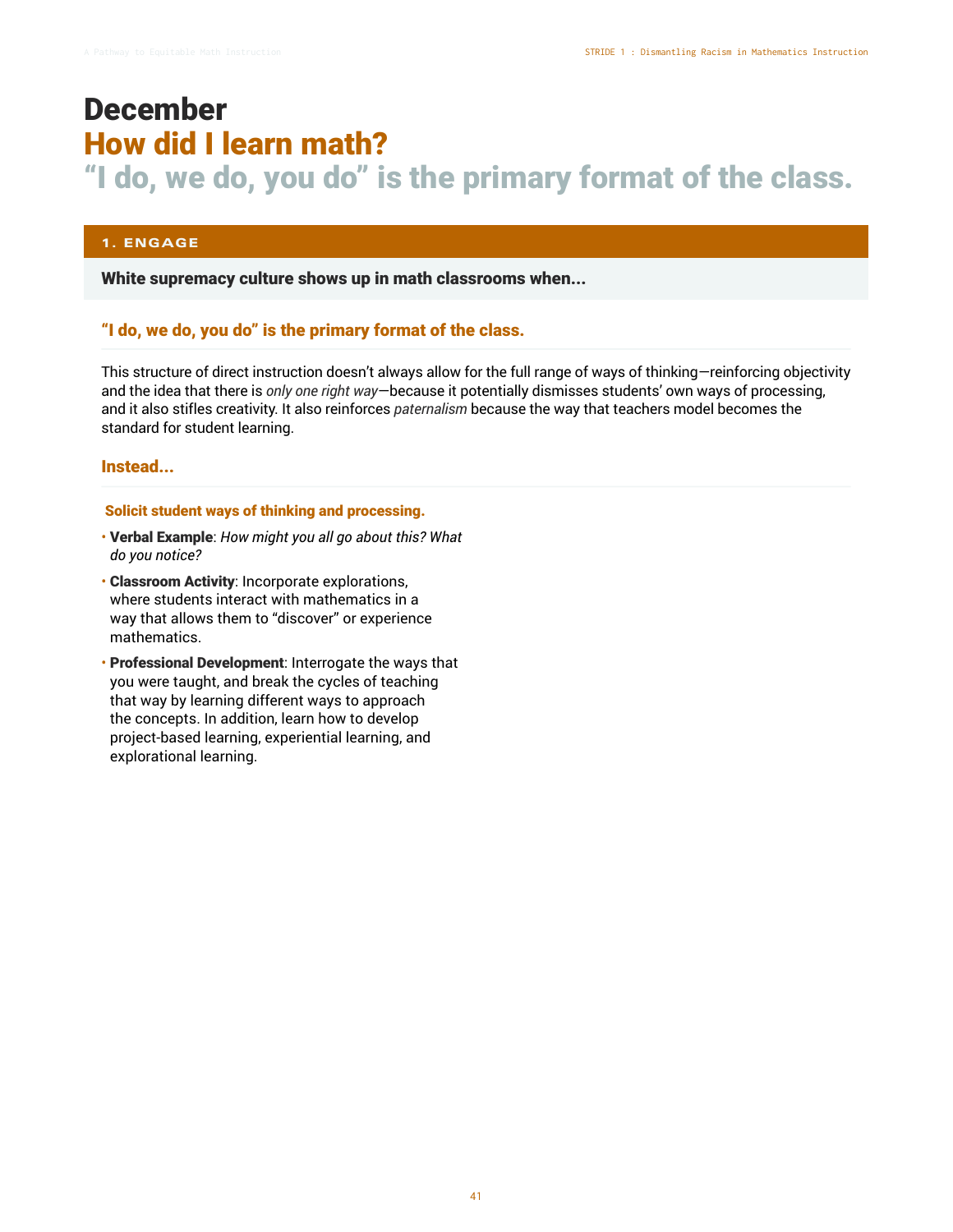#### **December : How did I learn math?** "I do, we do, you do" is the primary format of the class. (continued)

# What am I currently doing in my classroom? QUESTIONS FOR CONSIDERATION REFLECTION NOTES 2. REFLECT How often do I use this format in class? In what ways do I allow my students to show their way of thinking, even if it is different from how I am thinking? What resources can or do I use to incorporate the suggested instructional strategies, according to aspects of rigor embedded in the standard I am teaching? When is this a useful format? When is it not? Why? What does this strategy imply about the students' abilities?

#### 3. PLAN

| My goal(s) for this academic<br>school year is (are)                                                                             |  |  |
|----------------------------------------------------------------------------------------------------------------------------------|--|--|
| The antiracist characteristics<br>I want to work on this month<br>are (refer to Characteristics<br>of Antiracist Math Educators) |  |  |
| because                                                                                                                          |  |  |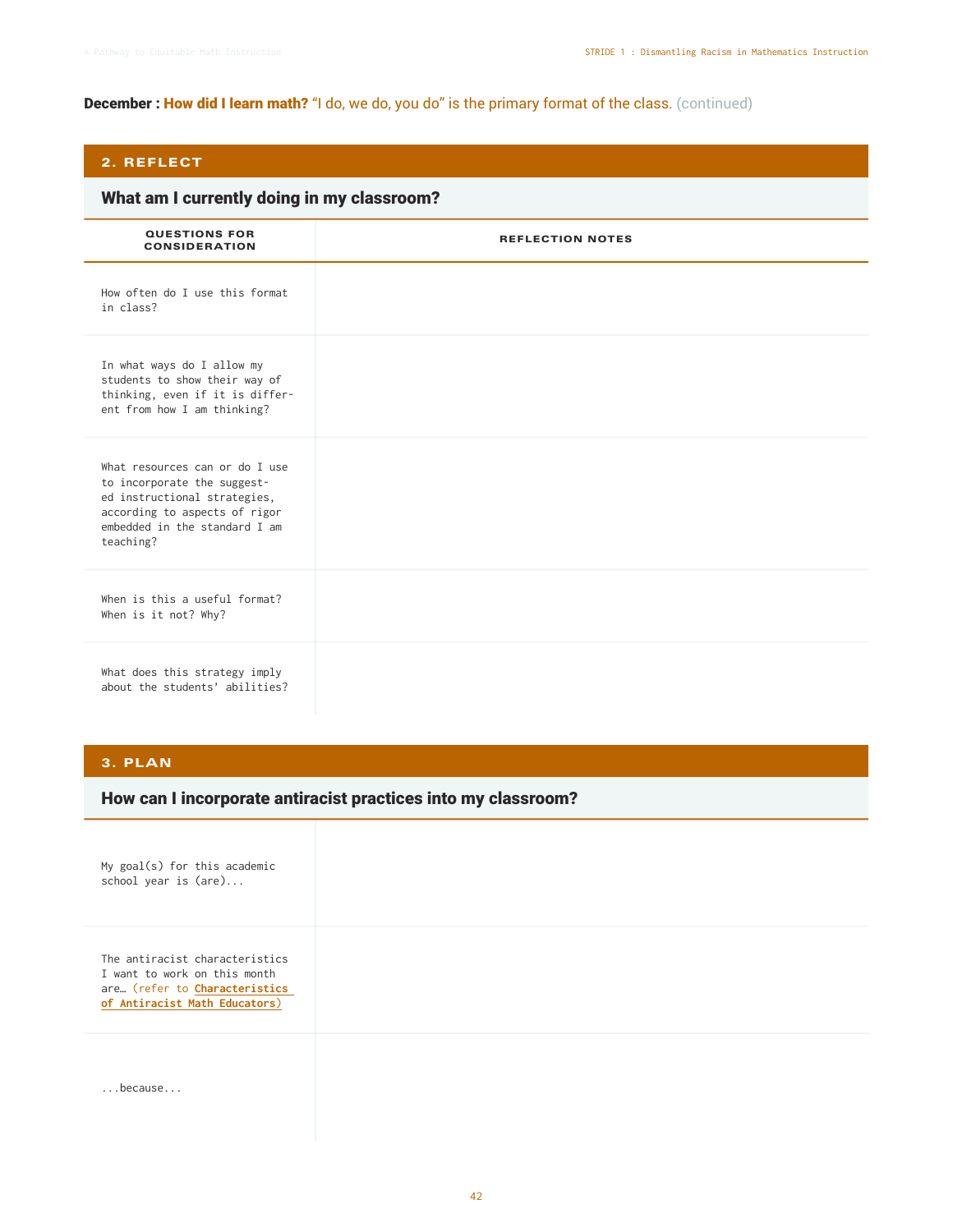#### December : How did I learn math? "I do, we do, you do" is the primary format of the class. (continued)

# 4. ACT WITH ACCOUNTABILITY How will I carry out my plan? These are the steps I will take to enact my plan: 1. 2. 3. will hold me accountable for this plan in the following ways:

### 5. REFLECT

| <b>QUESTIONS FOR</b><br><b>CONSIDERATION</b>                                                                    | <b>REFLECTION NOTES</b> |
|-----------------------------------------------------------------------------------------------------------------|-------------------------|
| What helped or hindered me in<br>carrying out my plan?                                                          |                         |
| In what ways can I continue<br>this work next month, even as<br>I shift my antiracist praxis<br>to a new focus? |                         |
| How did engaging in antiracist<br>work help my students succeed?                                                |                         |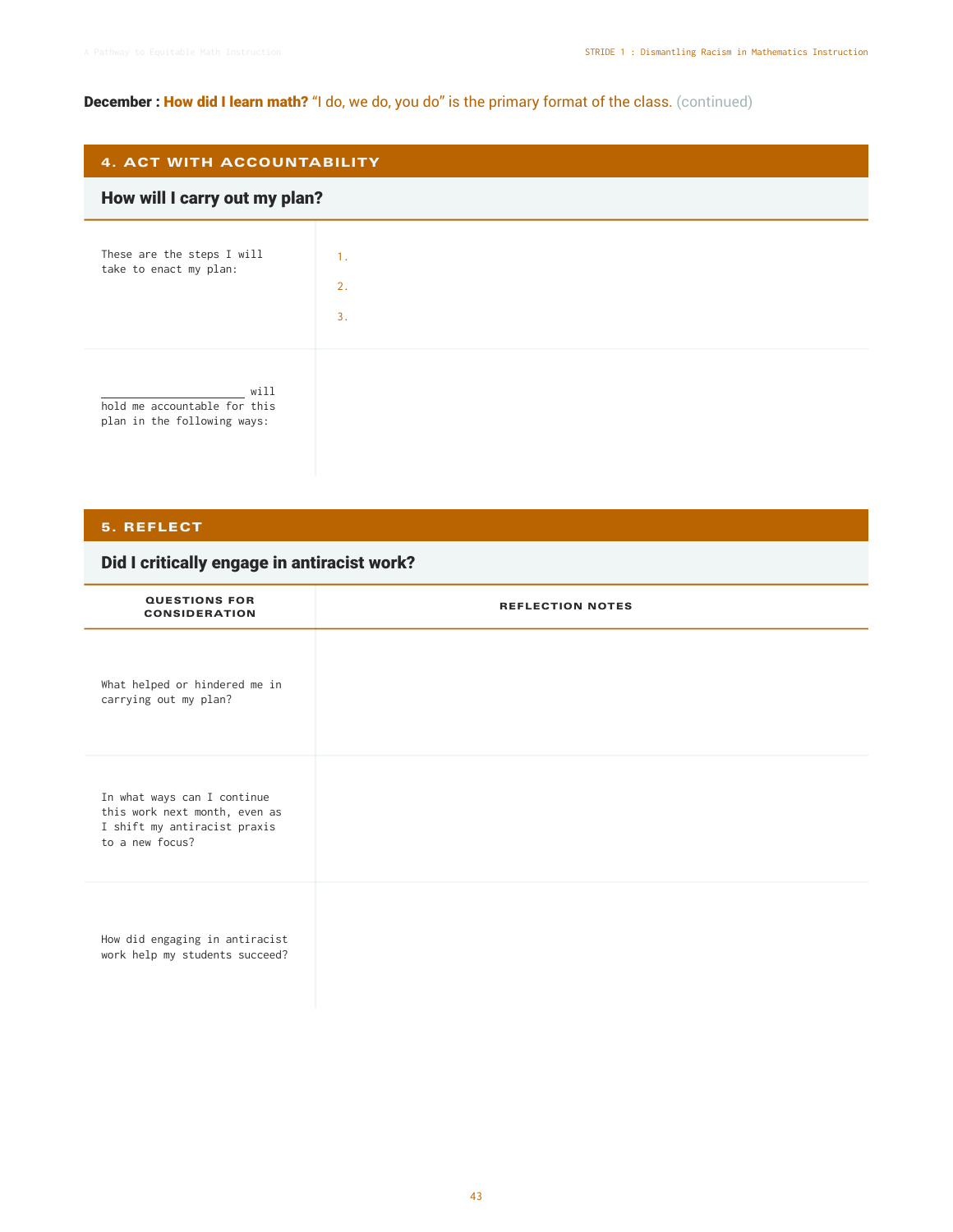# **January** How do I teach math?

- **[Math is Taught in a Linear Fashion and Skills are Taught Sequentially](#page-45-0)  [Without True Understanding of Prerequisite Knowledge](#page-45-0)**
- **[Rigor is Expressed Only in Difficulty](#page-48-0)**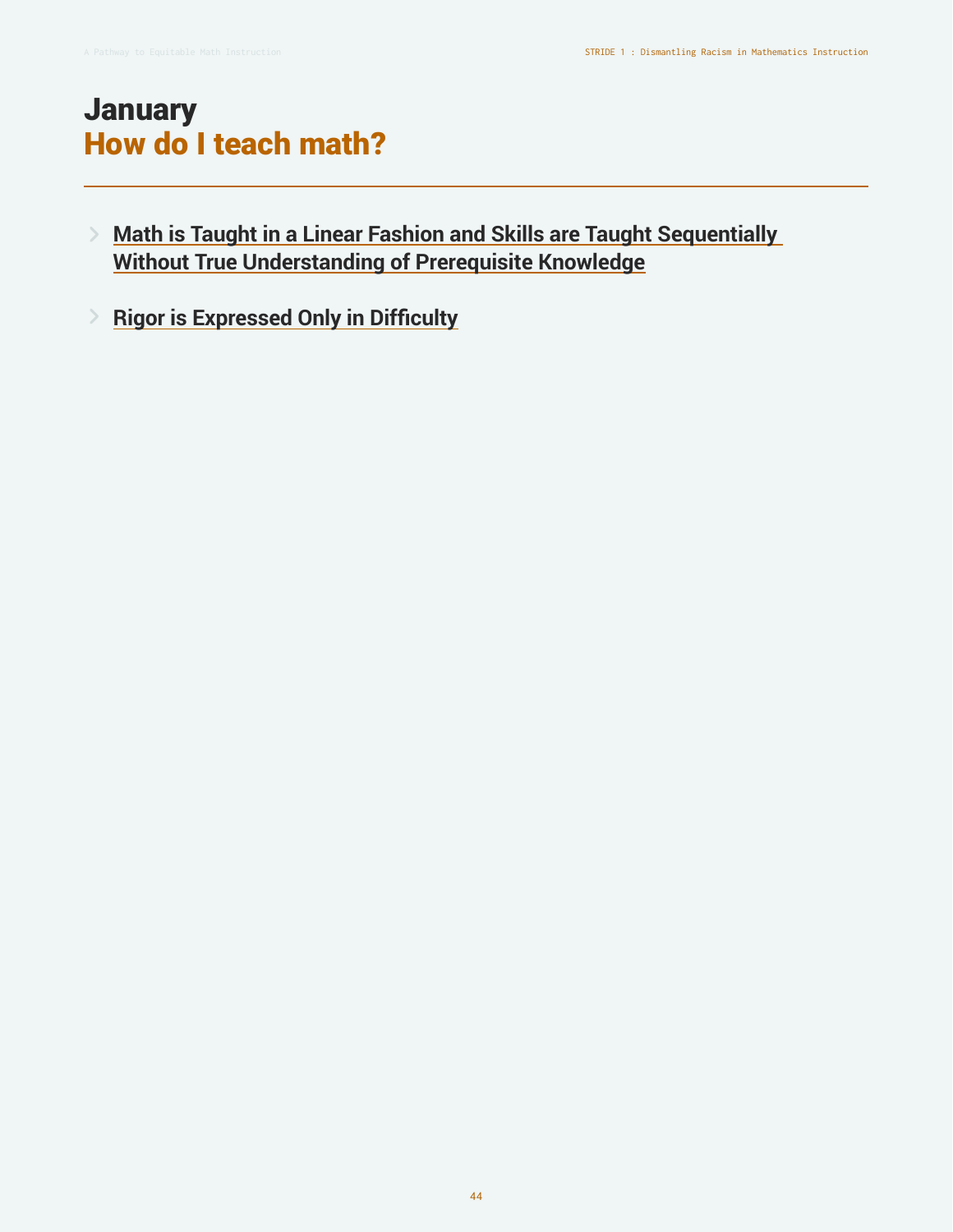# <span id="page-45-0"></span>**January** How do I teach math?

Math is taught in a linear fashion and skills are taught sequentially without true understanding of prerequisite knowledge.

#### 1. ENGAGE

White supremacy culture shows up in math classrooms when...

### Math is taught in a linear fashion and skills are taught sequentially without true understanding of prerequisite knowledge.

While some mathematical skills and concepts build off each other, the forced construct of linear teaching reinforces *objectivity*. A prime example is how matrices is considered a precalculus standard, even though the only math skill needed as a prerequisite is arithmetic. This is highly detrimental to students because they are systematically deprived of knowledge they could access due to false constructs. Math teachers have internalized the sequences that have been predetermined by standards and textbooks, rather than sequencing learning based on (pre)requisite knowledge. In general, teachers teach math like a ladder rather than a web.

NOTE**:** *This is particularly harmful to students in the era of COVID-19 and distance learning. While it is concerning that students may have "gaps in knowledge," the idea that they cannot access grade-level material presupposes and reinforces that the cumulative way that math is taught in the United States is the only right way of teaching and learning. While some things do in fact build upon each other, sometimes it is also a false construct of knowledge. It is important that teachers don't fall into this trap of linear teaching.*

#### Instead...

Reorganize your classroom teaching around concepts, and teach them more like a web rather than discrete sets of knowledge.

- Verbal Example: *How does this connect to what you've learned in the past? How can you use that knowledge today?*
- Classroom Activity: Learning webs that connect content.
- Professional Development: As a department, consider vertical alignment of high school courses outside the traditional courses. Currently, Common Core State Standards allows for this, though schools do not often do it.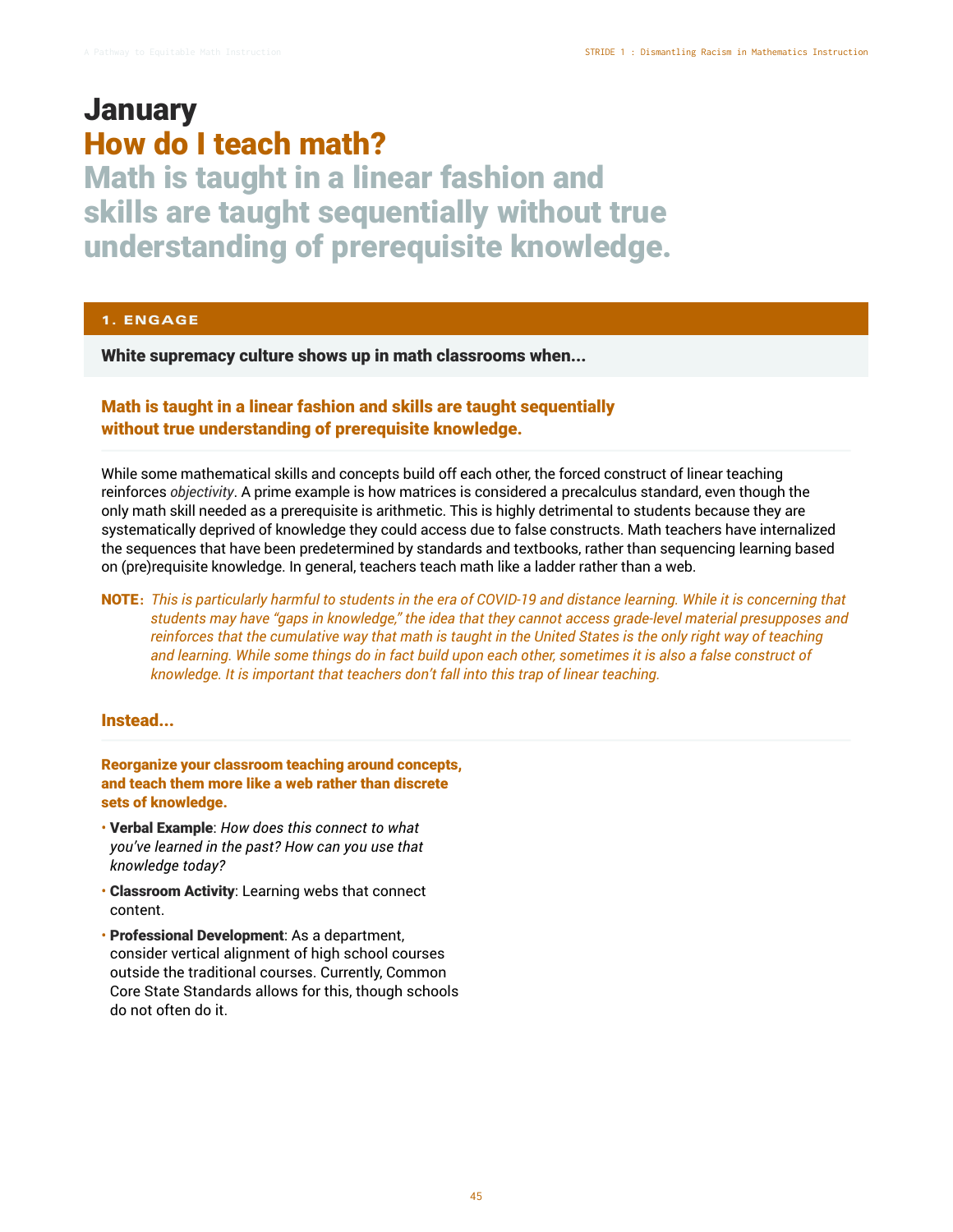#### **January : How do I teach math?** Math is taught in a linear fashion and skills are taught sequentially without true understanding of prerequisite knowledge. (continued)

| 2. REFLECT                                                                                                                                |                         |  |
|-------------------------------------------------------------------------------------------------------------------------------------------|-------------------------|--|
| What am I currently doing in my classroom?                                                                                                |                         |  |
| <b>QUESTIONS FOR</b><br><b>CONSIDERATION</b>                                                                                              | <b>REFLECTION NOTES</b> |  |
| How deep is my understanding<br>of mathematics content across<br>grade levels, and how are<br>standards connected?                        |                         |  |
| How do I distinguish between<br>prerequisite knowledge for<br>mastery and "prerequisite"<br>defined in terms of traditional<br>sequences? |                         |  |
| What resources did I use to<br>critically analyze my content?                                                                             |                         |  |
| How do I decide what content is<br>on the summative assessments?                                                                          |                         |  |
| How do I plan backward with<br>the key content?                                                                                           |                         |  |

### 3. PLAN

| My goal(s) for this academic<br>school year is (are)                                                                             |  |
|----------------------------------------------------------------------------------------------------------------------------------|--|
| The antiracist characteristics<br>I want to work on this month<br>are (refer to Characteristics<br>of Antiracist Math Educators) |  |
| $\ldots$ because                                                                                                                 |  |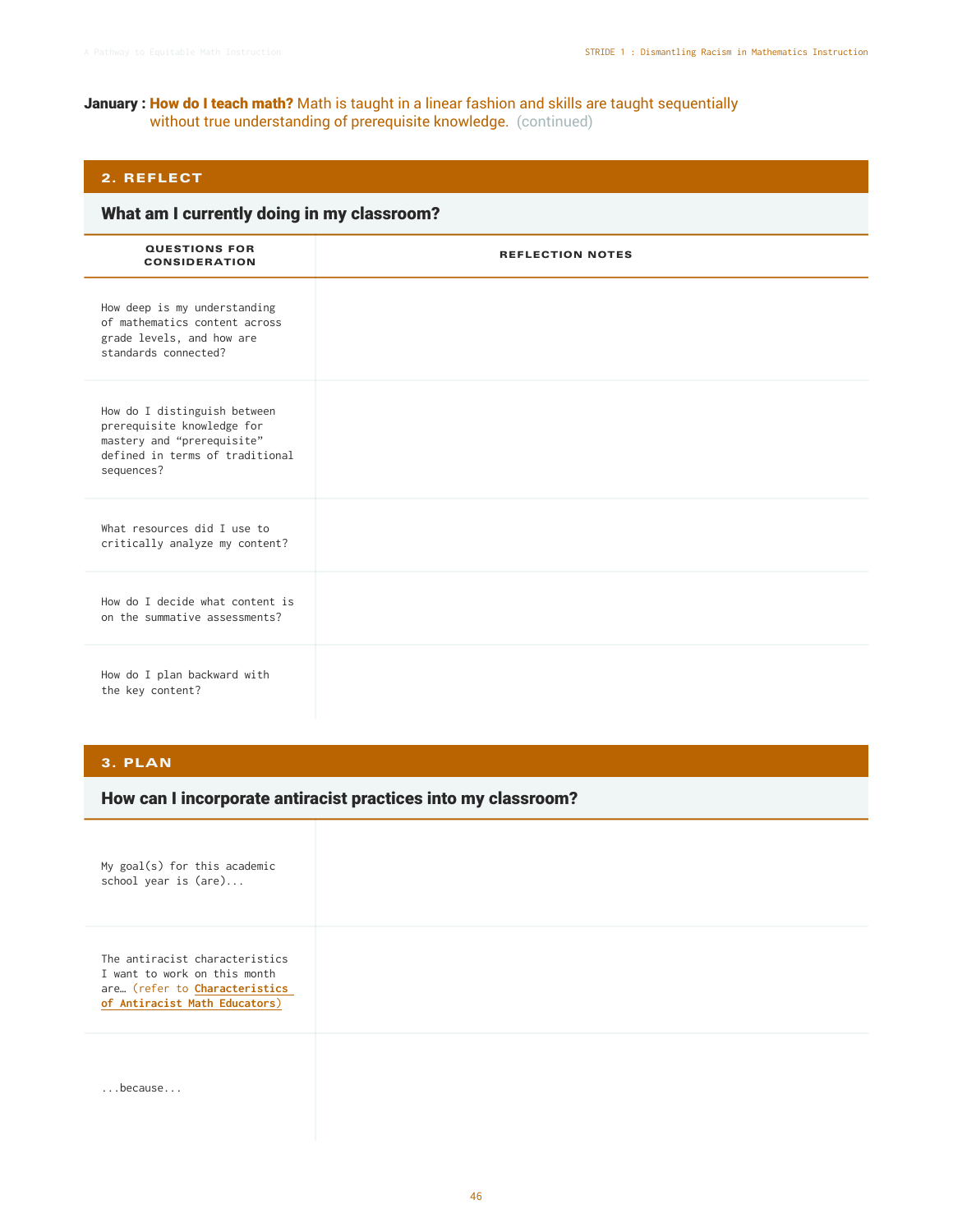#### January : How do I teach math? Math is taught in a linear fashion and skills are taught sequentially without true understanding of prerequisite knowledge. (continued)

| <b>4. ACT WITH ACCOUNTABILITY</b>                                   |                |
|---------------------------------------------------------------------|----------------|
| How will I carry out my plan?                                       |                |
| These are the steps I will<br>take to enact my plan:                | 1.<br>2.<br>3. |
| will<br>hold me accountable for this<br>plan in the following ways: |                |

## 5. REFLECT

| <b>QUESTIONS FOR</b><br><b>CONSIDERATION</b>                                                                    | <b>REFLECTION NOTES</b> |
|-----------------------------------------------------------------------------------------------------------------|-------------------------|
| What helped or hindered me in<br>carrying out my plan?                                                          |                         |
| In what ways can I continue<br>this work next month, even as<br>I shift my antiracist praxis<br>to a new focus? |                         |
| How did engaging in antiracist<br>work help my students succeed?                                                |                         |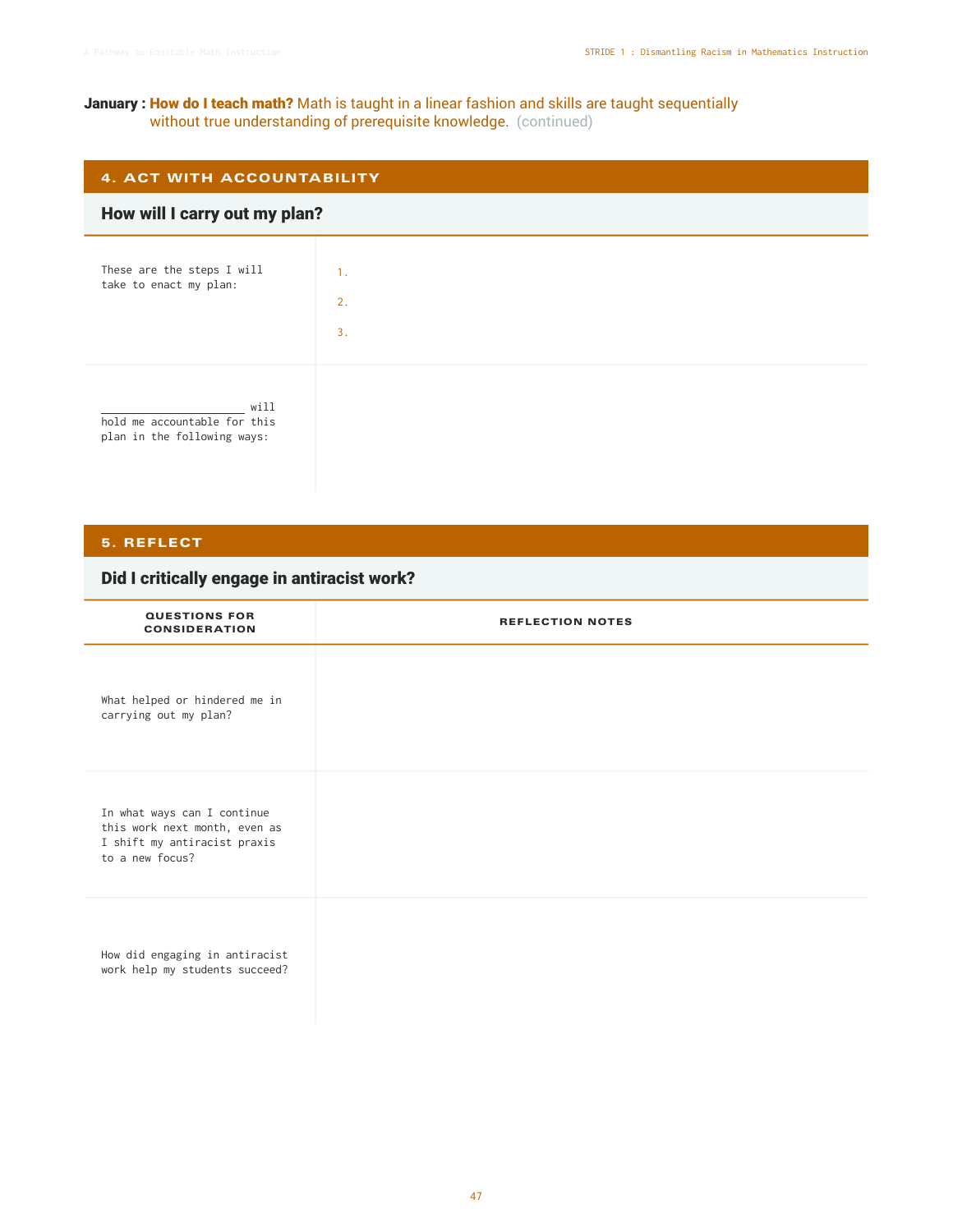# <span id="page-48-0"></span>**January** How do I teach math? Rigor is expressed only in difficulty.

#### 1. ENGAGE

White supremacy culture shows up in math classrooms when...

#### Rigor is expressed only in difficulty.

Too often in math, we limit the definition of rigor to difficulty, rather than its full complexity including thoroughness; exhaustiveness; interdisciplinary; and balancing conceptual understanding, procedural skills and fluency, and application. This allows math teachers to shy away from complex problems and tasks and instead streamline teaching like we are spoon-feeding, in fear that students can't do the work—and reinforcing *right to comfort* and *quantity over quality*. This discomfort with emotion and feelings *(quantity over quality)* leads to the sentiment "Math makes people feel stupid and it hurts to feel stupid," and rather than addressing the implications behind that statement, we instead make the content easier so that students are more likely to understand. This is highly problematic because it assumes that students *can't* rather than giving them the opportunity to engage with rigorous mathematics.

#### Instead...

#### Start with more complex math problems and scaffold as necessary.

- Verbal Example: *If we wanted to build a rocket, what are all the things we might need to know before we get started? Along the way, we decided that we want the rocket to reach the moon. What do we need to consider now?*
- Classroom Activity: When solving equations, start with the most complex problem, generate ideas for how to solve it, and use the simpler equations as examples to support those ideas.
- Professional Development: As a department, engage with different ways to scaffold starting with the most complex task.
- Also, see [Math is taught in a linear fashion and skills](#page-45-0)  [are taught sequentially without true understanding](#page-45-0)  [of prerequisite knowledge.](#page-45-0)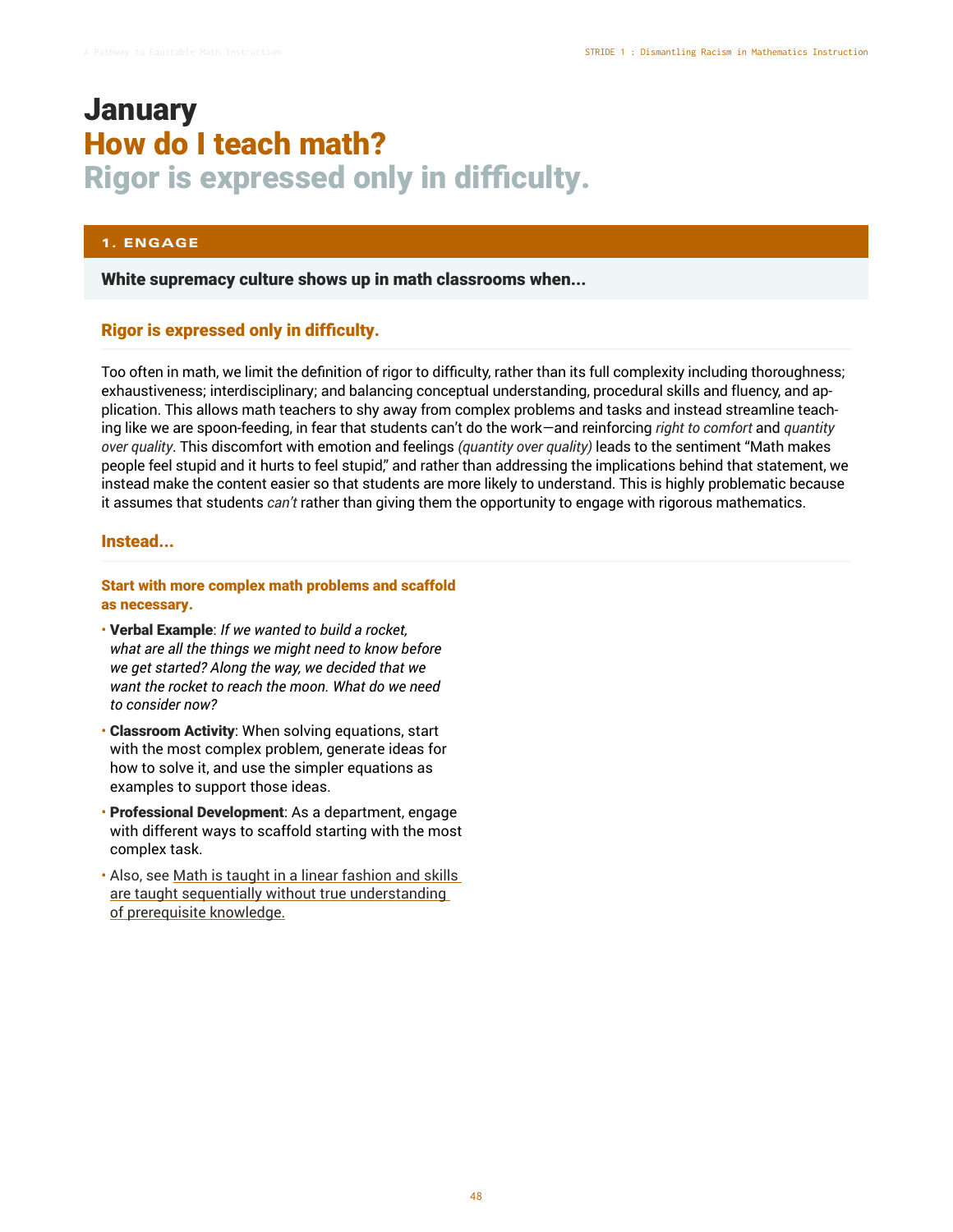### January : How do I teach math? Rigor is expressed only in difficulty. (continued)

| 2. REFLECT                                                                                                                                                                                                      |                                            |  |
|-----------------------------------------------------------------------------------------------------------------------------------------------------------------------------------------------------------------|--------------------------------------------|--|
|                                                                                                                                                                                                                 | What am I currently doing in my classroom? |  |
| <b>QUESTIONS FOR</b><br><b>CONSIDERATION</b>                                                                                                                                                                    | <b>REFLECTION NOTES</b>                    |  |
| What is my understanding of<br>rigor in mathematics?                                                                                                                                                            |                                            |  |
| How do I ensure a balance in<br>my instruction between other<br>aspects of rigor and Common<br>Core three aspects of rigor<br>(conceptual understanding,<br>procedural skills and fluency,<br>and application)? |                                            |  |
| When is rigor a catchall for<br>equity?                                                                                                                                                                         |                                            |  |

## 3. PLAN

| My goal(s) for this academic<br>school year is (are)                                                                             |  |  |
|----------------------------------------------------------------------------------------------------------------------------------|--|--|
| The antiracist characteristics<br>I want to work on this month<br>are (refer to Characteristics<br>of Antiracist Math Educators) |  |  |
| because                                                                                                                          |  |  |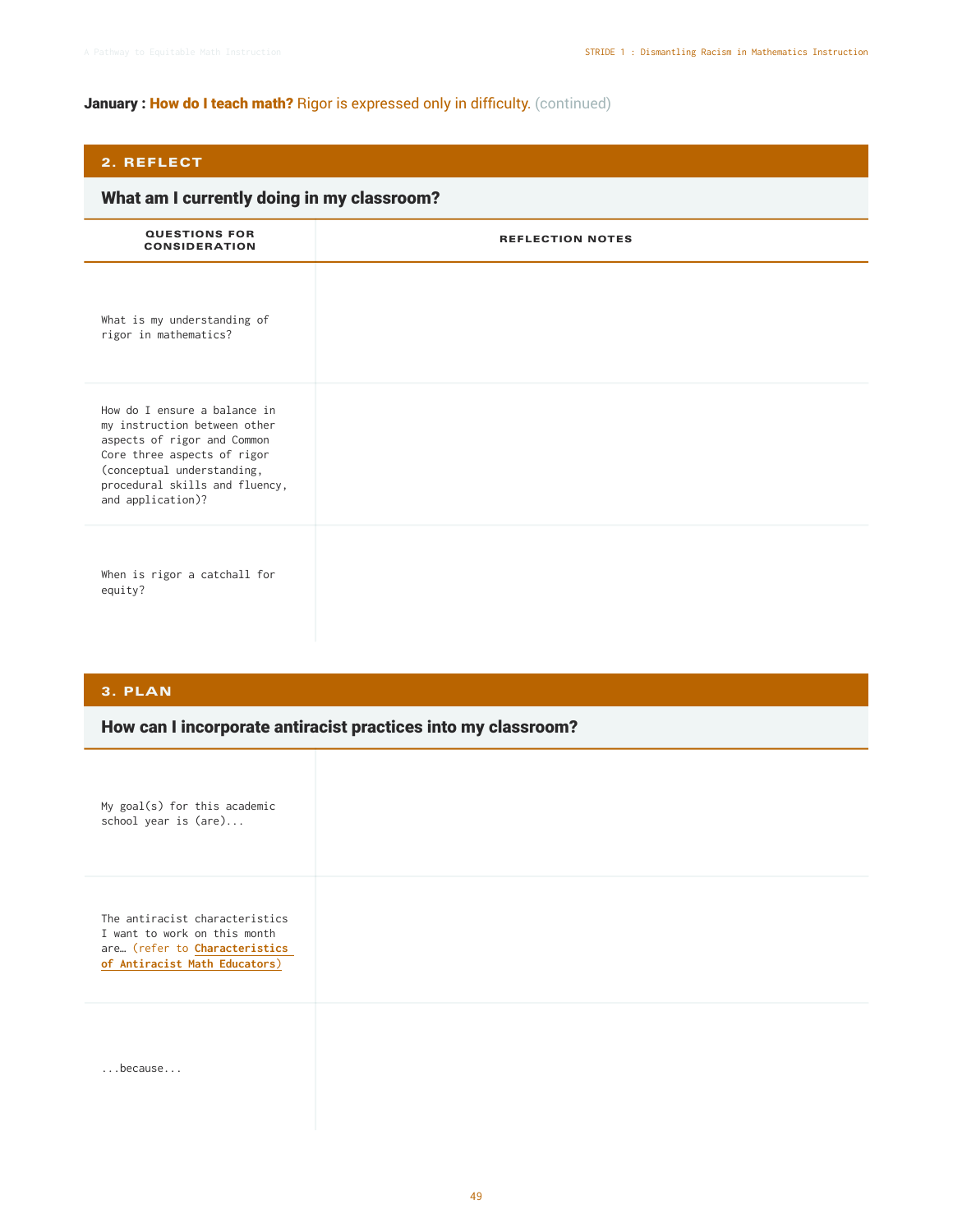### January : How do I teach math? Rigor is expressed only in difficulty. (continued)

| <b>4. ACT WITH ACCOUNTABILITY</b>                                   |                |  |
|---------------------------------------------------------------------|----------------|--|
| How will I carry out my plan?                                       |                |  |
| These are the steps I will<br>take to enact my plan:                | 1.<br>2.<br>3. |  |
| will<br>hold me accountable for this<br>plan in the following ways: |                |  |

# 5. REFLECT

| <b>QUESTIONS FOR</b><br><b>CONSIDERATION</b>                                                                    | <b>REFLECTION NOTES</b> |
|-----------------------------------------------------------------------------------------------------------------|-------------------------|
| What helped or hindered me in<br>carrying out my plan?                                                          |                         |
| In what ways can I continue<br>this work next month, even as<br>I shift my antiracist praxis<br>to a new focus? |                         |
| How did engaging in antiracist<br>work help my students succeed?                                                |                         |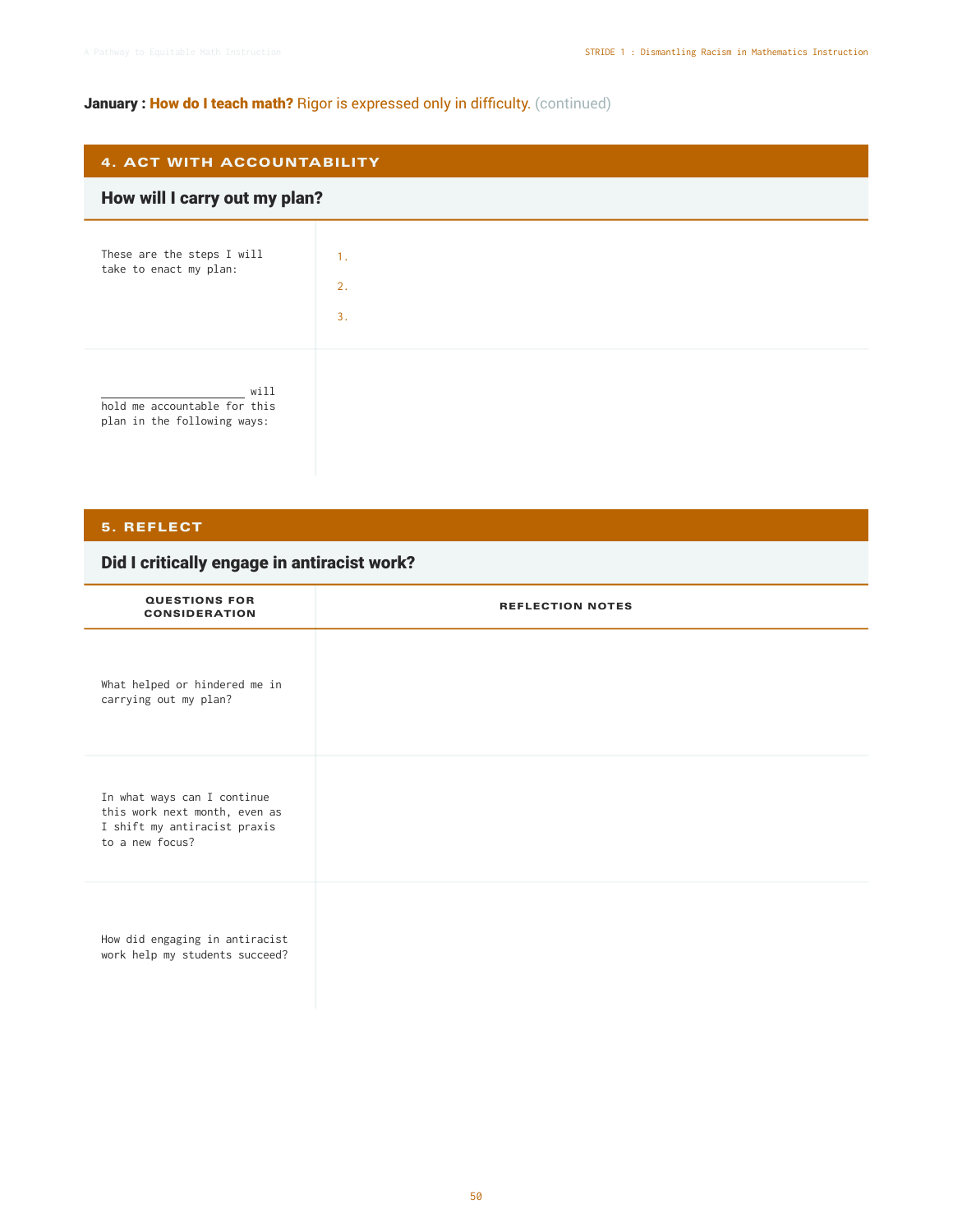# **February** How do I track what students know?

- **[Grading Practices Center What Students Don't Understand](#page-52-0)  [Rather than What They Do Understand](#page-52-0)**
- **[Students are Required to "Show Their Work" in](#page-55-0)  [Standardized, Prescribed Ways](#page-55-0)**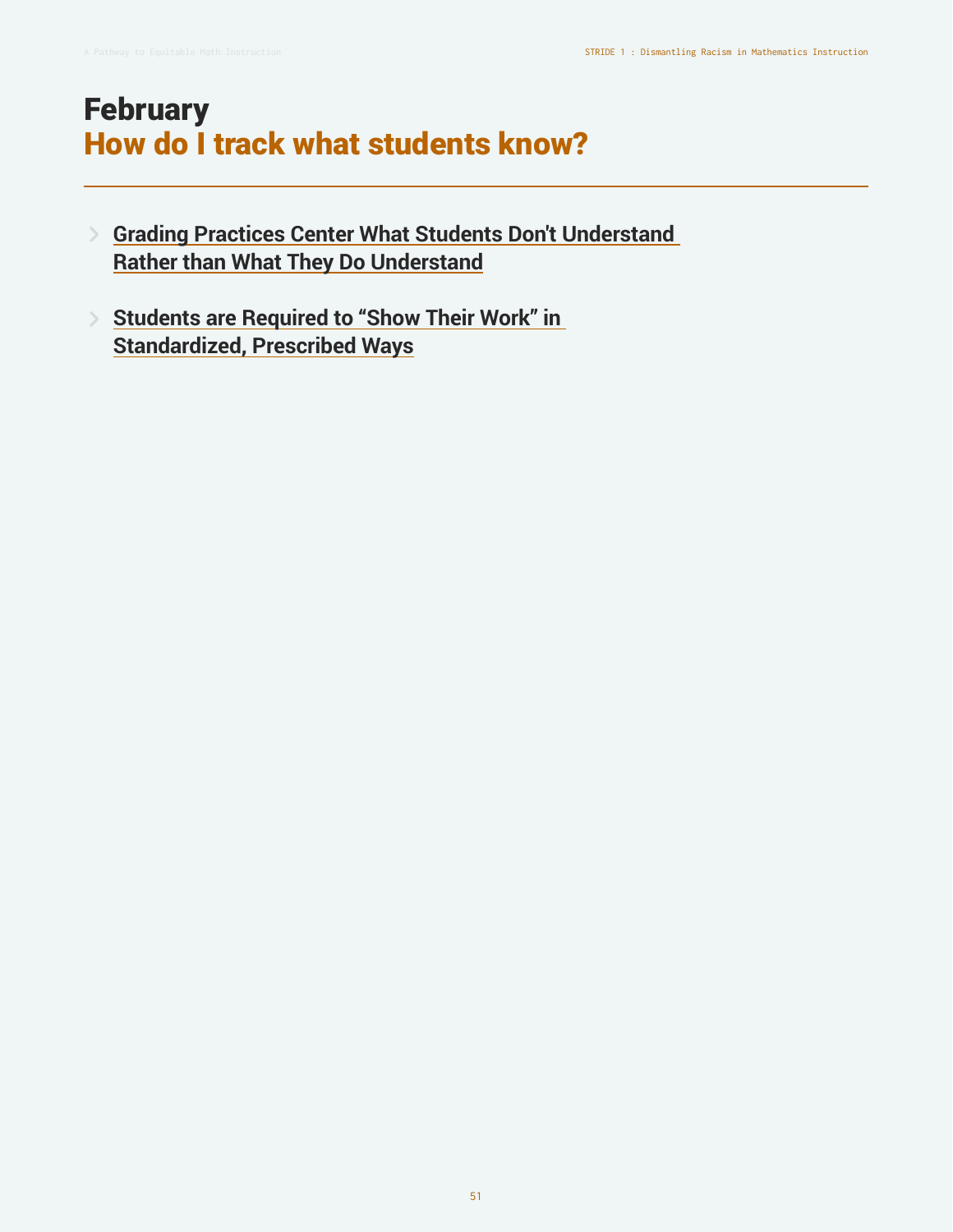# <span id="page-52-0"></span>**February** How do I track what students know?

# Grading practices center what students don't understand rather than what they do understand.

#### 1. ENGAGE

White supremacy culture shows up in math classrooms when...

#### Grading practices center what students don't understand rather than what they do understand.

Grades are traditionally indicative of what students can't do rather than what they can do, reinforcing *perfectionism*. In addition, math teachers also focus grades on what is more easily measurable, rather than the knowledge that we want students to have, reinforcing *quantity over quality* and often evaluating procedural or skills-based knowledge rather than conceptual knowledge.

#### Instead...

Consider what grades really mean to you, and articulate a plan that is consistent with those values.

• Professional Development: As a department, consider how you would proceed with teaching if no letter grades were to be given. Review alternative ways of grading (standards based, mastery based, A/B no pass, etc.).

#### Emphasize formative assessment.

- Professional Development: As a department, review current assessment and grading practices to determine what values are reinforced for the purpose of making grades more purposeful.
- Professional Development: Develop formative assessments that highlight student knowledge rather than deficit knowledge. Consider bringing in experts to help design this.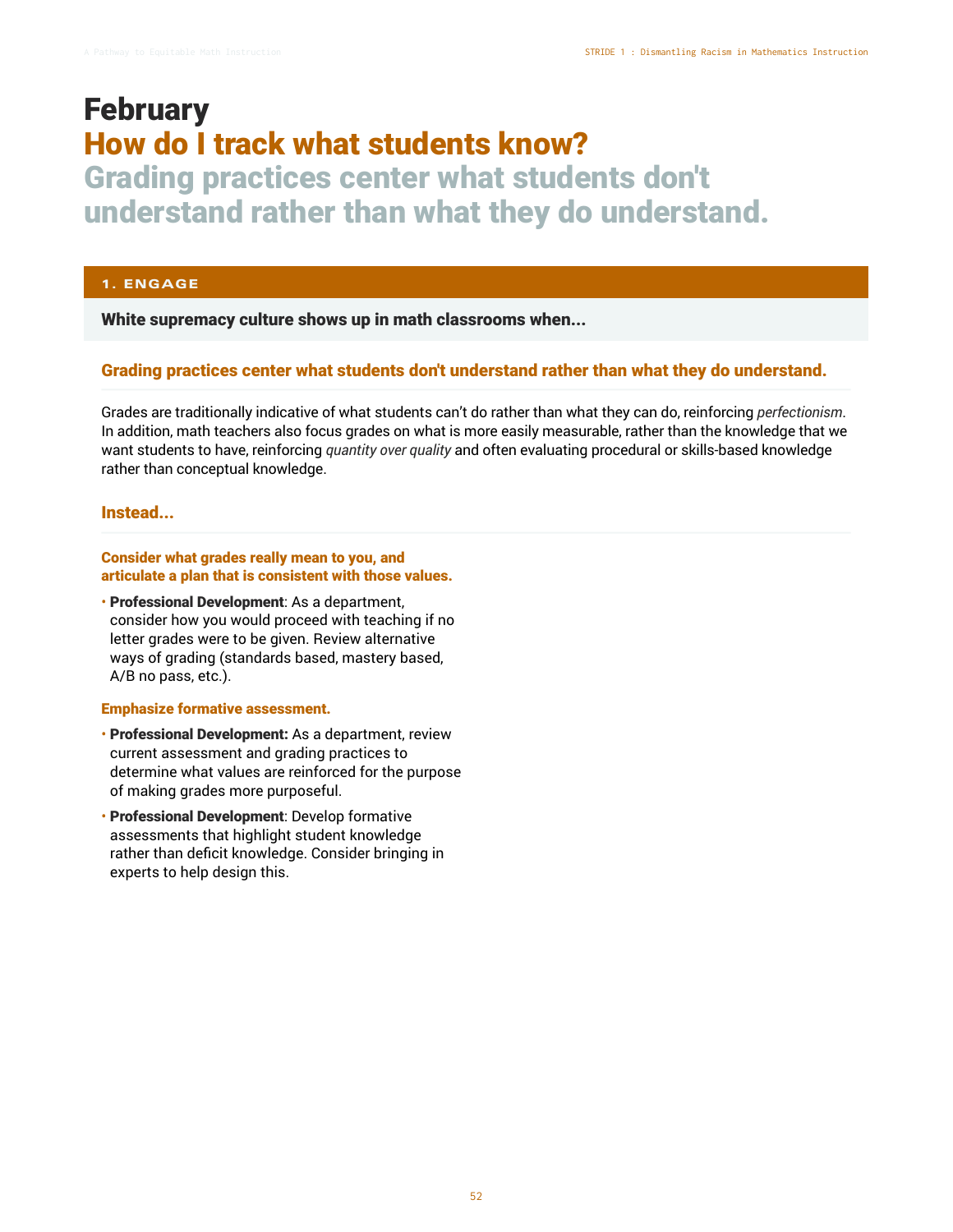#### February : How do I track what students know? Grading practices center what students don't understand rather than what they do understand. (continued)

# What am I currently doing in my classroom? QUESTIONS FOR CONSIDERATION REFLECTION NOTES 2. REFLECT How do my grading policies reflect what I value in my instruction? Do my grading policies reflect what students know and are able to do, or what they haven't demonstrated? Why do I grade how I grade? Is it mathematically fair to grade students on a traditional scale (e.g., 69.5% or below is not passing)?

### 3. PLAN

| My goal(s) for this academic<br>school year is (are)                                                                             |  |  |
|----------------------------------------------------------------------------------------------------------------------------------|--|--|
| The antiracist characteristics<br>I want to work on this month<br>are (refer to Characteristics<br>of Antiracist Math Educators) |  |  |
| because                                                                                                                          |  |  |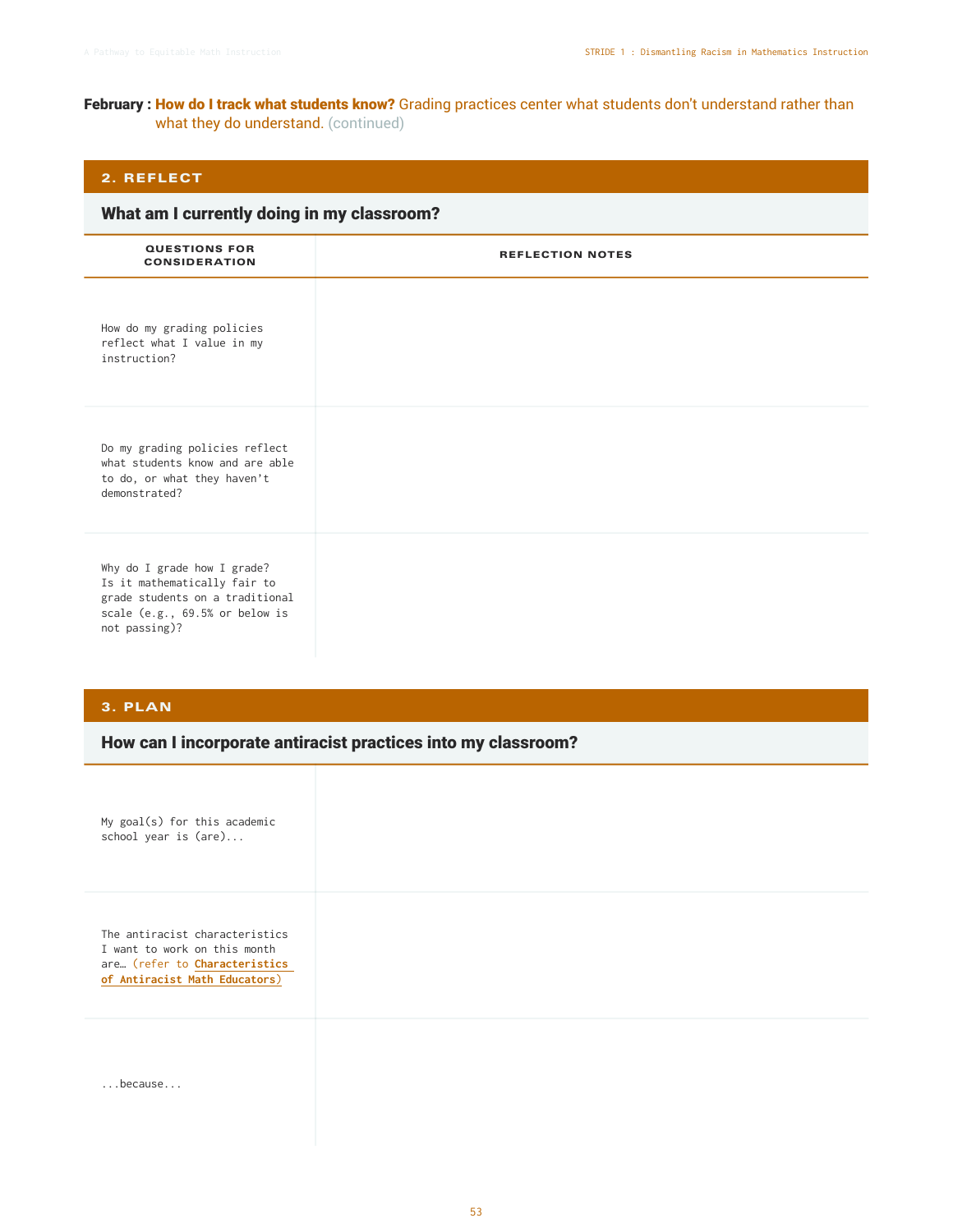### February : How do I track what students know? Grading practices center what students don't understand rather than what they do understand. (continued)

| <b>4. ACT WITH ACCOUNTABILITY</b>                                   |                |
|---------------------------------------------------------------------|----------------|
| How will I carry out my plan?                                       |                |
| These are the steps I will<br>take to enact my plan:                | 1.<br>2.<br>3. |
| will<br>hold me accountable for this<br>plan in the following ways: |                |

### 5. REFLECT

| <b>QUESTIONS FOR</b><br><b>CONSIDERATION</b>                                                                    | <b>REFLECTION NOTES</b> |
|-----------------------------------------------------------------------------------------------------------------|-------------------------|
| What helped or hindered me in<br>carrying out my plan?                                                          |                         |
| In what ways can I continue<br>this work next month, even as<br>I shift my antiracist praxis<br>to a new focus? |                         |
| How did engaging in antiracist<br>work help my students succeed?                                                |                         |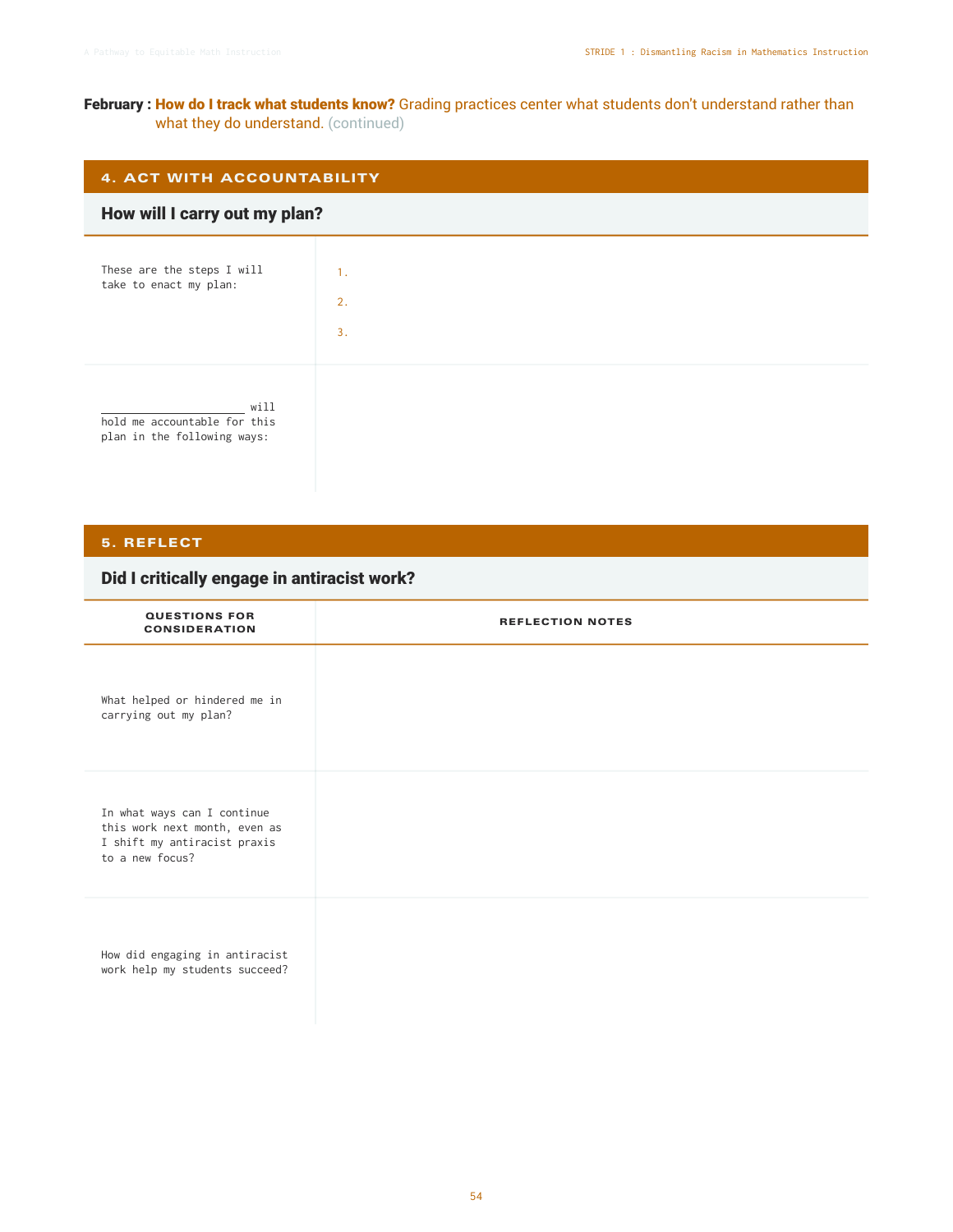# <span id="page-55-0"></span>**February** How do I track what students know? Students are required to "show their work" in standardized, prescribed ways.

#### 1. ENGAGE

White supremacy culture shows up in math classrooms when...

#### Students are required to "show their work" in standardized, prescribed ways.

Math teachers ask students to show work so that teachers know what students are thinking, but that can center the teacher's need to understand rather than student learning. Teachers should seek to understand individual student perspectives and focus on students showing their work in ways that help students learn how to process information.

#### Instead...

Ask other questions that will demonstrate learning when it is not clear to you how students know the answer.

- Verbal Example: *If you were working with a fellow mathematician who was absent this day, what might you tell them to help them learn it?*
- Classroom Activity: Number talks, where students have to engage with mental mathematics not limited to computations.
- Professional Development: As a department, solve complex problems without writing and share with each other about that process.

#### Offer a variety of ways to demonstrate thinking and knowledge.

- Verbal Example: *Show your thinking with words, pictures, symbols.*
- Classroom Activity: Have students create TikTok videos, silent films, or cartoons about mathematical concepts or procedures.
- Professional Development: Practice with math colleagues how to answer mathematical problems without using words or numbers.

Ask yourself: *How and why am I asking students to show their work?*

The point should be to have a dialogue about their process and their learning, not require every student to follow the exact same path to the right answer.

The child of immigrants might have learned a different way to solve a problem because that's how their parents were taught where they grew up. If we just tell that student their way is the wrong way, we risk turning them off to math for life. If we take the opportunity to explore why there are different ways to approach the same problem, it can be a learning moment for the entire class.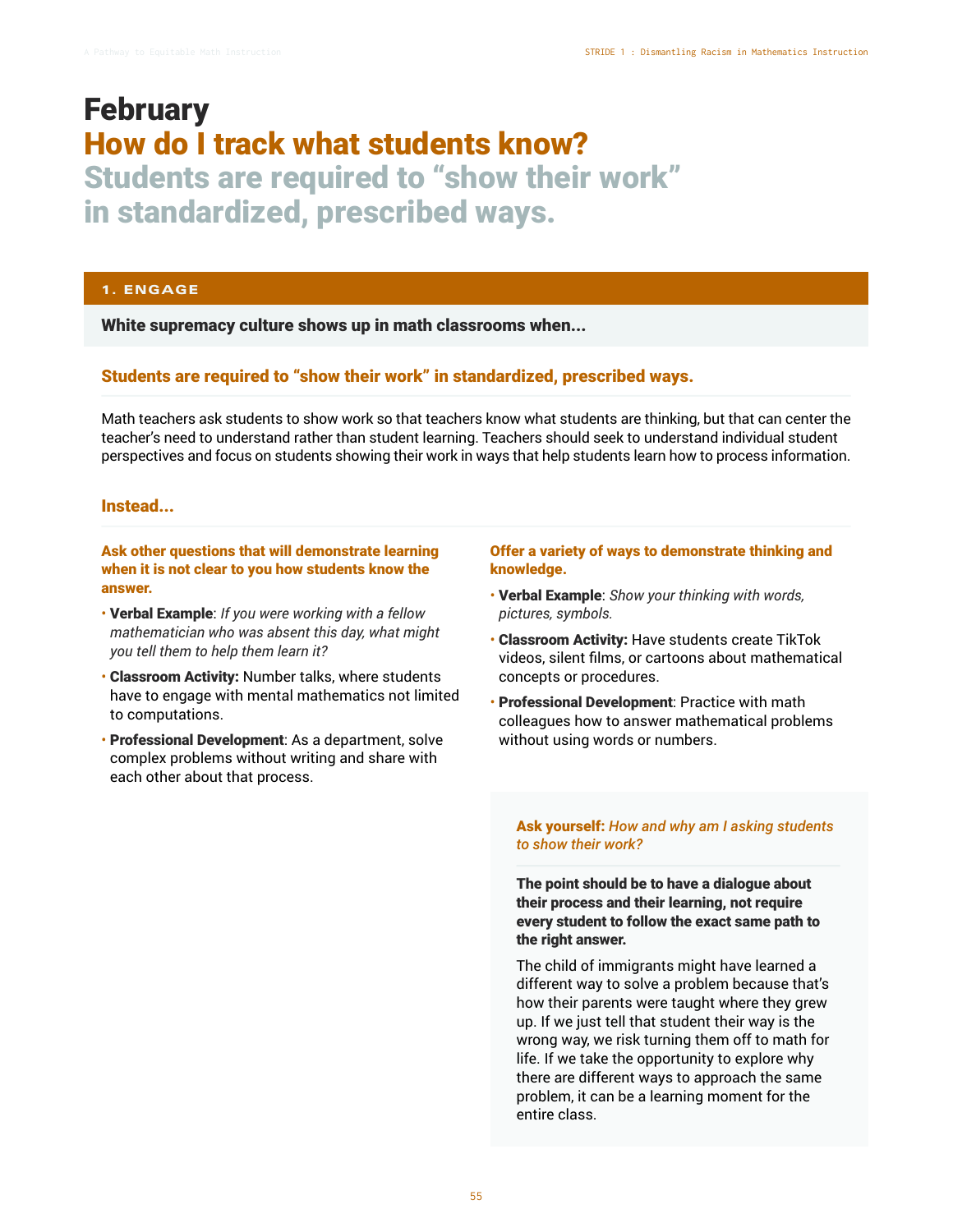### February : How do I track what students know? Students are required to "show their work" in standardized,

prescribed ways. (continued)

| 2. REFLECT                                                                                |                         |  |
|-------------------------------------------------------------------------------------------|-------------------------|--|
| What am I currently doing in my classroom?                                                |                         |  |
| <b>QUESTIONS FOR</b><br><b>CONSIDERATION</b>                                              | <b>REFLECTION NOTES</b> |  |
| When asking students to show<br>their work, what are the<br>reasons for this?             |                         |  |
| What are the myriad ways<br>students can demonstrate their<br>knowledge or understanding? |                         |  |
| What type of "work" is valued?<br>What type of "work" is not<br>valued?                   |                         |  |

## 3. PLAN

| My goal(s) for this academic<br>school year is (are)                                                                             |  |  |
|----------------------------------------------------------------------------------------------------------------------------------|--|--|
| The antiracist characteristics<br>I want to work on this month<br>are (refer to Characteristics<br>of Antiracist Math Educators) |  |  |
| because                                                                                                                          |  |  |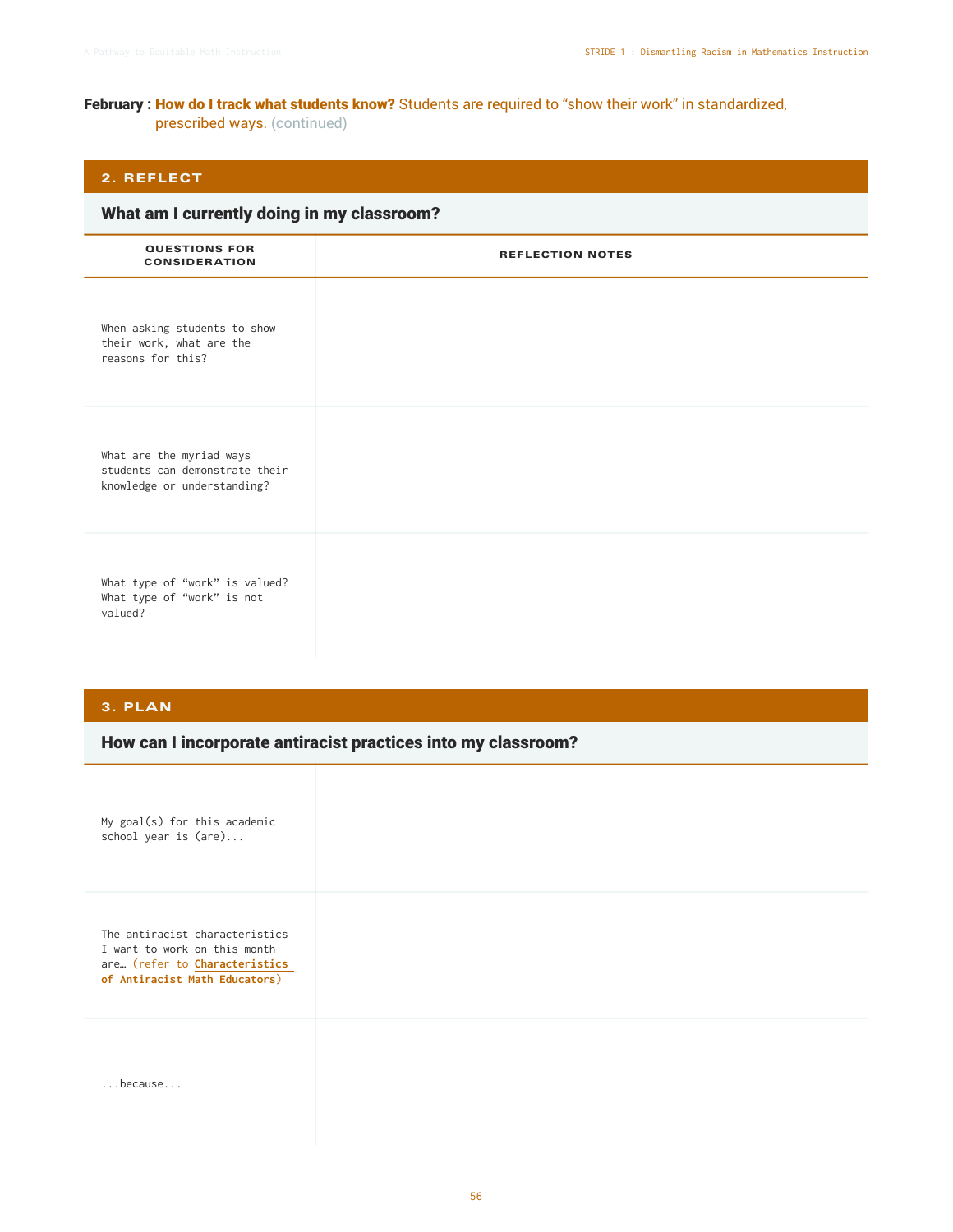### February : How do I track what students know? Students are required to "show their work" in standardized,

prescribed ways. (continued)

| <b>4. ACT WITH ACCOUNTABILITY</b>                                   |                |  |
|---------------------------------------------------------------------|----------------|--|
| How will I carry out my plan?                                       |                |  |
| These are the steps I will<br>take to enact my plan:                | 1.<br>2.<br>3. |  |
| will<br>hold me accountable for this<br>plan in the following ways: |                |  |

## 5. REFLECT

| <b>QUESTIONS FOR</b><br><b>CONSIDERATION</b>                                                                    | <b>REFLECTION NOTES</b> |
|-----------------------------------------------------------------------------------------------------------------|-------------------------|
| What helped or hindered me in<br>carrying out my plan?                                                          |                         |
| In what ways can I continue<br>this work next month, even as<br>I shift my antiracist praxis<br>to a new focus? |                         |
| How did engaging in antiracist<br>work help my students succeed?                                                |                         |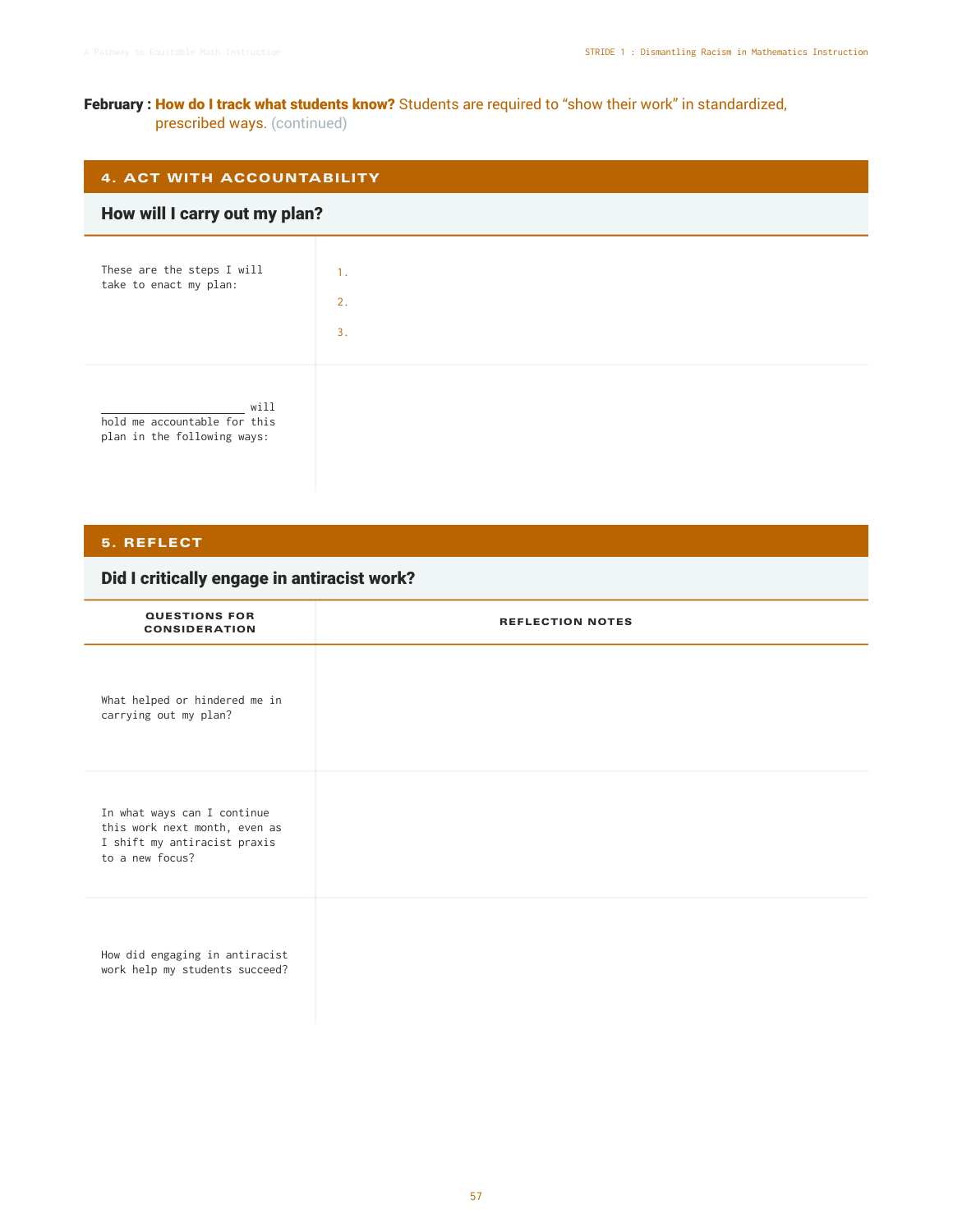# March How do I engage students in learning?

- **[Contrived word problems are valued over the math](#page-59-0)**   $\sum$ **[in students' lived experiences.](#page-59-0)**
- **[Independent Practice is Valued Over Teamwork or Collaboration](#page-62-0)** $\left\langle \right\rangle$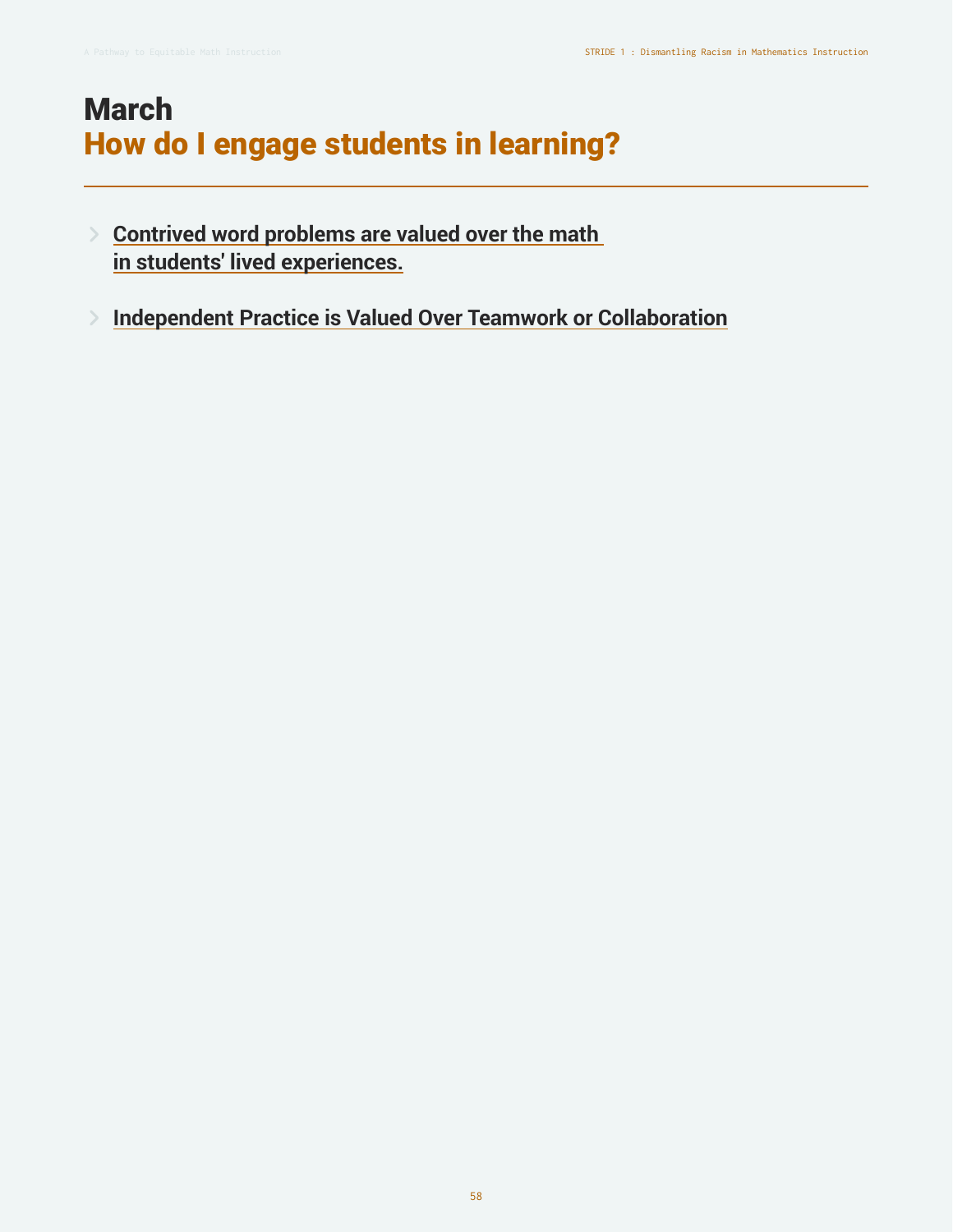# <span id="page-59-0"></span>March How do I engage students in learning? Contrived word problems are valued over the math in students' lived experiences.

#### 1. ENGAGE

White supremacy culture shows up in math classrooms when...

#### Contrived word problems are valued over the math in students' lived experiences.

Often the emphasis is placed on learning math in the "real world," as if our classrooms are not a part of the real world. This reinforces notions of *either/or thinking* because math is only seen as useful when it is in a particular context. However, this can result in using mathematics to uphold capitalist and imperialist ways of being and understandings of the world.

#### Instead...

Consider the daily ways that students interact with mathematics in their communities, and use those to provide context for mathematical problems.

- Verbal Example: *If I'm walking forward, how might I represent that with numbers or symbols? What if I'm walking backwards?*
- Classroom Activity: Use transit systems to teach concepts like positive and negative numbers, or the coordinate plane.
- Professional Development: Review all the ways that word problems and context show up in the curriculum. Limit or eliminate references to money, especially when transactional.

#### Learn about, engage with, and incorporate ethnomathematics.

- Verbal Example: *Reflect on your day so far. What math have you already used today?*
- Classroom Activity: Community walks to engage with slope.
- Professional Development: Study more about ethnomathematics and how to authentically incorporate ethnomathematics or [living mathematx](https://files.eric.ed.gov/fulltext/ED581384.pdf) (Gutierrez 2017) into the curriculum.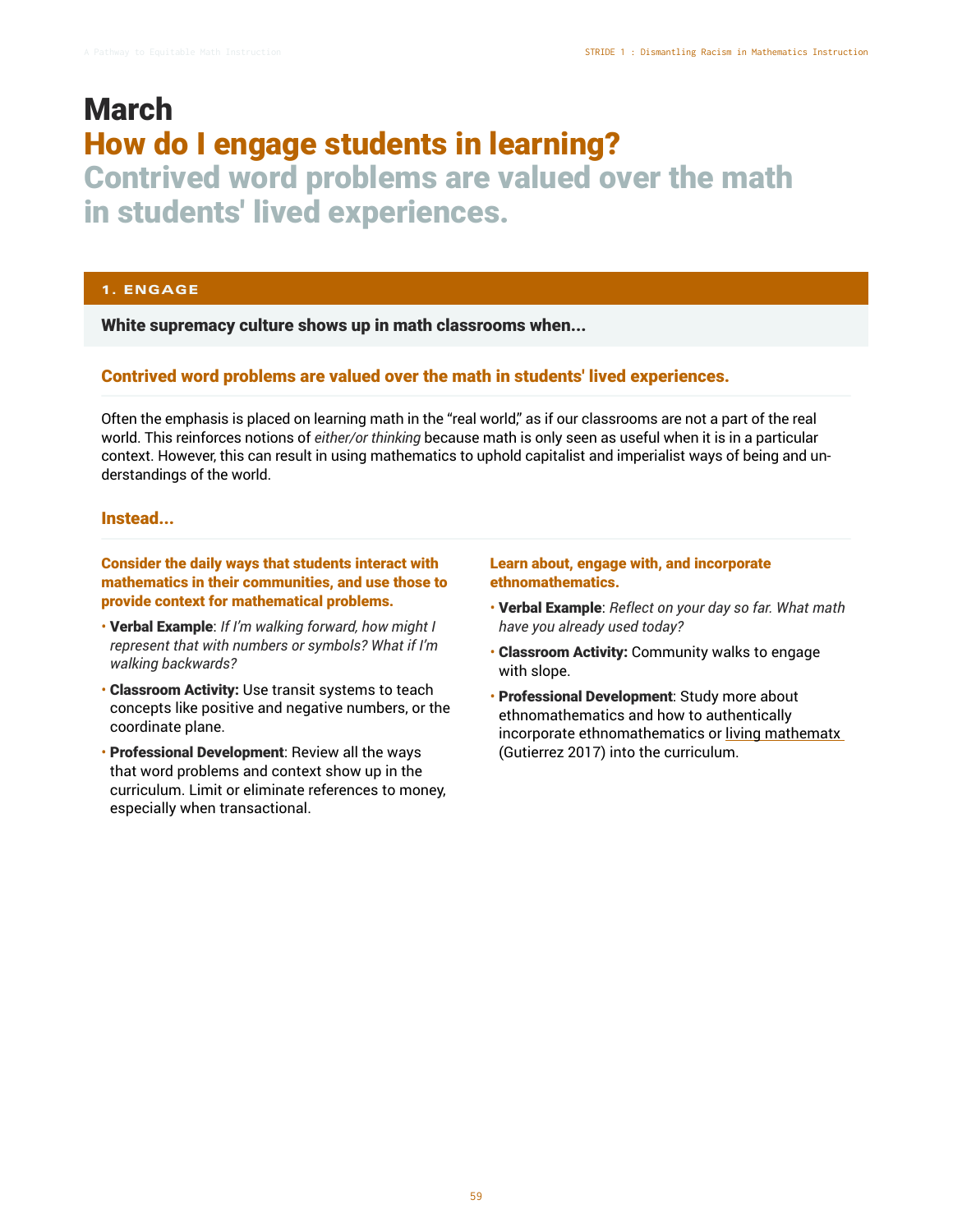# March : How do I engage students in learning? Contrived word problems are valued over the math

in students' lived experiences. (continued)

| 2. REFLECT                                                                                                                     |                         |  |
|--------------------------------------------------------------------------------------------------------------------------------|-------------------------|--|
| What am I currently doing in my classroom?                                                                                     |                         |  |
| <b>QUESTIONS FOR</b><br><b>CONSIDERATION</b>                                                                                   | <b>REFLECTION NOTES</b> |  |
| How can I study the<br>community in which I teach<br>and incorporate issues that<br>affect my students into my<br>instruction? |                         |  |
| What strengths and values can<br>I highlight from the community<br>in which I teach?                                           |                         |  |

# 3. PLAN

| My goal(s) for this academic<br>school year is (are)                                                                             |  |  |
|----------------------------------------------------------------------------------------------------------------------------------|--|--|
| The antiracist characteristics<br>I want to work on this month<br>are (refer to Characteristics<br>of Antiracist Math Educators) |  |  |
| because                                                                                                                          |  |  |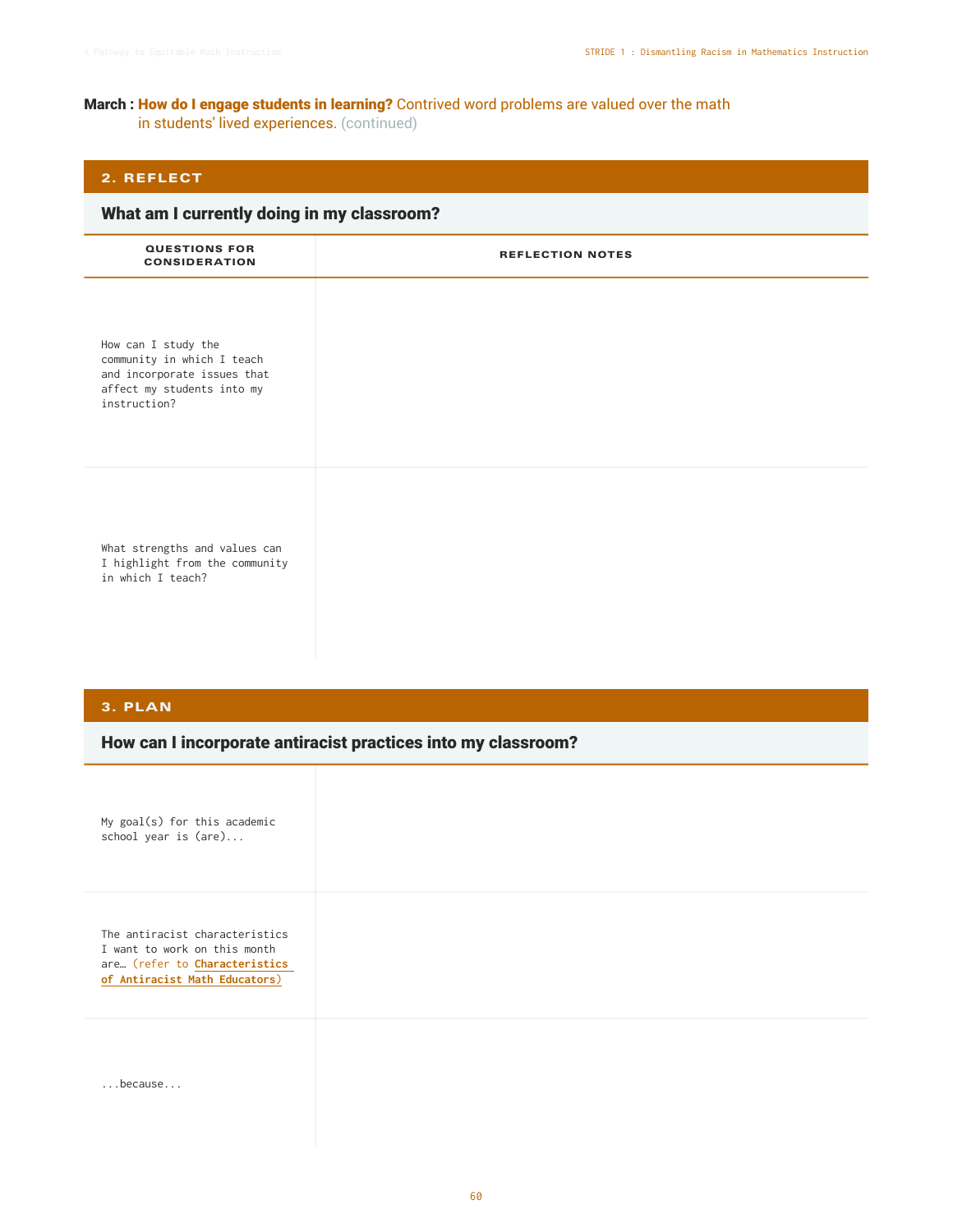### March : How do I engage students in learning? Contrived word problems are valued over the math

in students' lived experiences. (continued)

| <b>4. ACT WITH ACCOUNTABILITY</b>                                   |                |
|---------------------------------------------------------------------|----------------|
| How will I carry out my plan?                                       |                |
| These are the steps I will<br>take to enact my plan:                | 1.<br>2.<br>3. |
| will<br>hold me accountable for this<br>plan in the following ways: |                |

## 5. REFLECT

| <b>QUESTIONS FOR</b><br><b>CONSIDERATION</b>                                                                    | <b>REFLECTION NOTES</b> |
|-----------------------------------------------------------------------------------------------------------------|-------------------------|
| What helped or hindered me in<br>carrying out my plan?                                                          |                         |
| In what ways can I continue<br>this work next month, even as<br>I shift my antiracist praxis<br>to a new focus? |                         |
| How did engaging in antiracist<br>work help my students succeed?                                                |                         |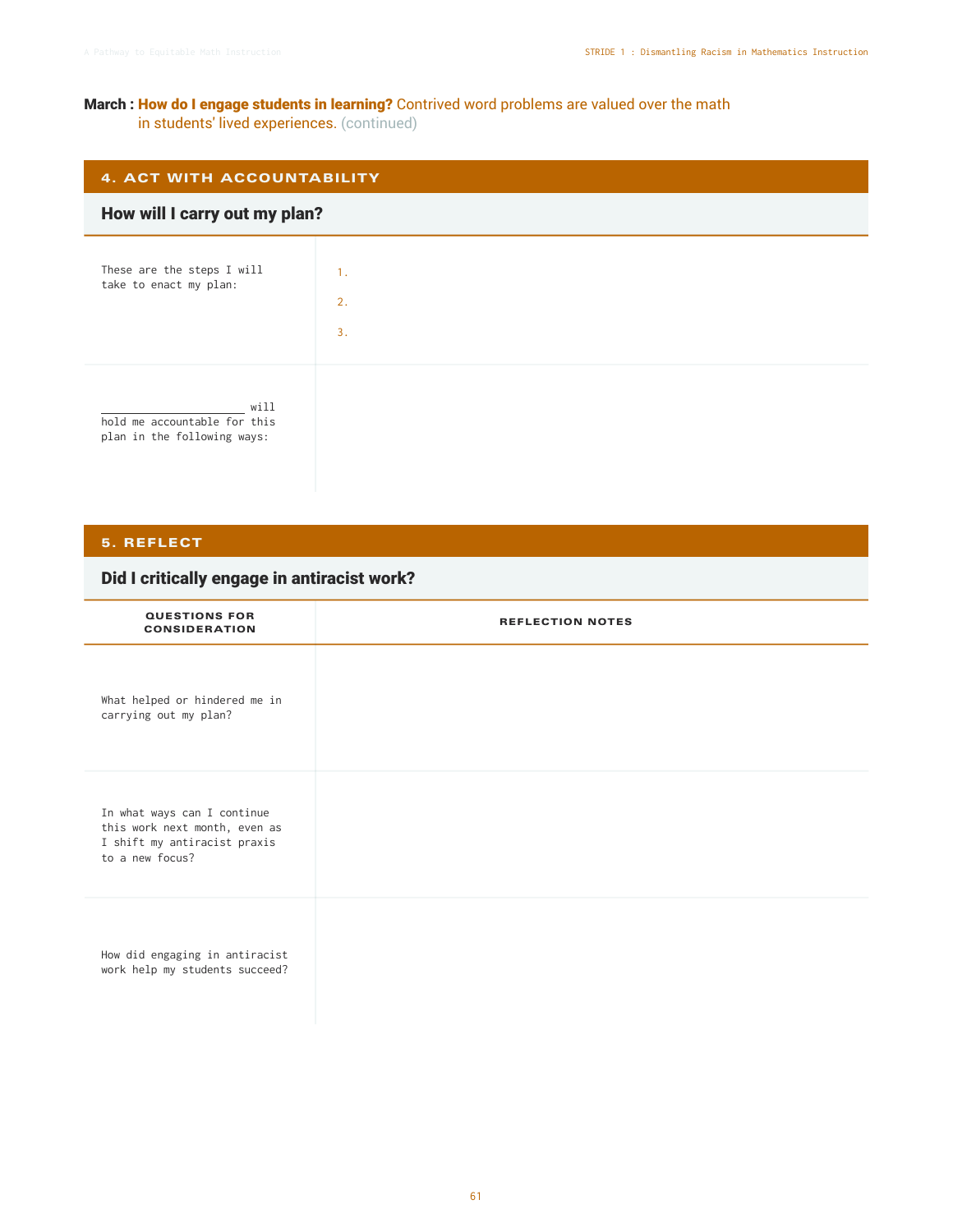# <span id="page-62-0"></span>March How do I engage students in learning? Independent practice is valued over teamwork or collaboration.

#### 1. ENGAGE

White supremacy culture shows up in math classrooms when...

#### Independent practice is valued over teamwork or collaboration.

While there is some value in students being able to complete work independently, when this is the only or most common avenue for learning or practicing, it reinforces *individualism* and the notion that *I'm the only one*. This does not give value to collectivism and community understanding, and fosters conditions for competition and individual success, which perpetuates the idea that if a student is failing it is because they are not trying hard enough or that they don't care.

#### Instead...

#### Co-construct knowledge in the classroom.

- Verbal Example: *Let's get into partners and do a thinkpair-share. We will incorporate everyone's ideas and try to synthesize them.*
- Classroom Activity: Have students create mathematical definitions in their own words in groups, and bring the groups together to coconstruct mathematical definitions as a class.
- Professional Development: As a department, learn about collaborative group structures and practice mathematics using these structures.

#### Incorporate collective activities including, but not limited to, group work.

- Classroom Activity: Give each student a number and have them group with other students and explain how they grouped themselves. Then, have the entire class regroup in a different way to highlight a new set of characteristics.
- Professional Development: As a department, research and practice group-worthy tasks, as well as ways of interacting collectively with each other.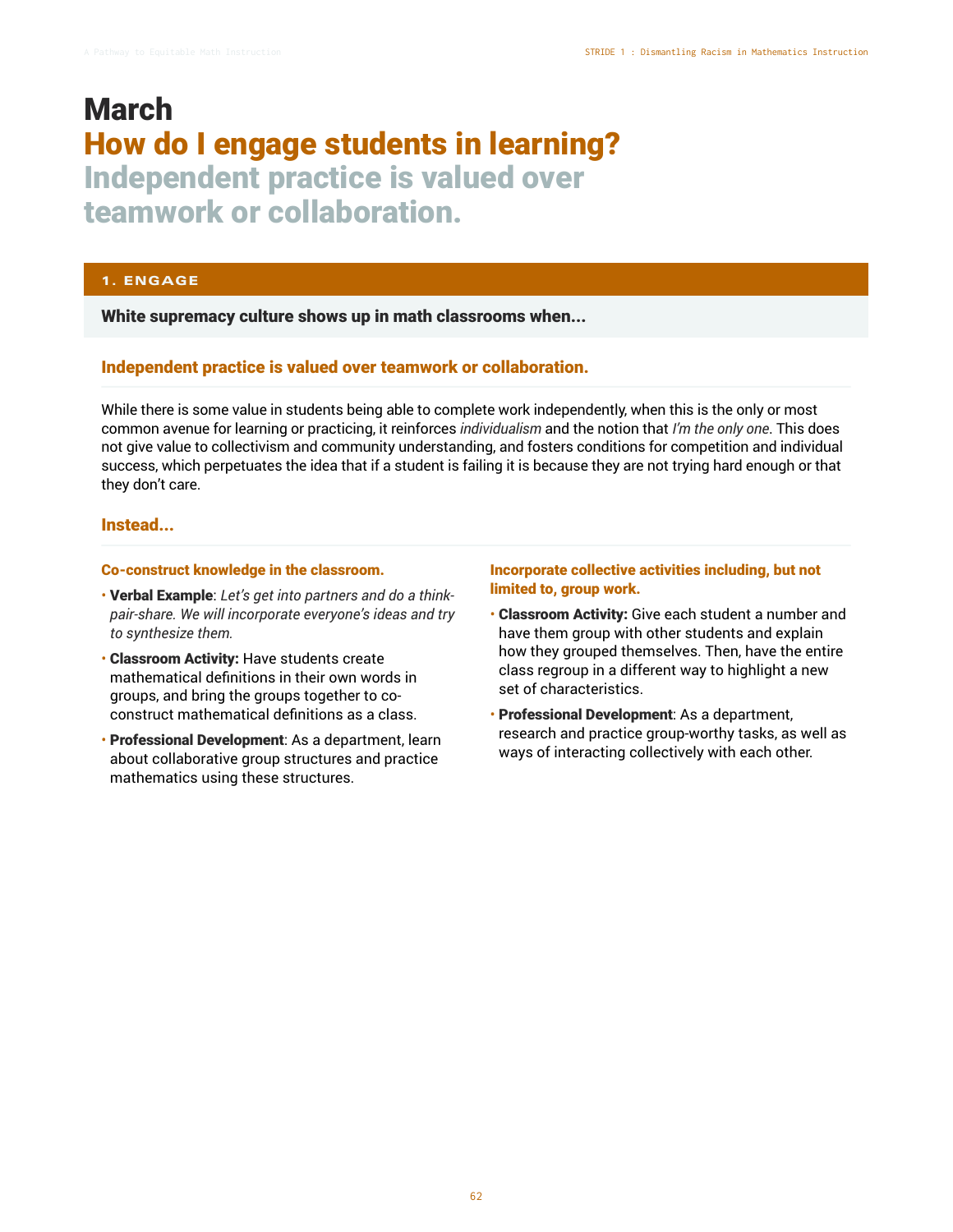#### March : How do I engage students in learning? Independent practice is valued

over teamwork or collaboration. (continued)

# What am I currently doing in my classroom? QUESTIONS FOR CONSIDERATION REFLECTION NOTES 2. REFLECT How is learning mostly arranged in your classroom? Is it individual practice, whole-group instruction, collaborative work, exploration? Why or how do you choose these approaches for practice? What other strategies and structures can you use in the classroom? How do you frame how learning happens in the classroom?

### 3. PLAN

| My goal(s) for this academic<br>school year is (are)                                                                             |  |  |
|----------------------------------------------------------------------------------------------------------------------------------|--|--|
| The antiracist characteristics<br>I want to work on this month<br>are (refer to Characteristics<br>of Antiracist Math Educators) |  |  |
| because                                                                                                                          |  |  |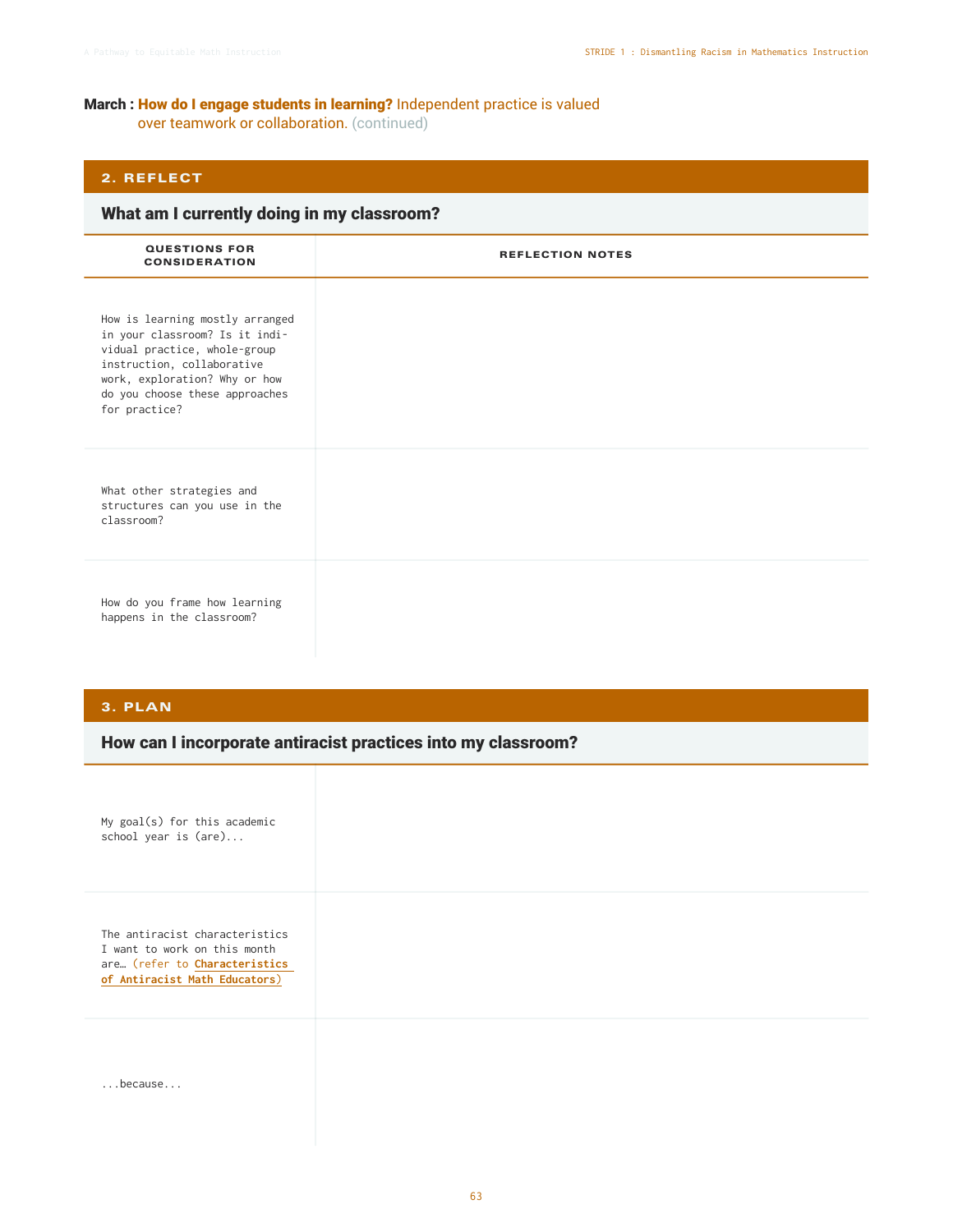### March : How do I engage students in learning? Independent practice is valued

over teamwork or collaboration. (continued)

| <b>4. ACT WITH ACCOUNTABILITY</b>                                   |                |
|---------------------------------------------------------------------|----------------|
| How will I carry out my plan?                                       |                |
| These are the steps I will<br>take to enact my plan:                | 1.<br>2.<br>3. |
| will<br>hold me accountable for this<br>plan in the following ways: |                |

## 5. REFLECT

| <b>QUESTIONS FOR</b><br><b>CONSIDERATION</b>                                                                    | <b>REFLECTION NOTES</b> |
|-----------------------------------------------------------------------------------------------------------------|-------------------------|
| What helped or hindered me in<br>carrying out my plan?                                                          |                         |
| In what ways can I continue<br>this work next month, even as<br>I shift my antiracist praxis<br>to a new focus? |                         |
| How did engaging in antiracist<br>work help my students succeed?                                                |                         |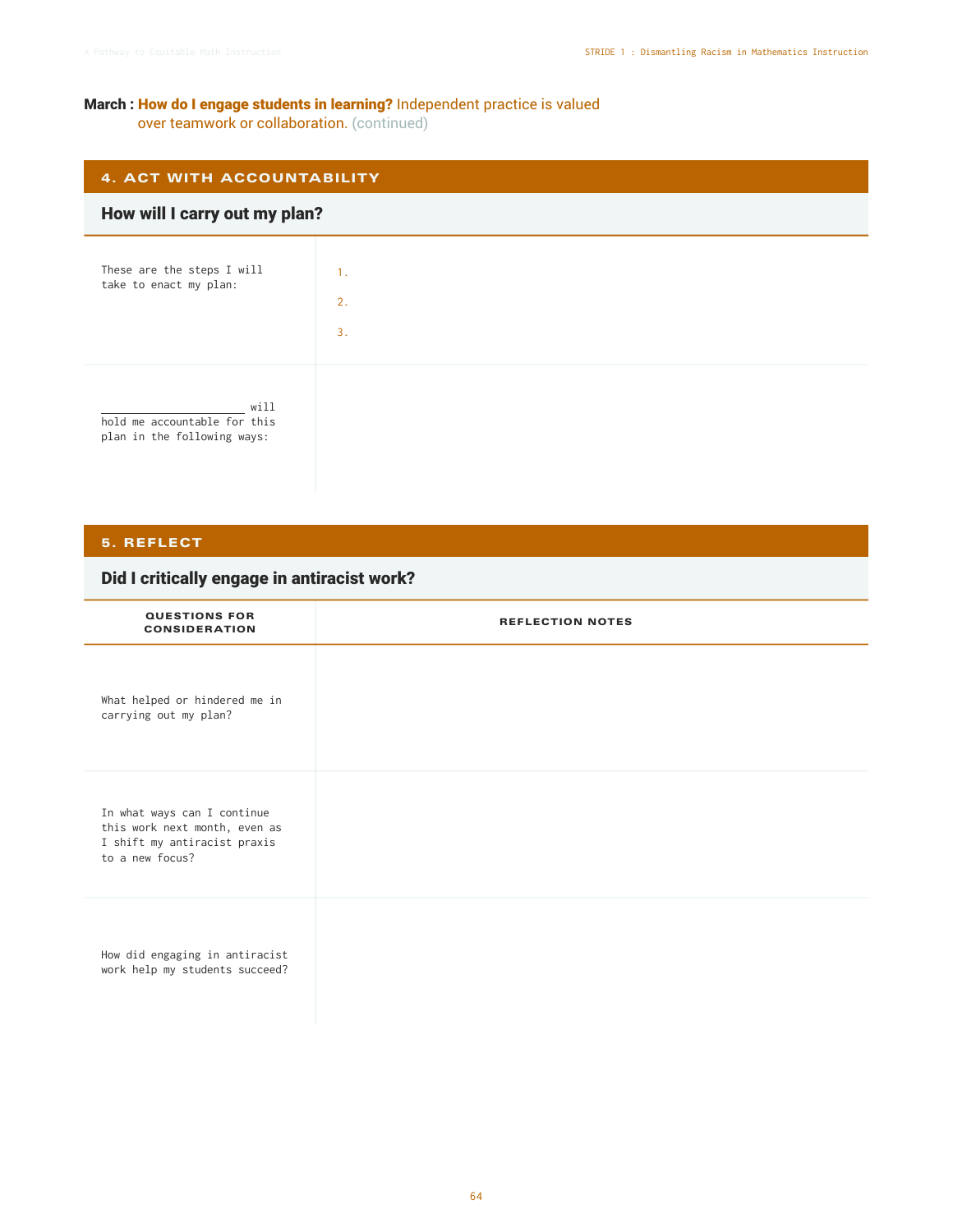# April How can I facilitate deeper understanding?

- **[There is a Greater Focus on Getting the "Right" Answer than](#page-66-0)**   $\left. \right. \right. \left. \right. \left. \right. \left. \right. \left. \right. \left. \right. \left. \left. \right. \left. \right. \left. \right. \left. \left. \right. \left. \right. \left. \left. \right. \left. \right. \left. \left. \right. \right. \left. \left. \right. \left. \left. \right. \right. \left. \left. \right. \right. \left. \left. \right. \right. \left. \left. \right. \left. \left. \right. \right. \left. \left. \right. \right. \left. \left. \right. \left. \right. \left. \left. \right. \right. \left. \left. \right. \right. \$ **[Understanding Concepts and Reasoning](#page-66-0)**
- **[Mistakes are Addressed as Failure Rather than Opportunities to Learn.](#page-69-0)** $\left\langle \right\rangle$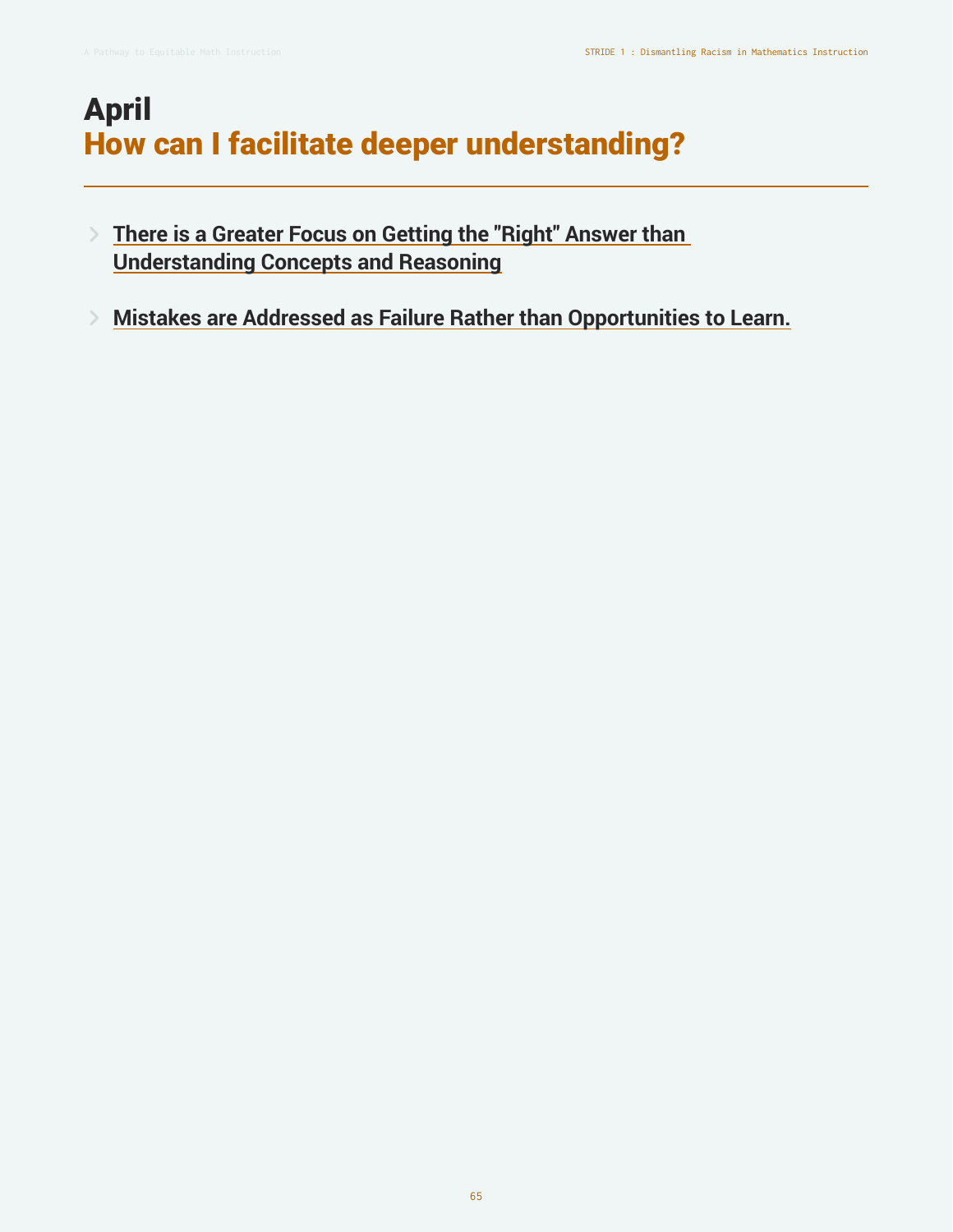# <span id="page-66-0"></span>April How can I facilitate deeper understanding? There is a greater focus on getting the "right" answer than understanding concepts and reasoning.

#### 1. ENGAGE

White supremacy culture shows up in math classrooms when...

#### There is a greater focus on getting the "right" answer than understanding concepts and reasoning.

Upholding the idea that there are always right and wrong answers perpetuate *objectivity* as well as *fear of open conflict*. Some math problems may have more than one right answer and some may not have a solution at all, depending on the content and the context. And when the focus is only on getting the right answer, the complexity of the mathematical concepts and reasoning may be underdeveloped, missing opportunities for deep learning.

#### Instead...

#### Choose problems that have complex, competing, or multiple answers.

- Verbal Example: *Come up with at least two answers that might solve this problem.*
- Classroom Activity: Challenge standardized test questions by getting the "right" answer, but justify other answers by unpacking the assumptions that are made in the problem.
- Classroom Activity: Deconstructed Multiple Choice - given a set of multiple choice answers, students discuss why these answers may have been included (can also be used to highlight common mistakes).
- Professional Development: Study the purpose of math education, and re-envision it. Schooling as we know it began during the industrial revolution, when precision and accuracy were highly valued. What are the myriad ways we can conceptualize mathematics in today's world and beyond?

#### Engage with true problem solving.

- Verbal Example: *What are some strategies we can use to engage with this problem?*
- Classroom Activity: Using a set of data, analyze it in multiple ways to draw different conclusions.
- Professional Development: Study the art of problem solving by engaging in rich, complex mathematical problems. Consider whether your own content knowledge is sufficient to allow you to problem solve through math without the strategies you typically use.

#### When Wrong Goes Right

Of course, most math problems have correct answers, but sometimes there can be more than one way to interpret a problem, especially word problems, leading to more than one possible right answer.

And teaching math isn't just about solving specific problems. It's about helping students understand the deeper mathematical concepts so that they can apply them throughout their lives. Students can arrive at the right answer without grasping the bigger concept; or they can have an "aha" moment when they see why they got an answer wrong. Sometimes a wrong answer sheds more light than a right answer.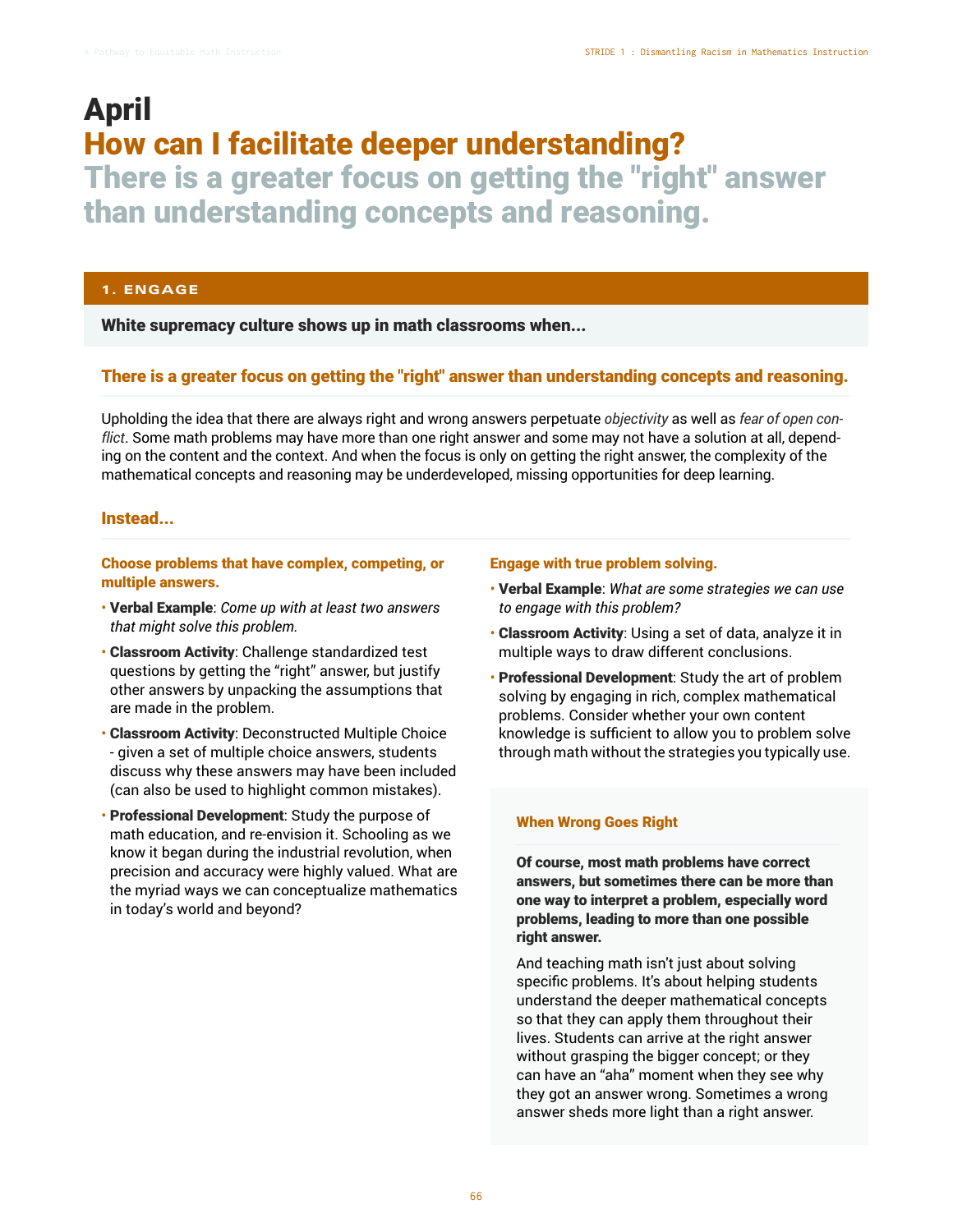# April : How can I facilitate deeper understanding? There is a greater focus on getting the "right" answer

than understanding concepts and reasoning. (continued)

| 2. REFLECT                                                                                                                                                            |                         |  |
|-----------------------------------------------------------------------------------------------------------------------------------------------------------------------|-------------------------|--|
| What am I currently doing in my classroom?                                                                                                                            |                         |  |
| <b>QUESTIONS FOR</b><br><b>CONSIDERATION</b>                                                                                                                          | <b>REFLECTION NOTES</b> |  |
| In your own schooling, what was<br>the purpose of doing math?                                                                                                         |                         |  |
| What is your purpose for teach-<br>ing mathematics to students?                                                                                                       |                         |  |
| Do you value precision<br>and speed in mathematics<br>achievement? Where do you<br>think that belief comes from?<br>When would efficiency be<br>harmful for students? |                         |  |
| How do you engage with<br>competing, conflicting, or<br>multiple answers to problems?                                                                                 |                         |  |
| What is the value of exploring<br>math concepts as opposed to<br>seeking the "right" answer?                                                                          |                         |  |

#### 3. PLAN

| My goal(s) for this academic<br>school year is (are)                                                                             |  |  |
|----------------------------------------------------------------------------------------------------------------------------------|--|--|
| The antiracist characteristics<br>I want to work on this month<br>are (refer to Characteristics<br>of Antiracist Math Educators) |  |  |
| $\ldots$ because                                                                                                                 |  |  |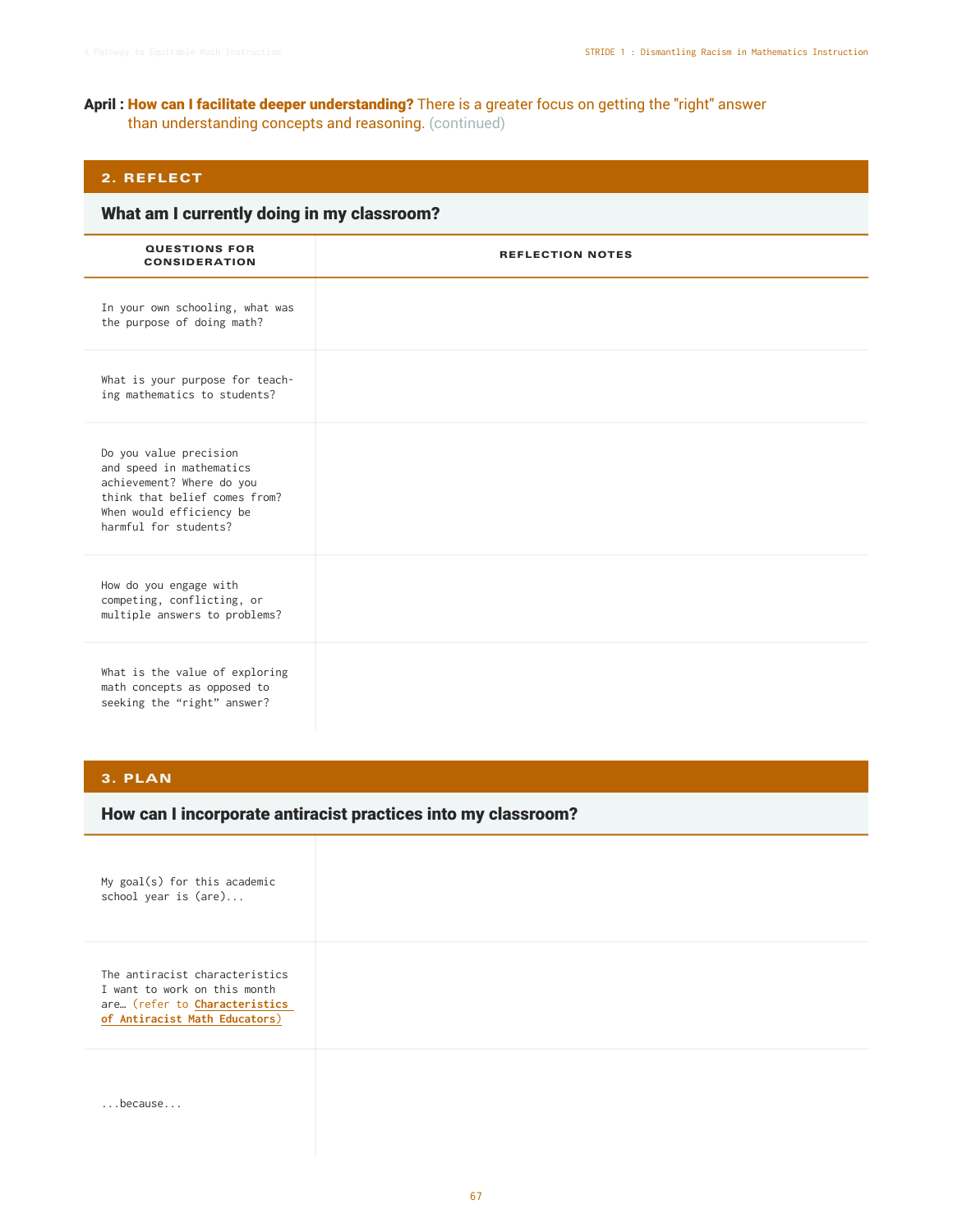# April : How can I facilitate deeper understanding? There is a greater focus on getting the "right" answer

than understanding concepts and reasoning. (continued)

| <b>4. ACT WITH ACCOUNTABILITY</b>                                   |                |
|---------------------------------------------------------------------|----------------|
| How will I carry out my plan?                                       |                |
| These are the steps I will<br>take to enact my plan:                | 1.<br>2.<br>3. |
| will<br>hold me accountable for this<br>plan in the following ways: |                |

## 5. REFLECT

| <b>QUESTIONS FOR</b><br><b>CONSIDERATION</b>                                                                    | <b>REFLECTION NOTES</b> |
|-----------------------------------------------------------------------------------------------------------------|-------------------------|
| What helped or hindered me in<br>carrying out my plan?                                                          |                         |
| In what ways can I continue<br>this work next month, even as<br>I shift my antiracist praxis<br>to a new focus? |                         |
| How did engaging in antiracist<br>work help my students succeed?                                                |                         |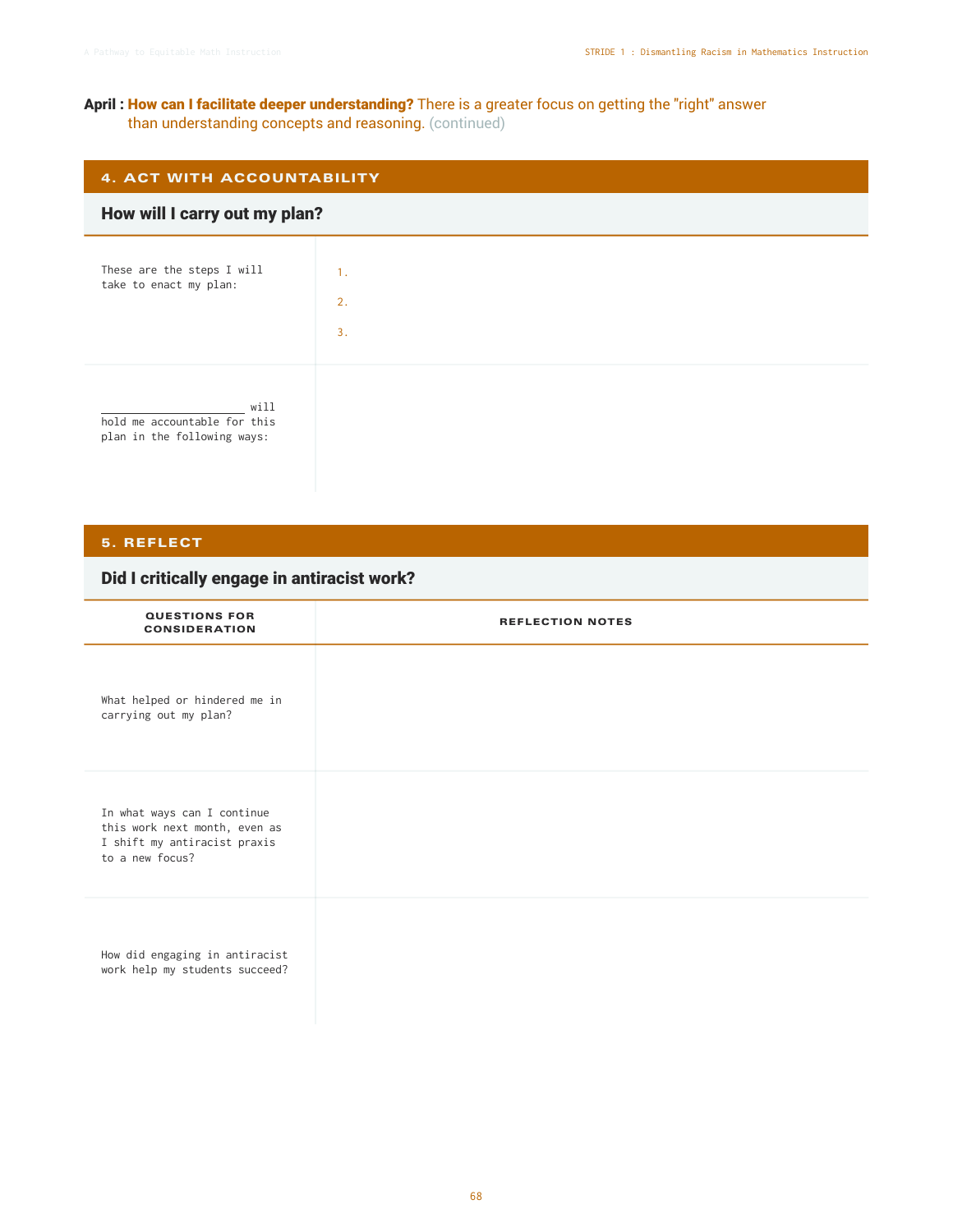# <span id="page-69-0"></span>April How can I facilitate deeper understanding? Mistakes are addressed as failure rather than opportunities to learn.

#### 1. ENGAGE

White supremacy culture shows up in math classrooms when...

#### Mistakes are addressed as failure rather than opportunities to learn.

Though math teachers often tout the phrase "mistakes are expected, respected, inspected, and corrected," their practices don't always align. Teachers often treat mistakes as problems by equating them with wrongness, rather than treating them as opportunities for learning—which reinforces the ideas of *perfectionism* (that students shouldn't make mistakes) and *paternalism* (teachers or other experts can and should correct mistakes).

#### Instead...

Identify what is right about the thinking, and highlight the mistake in what is factually or procedurally accepted.

- Verbal Example: *You recognized that you had to combine the constants 27 and 9, could you explain your thinking?*
- Classroom Activity: Error Analysis worksheets that highlight what is the right idea behind the mistake.
- Professional Development: Learn to distinguish between a mistake and a misunderstanding. A mistake typically happens when knowledge is secure, and a misunderstanding or misconception occurs when knowledge is not yet solidified or solidified incorrectly.
- Professional Development: In teams, craft questions that you practice on colleagues so they can be refined to better identify ideas.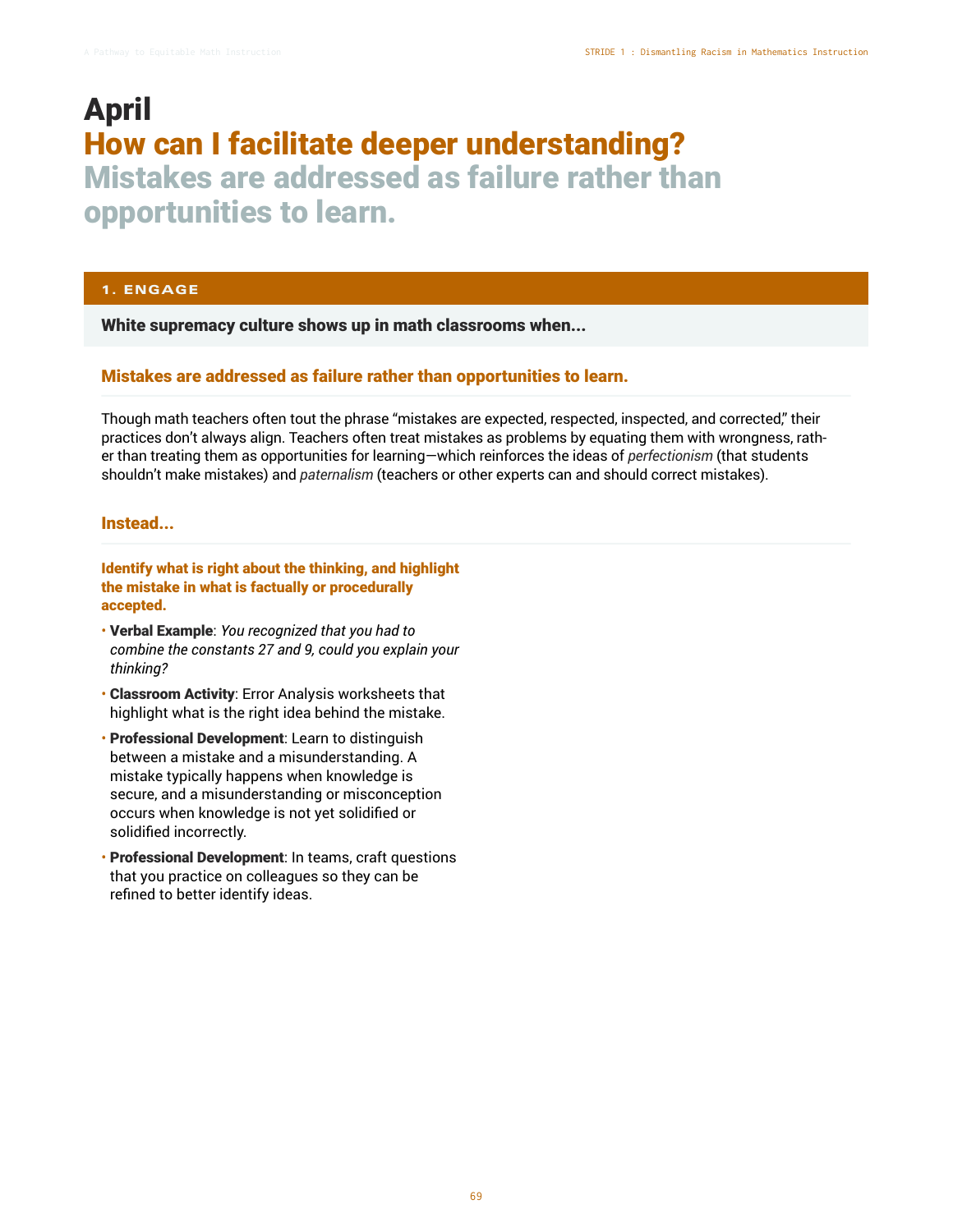# April : How can I facilitate deeper understanding? Mistakes are addressed as failure rather than opportunities to learn.

(continued)

# What am I currently doing in my classroom? QUESTIONS FOR CONSIDERATION REFLECTION NOTES 2. REFLECT What is my reaction when a student makes a mistake in my class? How do I try to show the student how to get to the correct answer? What do I look for to see what my student understands and where my student needs guidance? How can I use student mistakes as an opportunity for learning? What do I believe about the purpose of mistakes in mathematics?

#### 3. PLAN

| My goal(s) for this academic<br>school year is (are)                                                                             |  |  |
|----------------------------------------------------------------------------------------------------------------------------------|--|--|
| The antiracist characteristics<br>I want to work on this month<br>are (refer to Characteristics<br>of Antiracist Math Educators) |  |  |
| $\ldots$ because                                                                                                                 |  |  |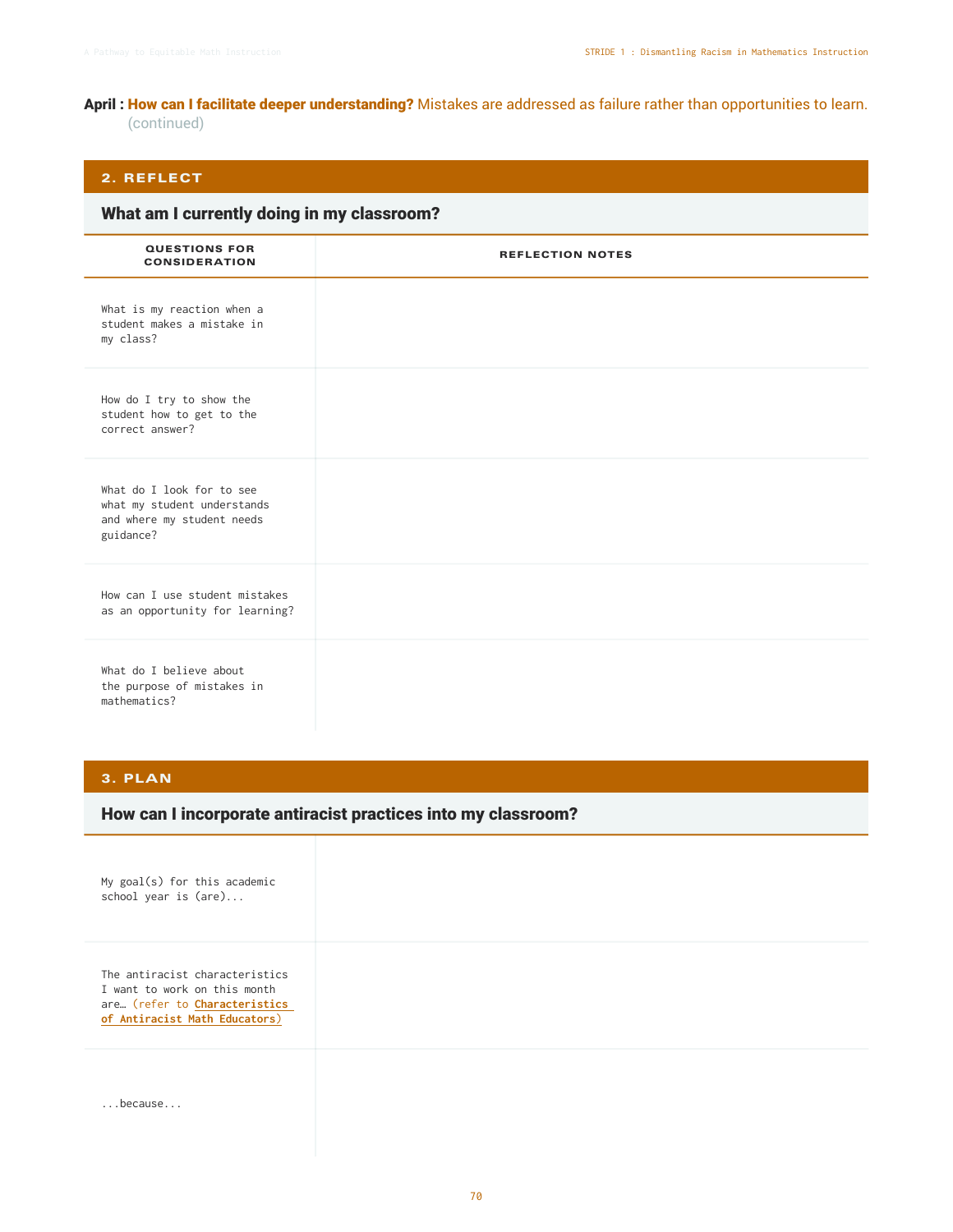#### April : How can I facilitate deeper understanding? Mistakes are addressed as failure rather than opportunities to learn. (continued)

| <b>4. ACT WITH ACCOUNTABILITY</b>                                   |                |
|---------------------------------------------------------------------|----------------|
| How will I carry out my plan?                                       |                |
| These are the steps I will<br>take to enact my plan:                | 1.<br>2.<br>3. |
| will<br>hold me accountable for this<br>plan in the following ways: |                |

## 5. REFLECT

| <b>QUESTIONS FOR</b><br><b>CONSIDERATION</b>                                                                    | <b>REFLECTION NOTES</b> |
|-----------------------------------------------------------------------------------------------------------------|-------------------------|
| What helped or hindered me in<br>carrying out my plan?                                                          |                         |
| In what ways can I continue<br>this work next month, even as<br>I shift my antiracist praxis<br>to a new focus? |                         |
| How did engaging in antiracist<br>work help my students succeed?                                                |                         |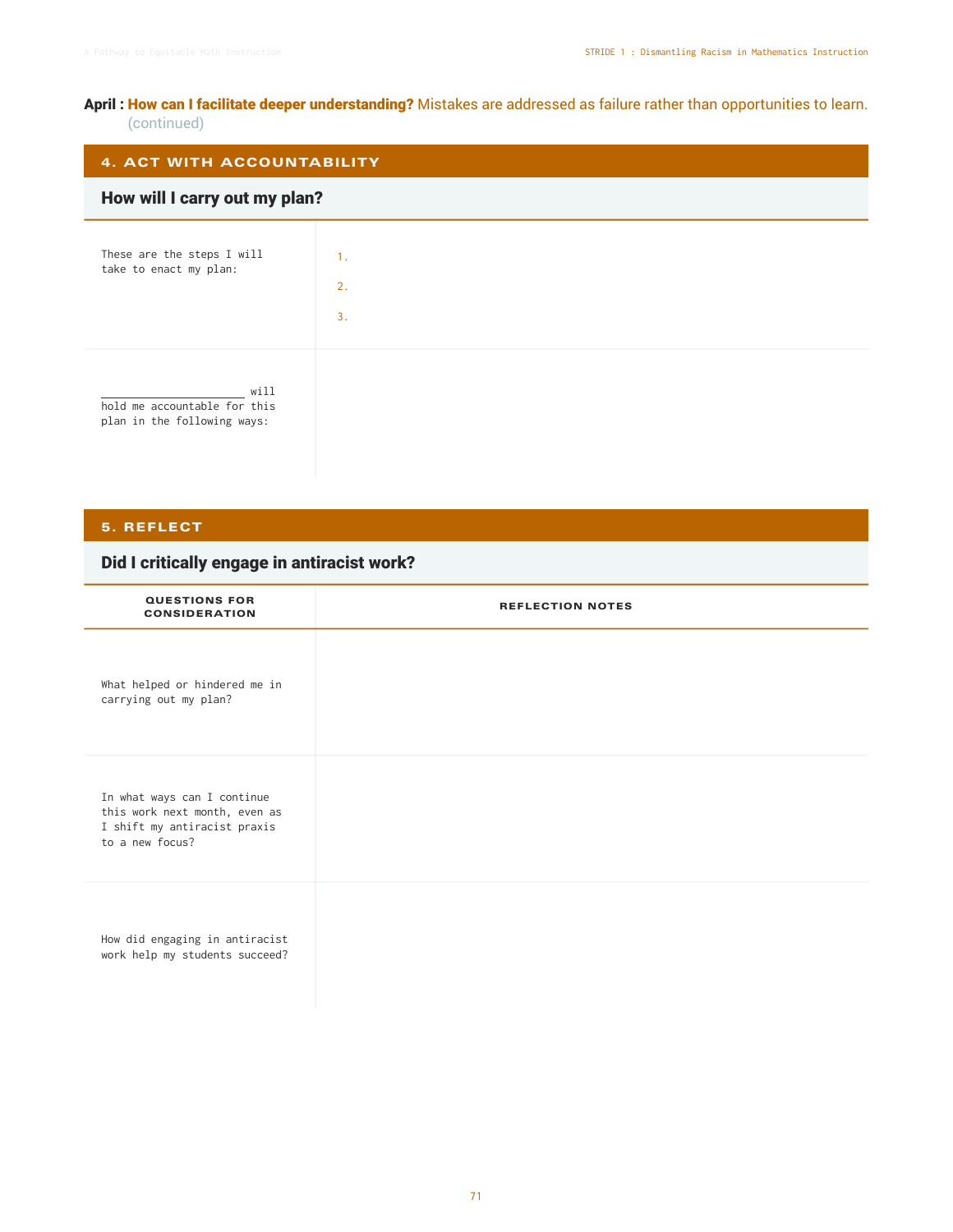# **May** How do I dismantle power structures in the classroom?

- **[Control of Classrooms is Valued Over Students' Agency over their Learning](#page-73-0)**  $\left. \right.$
- **[Participation Structures Reinforce Dominant Ways of Being](#page-76-0)** $\left. \right. \right. \left. \right. \left. \right. \left. \right. \left. \right. \left. \right. \left. \left. \right. \left. \right. \left. \right. \left. \left. \right. \left. \right. \left. \left. \right. \left. \right. \left. \left. \right. \right. \left. \left. \right. \left. \left. \right. \right. \left. \left. \right. \right. \left. \left. \right. \right. \left. \left. \right. \left. \left. \right. \right. \left. \left. \right. \right. \left. \left. \right. \left. \right. \left. \left. \right. \right. \left. \left. \right. \right. \$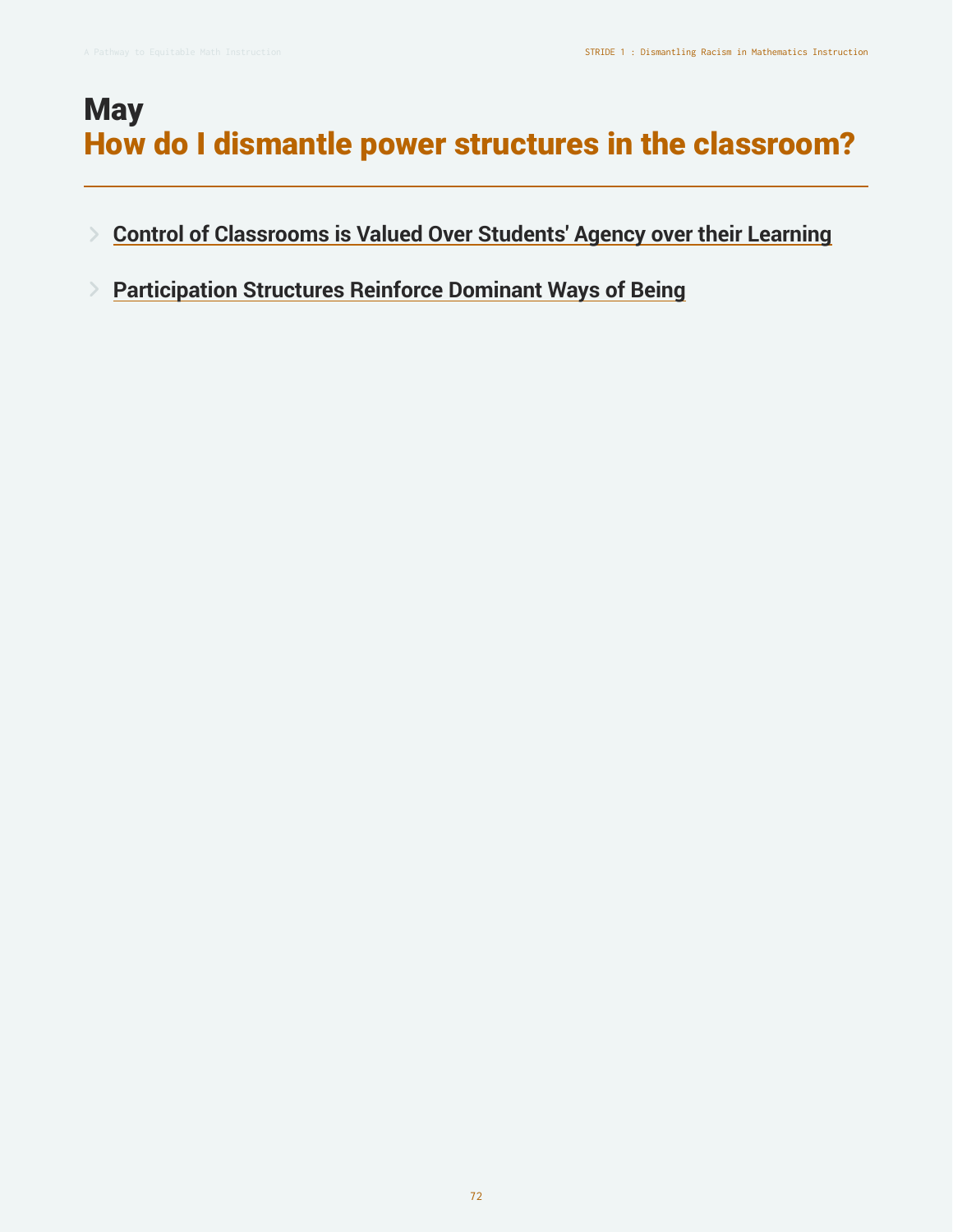# <span id="page-73-0"></span>**May** How do I dismantle power structures in the classroom? Control of classrooms is valued over students' agency over their learning.

#### 1. ENGAGE

White supremacy culture shows up in math classrooms when...

#### Control of classrooms is valued over students' agency over their learning.

Unique to mathematics is the idea that new learning comes from the teacher. Even when learning is connected to previous knowledge and experiences, the idea is often that teachers provide the learning and are in charge of disseminating new information. This reinforces the ideas of *paternalism* and *powerhoarding*. When students bring a different approach to doing math, teachers often get *defensive* and see it as a challenge to the power structures in the classroom.

#### Instead...

#### Learn from students.

- Verbal Example: *I thought that we were supposed to add right here, but I can't figure it out? Can you help me out?*
- Classroom Activity: Flipped learning, where students teach concepts to other students.
- Professional Development: Learn to shift your position to a facilitator, rather than a knowledge giver, by having someone observe your classroom specifically to identify the way that power is distributed.

#### Using thoughtful questioning to solicit mathematical thoughts rather than telling.

- Verbal Example: *What would a mathematician who is confused ask about this question?*
- Classroom Activity: After students demonstrate knowledge of a topic, have them play a game where they have to explain their topic to a fellow mathematician and a skeptic. Develop their own reflective questioning/explaining in all three roles.
- Professional Development: Do a lesson plan review, and write out all the possible questions that can be asked based on the plan. Then, look at only the questions and evaluate whether they are good, thought-provoking questions. Determine whether better questions should be asked, or if the lesson should be planned differently.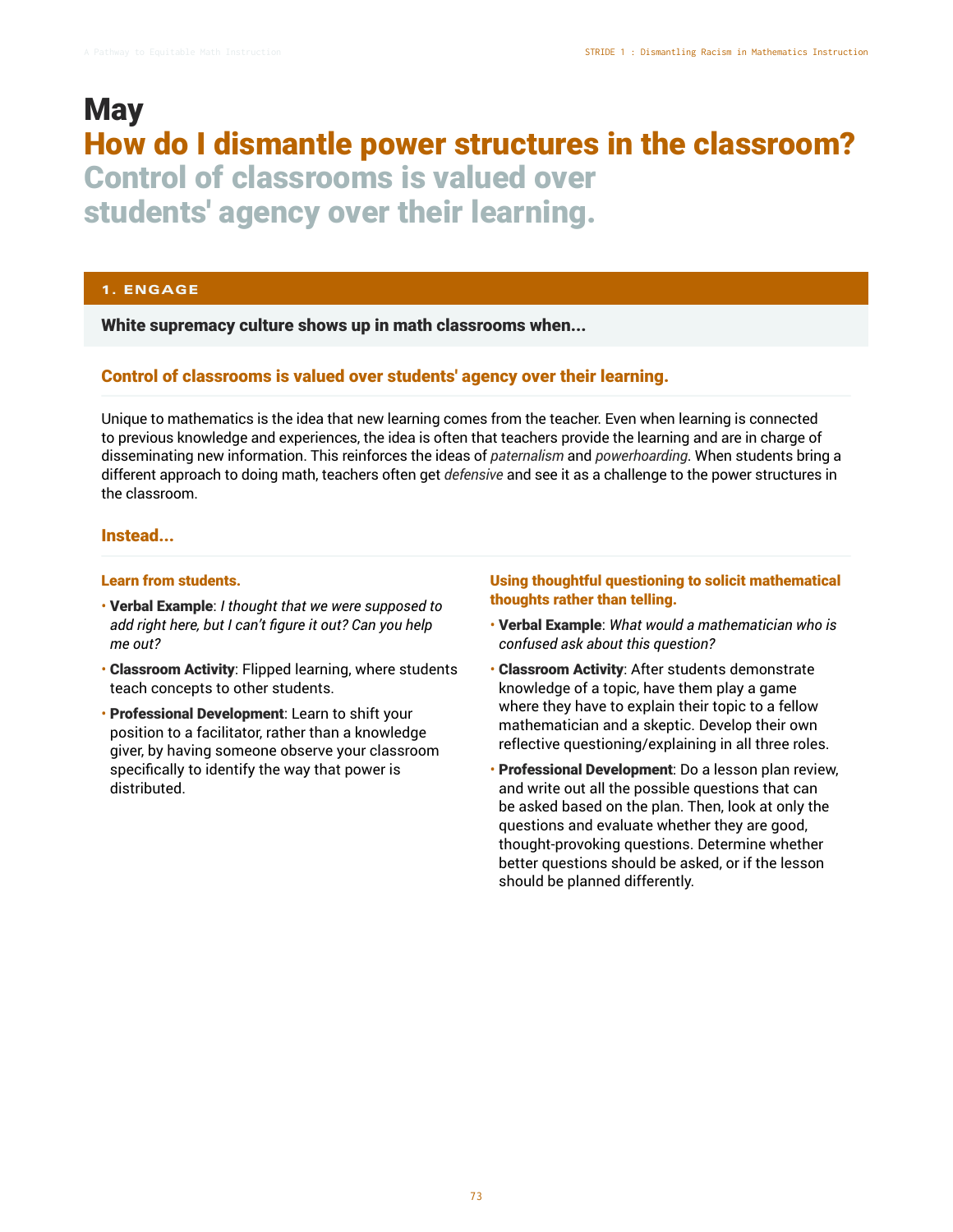#### May : How do I dismantle power structures in the classroom? Control of classrooms is valued over students' agency over their learning. (continued)

# What am I currently doing in my classroom? QUESTIONS FOR CONSIDERATION REFLECTION NOTES 2. REFLECT Do I see myself as the holder of authority in my classroom? In what ways can this power imbalance affect students' ability to learn math? How do I or can I share the classroom's authority and autonomy with students? What would it look like to include more student voice and student choice in the classroom?

### 3. PLAN

### How can I incorporate antiracist practices into my classroom?

| My goal(s) for this academic<br>school year is (are)                                                                             |  |  |
|----------------------------------------------------------------------------------------------------------------------------------|--|--|
| The antiracist characteristics<br>I want to work on this month<br>are (refer to Characteristics<br>of Antiracist Math Educators) |  |  |
| because                                                                                                                          |  |  |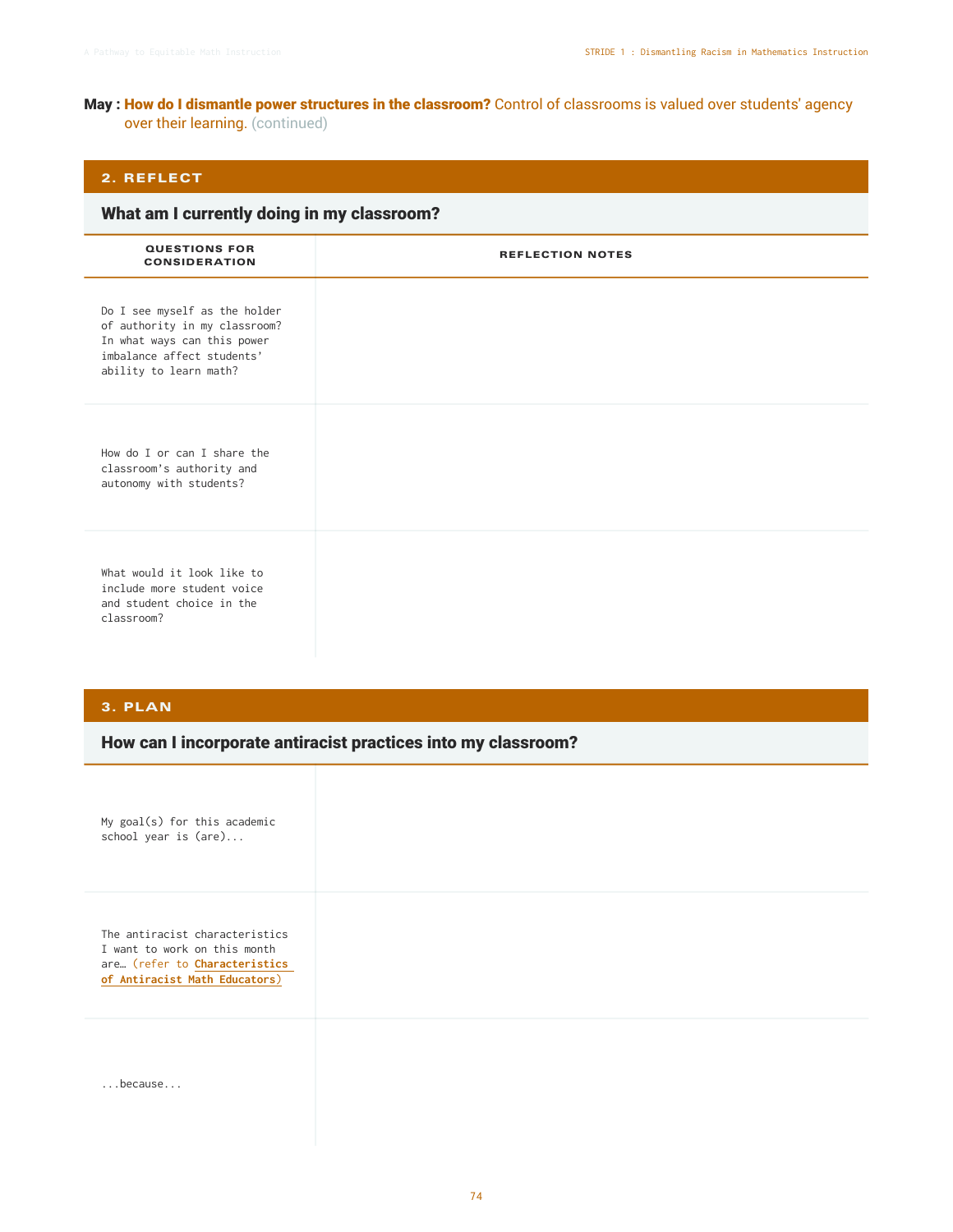#### May : How do I dismantle power structures in the classroom? Control of classrooms is valued over students' agency over their learning. (continued)

| <b>4. ACT WITH ACCOUNTABILITY</b>                                   |                |
|---------------------------------------------------------------------|----------------|
| How will I carry out my plan?                                       |                |
| These are the steps I will<br>take to enact my plan:                | 1.<br>2.<br>3. |
| will<br>hold me accountable for this<br>plan in the following ways: |                |

### 5. REFLECT

# Did I critically engage in antiracist work?

| <b>QUESTIONS FOR</b><br><b>CONSIDERATION</b>                                                                    | <b>REFLECTION NOTES</b> |
|-----------------------------------------------------------------------------------------------------------------|-------------------------|
| What helped or hindered me in<br>carrying out my plan?                                                          |                         |
| In what ways can I continue<br>this work next month, even as<br>I shift my antiracist praxis<br>to a new focus? |                         |
| How did engaging in antiracist<br>work help my students succeed?                                                |                         |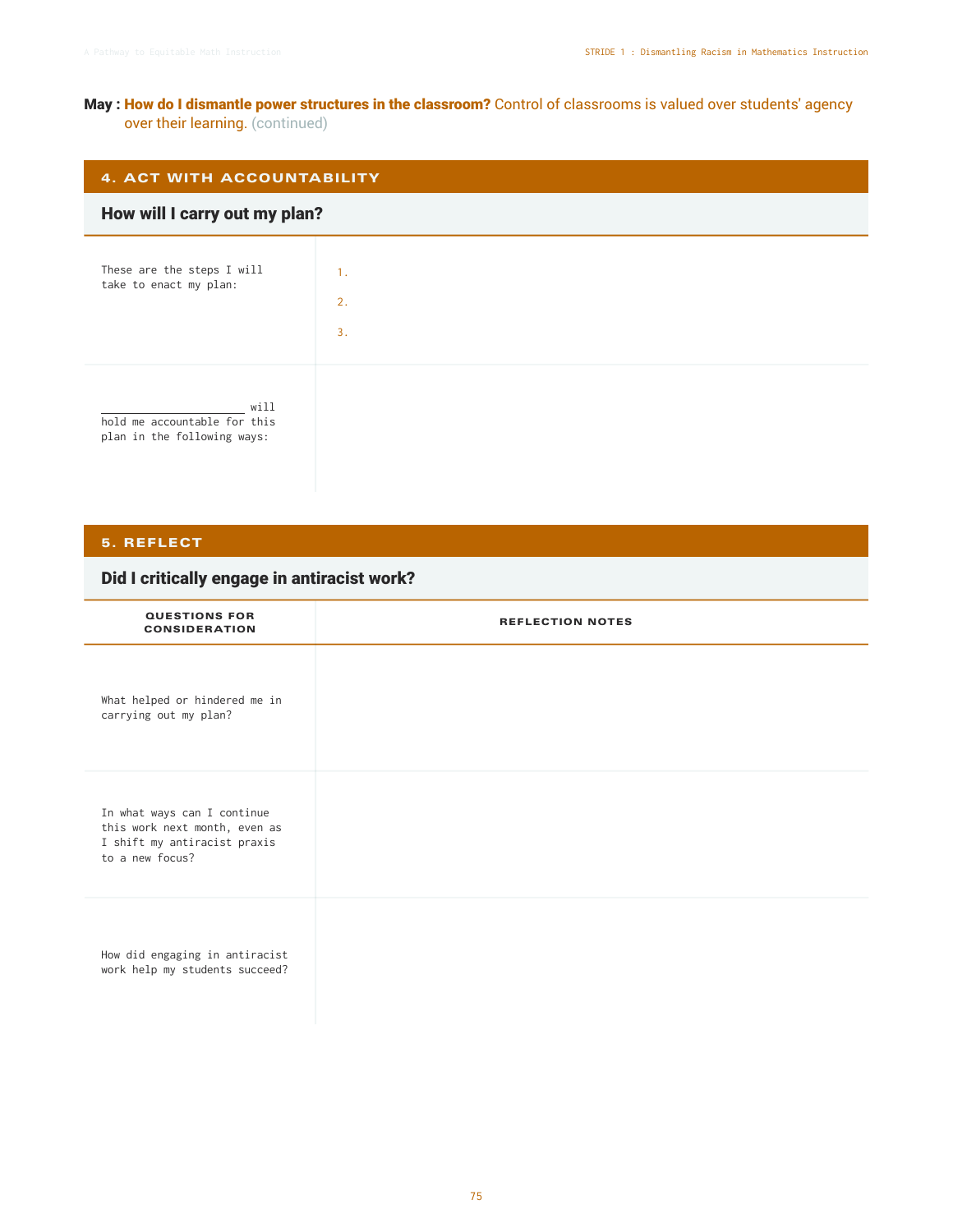# <span id="page-76-0"></span>**May** How do I dismantle power structures in the classroom? Participation structures reinforce dominant ways of being.

#### 1. ENGAGE

White supremacy culture shows up in math classrooms when...

#### Participation structures reinforce dominant ways of being.

Classrooms are often microcosms of the world around us and reinforce dominant (or white) ways of being. For example, small groups of students receive the teacher's attention throughout instruction and a few students are typically called on to participate in class discussions, reinforcing notions of *perfectionism*. The patterns of students who fall into those categories often mirror societal norms. Another common participation structure is pairing students as helper and helpee. This reinforces *paternalism* and other power structures that identify students as either being good or bad at math (also *either/or thinking*). Also, requiring students to raise their hand before speaking can reinforce *paternalism* and *powerhoarding*, in addition to breaking the process of thinking, learning, and communicating.

#### Instead...

#### Create multiple ways of participating that honor myriad ways of thinking and being.

- Verbal Example: *For this section, feel free to work alone, in pairs, trios, or quads (let them choose).*
- Classroom Activity: Community circles or storytelling circles, incorporating dance, music, song, call and response, and other cultural ways of communicating.
- Professional Development: As a department, practice math using different participation structures, and employ them in the classroom as appropriate. Implement the "5 Practices for Orchestrating Productive Mathematics Discussions," where teachers learn how to select students for sharing their answers according to different methods and solution pathways, instead of randomly calling on students.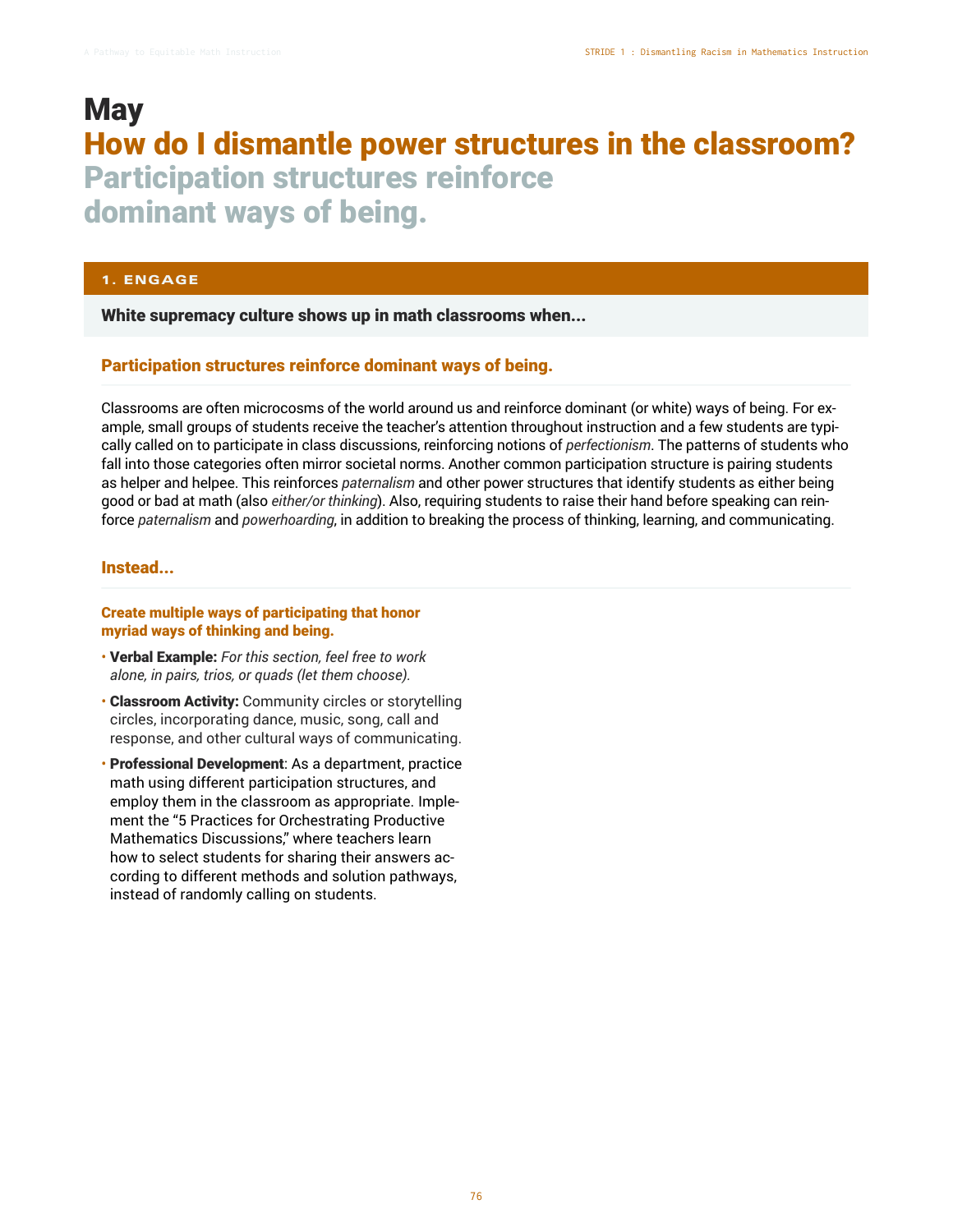#### May : How do I dismantle power structures in the classroom?

Participation structures reinforce dominant ways of being. (continued)

# What am I currently doing in my classroom? QUESTIONS FOR CONSIDERATION REFLECTION NOTES 2. REFLECT Which student(s) do I typically call on to participate in class discussions? How can I ensure that all my students get the same opportunities to collaborate in classroom discussions? Which student(s) do I assign as the classroom helper? Why do I make these choices?

### 3. PLAN

How can I incorporate antiracist practices into my classroom?

| My goal(s) for this academic<br>school year is (are)                                                                             |  |  |
|----------------------------------------------------------------------------------------------------------------------------------|--|--|
| The antiracist characteristics<br>I want to work on this month<br>are (refer to Characteristics<br>of Antiracist Math Educators) |  |  |
| because                                                                                                                          |  |  |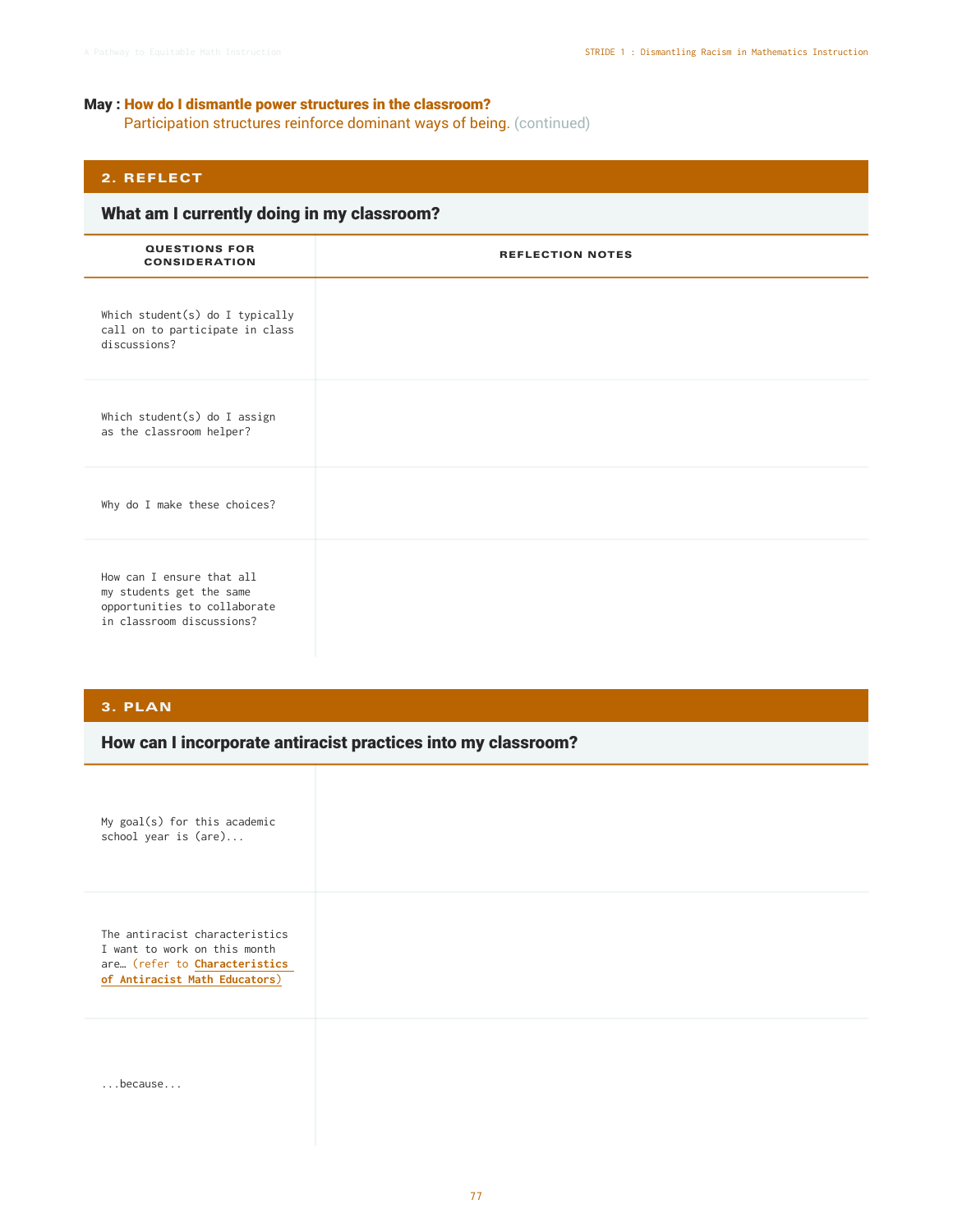#### May : How do I dismantle power structures in the classroom?

Participation structures reinforce dominant ways of being. (continued)

| <b>4. ACT WITH ACCOUNTABILITY</b>                                   |                |
|---------------------------------------------------------------------|----------------|
| How will I carry out my plan?                                       |                |
| These are the steps I will<br>take to enact my plan:                | 1.<br>2.<br>3. |
| will<br>hold me accountable for this<br>plan in the following ways: |                |

### 5. REFLECT

# Did I critically engage in antiracist work?

| <b>QUESTIONS FOR</b><br><b>CONSIDERATION</b>                                                                    | <b>REFLECTION NOTES</b> |
|-----------------------------------------------------------------------------------------------------------------|-------------------------|
| What helped or hindered me in<br>carrying out my plan?                                                          |                         |
| In what ways can I continue<br>this work next month, even as<br>I shift my antiracist praxis<br>to a new focus? |                         |
| How did engaging in antiracist<br>work help my students succeed?                                                |                         |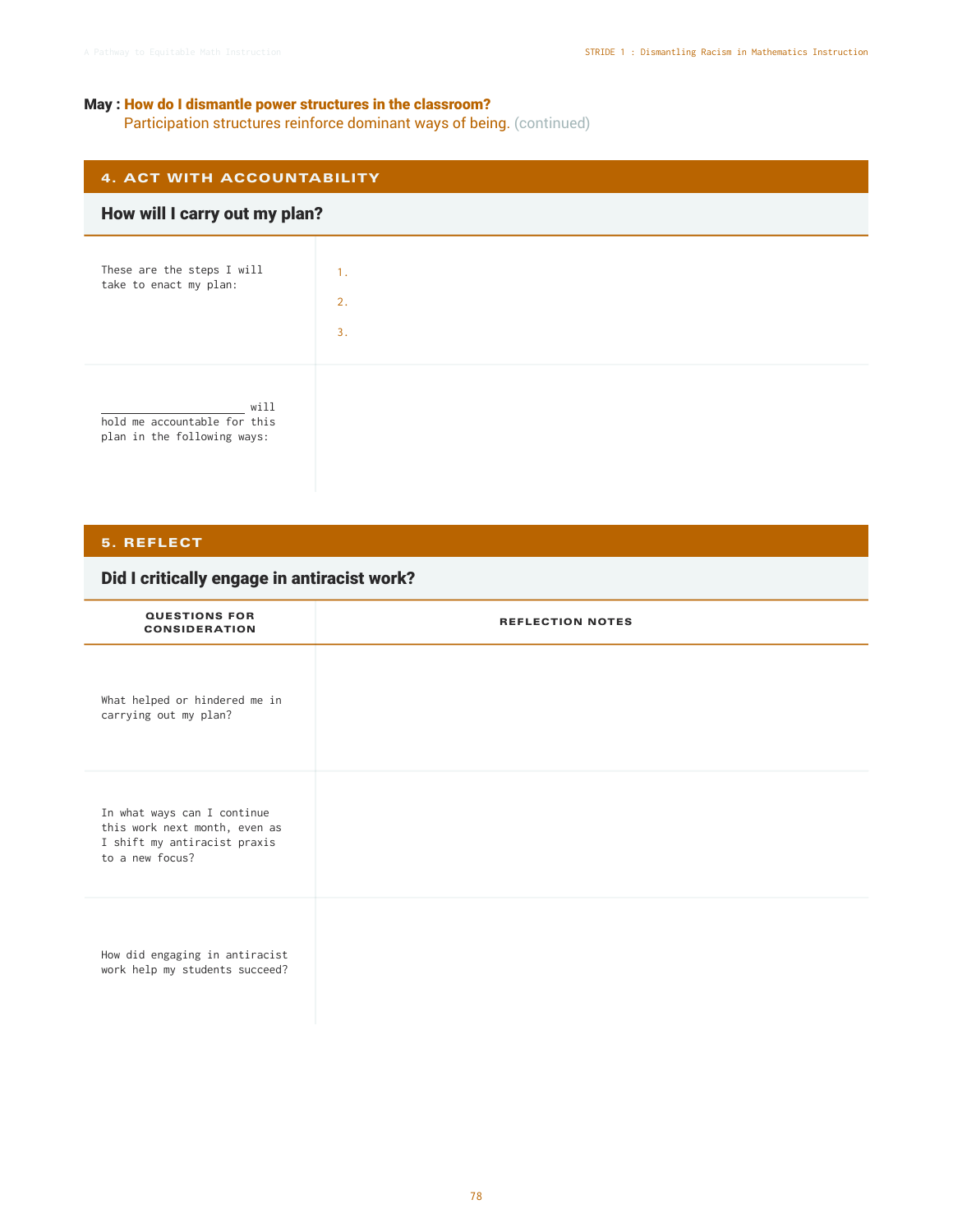# End of the School Year What are my expectations for next year?

#### 1. ENGAGE

White supremacy culture shows up in math classrooms when...

#### Preconceived expectations are steeped in the dominant culture.

This is a classic example of *either/or thinking*. If parents don't show the characteristics of what I think a good parent is, then that parent is bad. If students don't show the characteristics of what I think is a good student, then that student is bad. This thinking creates meritocracy in the classroom: Students have to pull themselves up by their bootstraps and if they fail it is their fault. It does not give room for the systemic reasons students fail, which often lie in problematic expectation.

#### Instead...

Provide students and parents with opportunities to give feedback to teachers about the classroom and instruction.

- Identify expectations, unpack why you have them, and reframe if necessary.
- Professional Development: As a department, identify expectations both within and across classrooms, and interrogate them for ways in which they uphold white supremacy culture and other dominant ways of being. (Re)align them with antiracist, social justice, transformative justice, and restorative justice practices.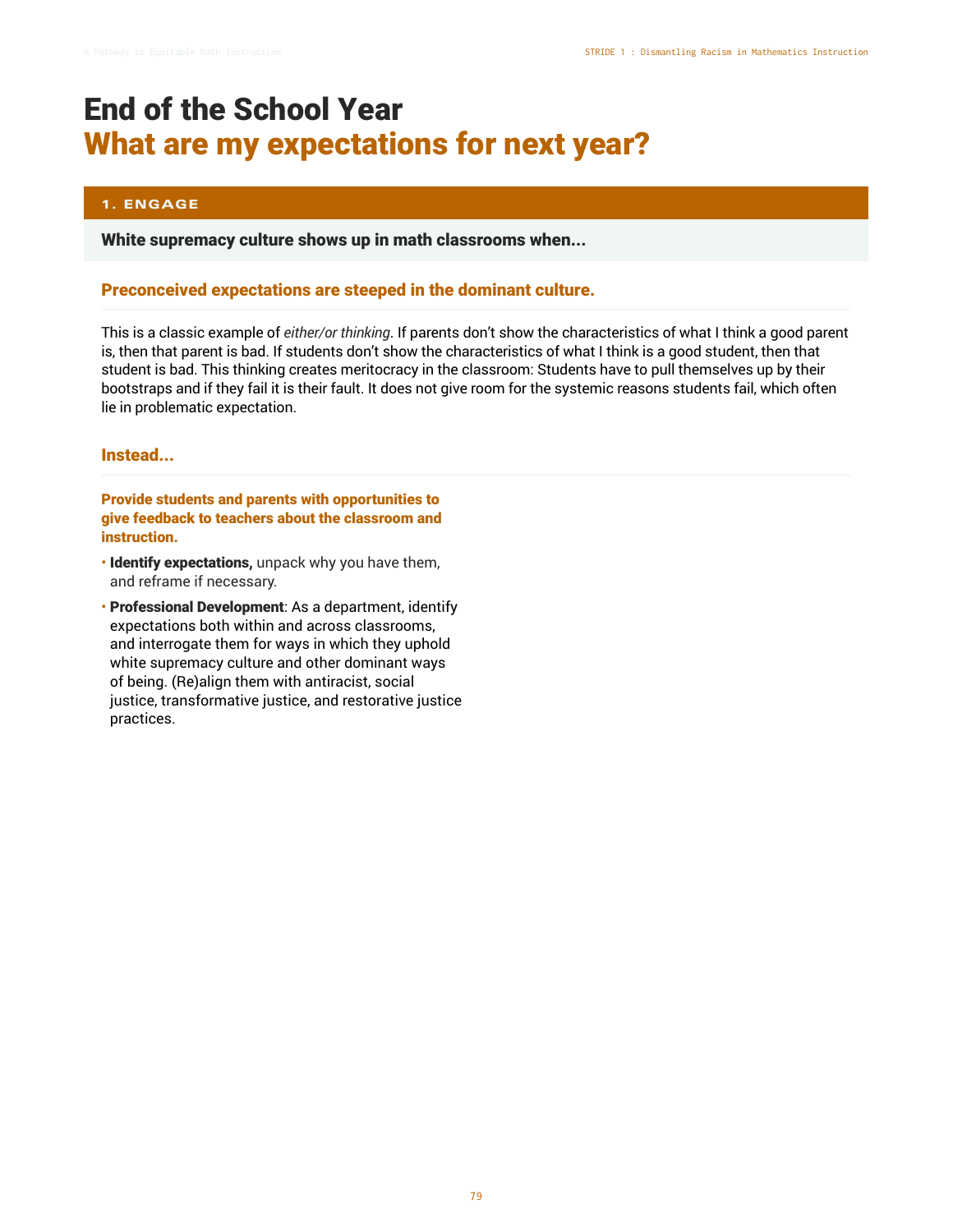#### End of the School Year : What are my expectations for next year? Preconceived expectations are steeped in the dominant culture. (continued)

| 2. REFLECT                                                                                                                                                                                                                                                    |                         |  |
|---------------------------------------------------------------------------------------------------------------------------------------------------------------------------------------------------------------------------------------------------------------|-------------------------|--|
| What did I do in my classroom?                                                                                                                                                                                                                                |                         |  |
| <b>QUESTIONS FOR</b><br><b>CONSIDERATION</b>                                                                                                                                                                                                                  | <b>REFLECTION NOTES</b> |  |
| Looking back at my questions<br>from the beginning of the year,<br>how have my beliefs shifted<br>about students and parents who<br>don't meet expectations? What<br>beliefs do I still hold? What<br>areas of growth do I need to<br>consider for next year? |                         |  |
| How have I grown in my ability<br>to reframe my thinking and<br>judgment, and incorporate more<br>unbiased information when some-<br>thing does not meet my expecta-<br>tions? Do I unpack whether my<br>expectation is appropriate?                          |                         |  |
| How has structural racism im-<br>pacted the families and commu-<br>nity connected to my school?                                                                                                                                                               |                         |  |
| In what ways have I<br>incorporated antiracist<br>practices into my classroom?                                                                                                                                                                                |                         |  |

#### 3. PLAN

### How can I incorporate more antiracist practices into my classroom?

| My goal(s) for next academic<br>school year is (are)                                                                            |  |
|---------------------------------------------------------------------------------------------------------------------------------|--|
| The antiracist characteristics<br>I want to work on this year<br>are (refer to Characteristics<br>of Antiracist Math Educators) |  |
| because                                                                                                                         |  |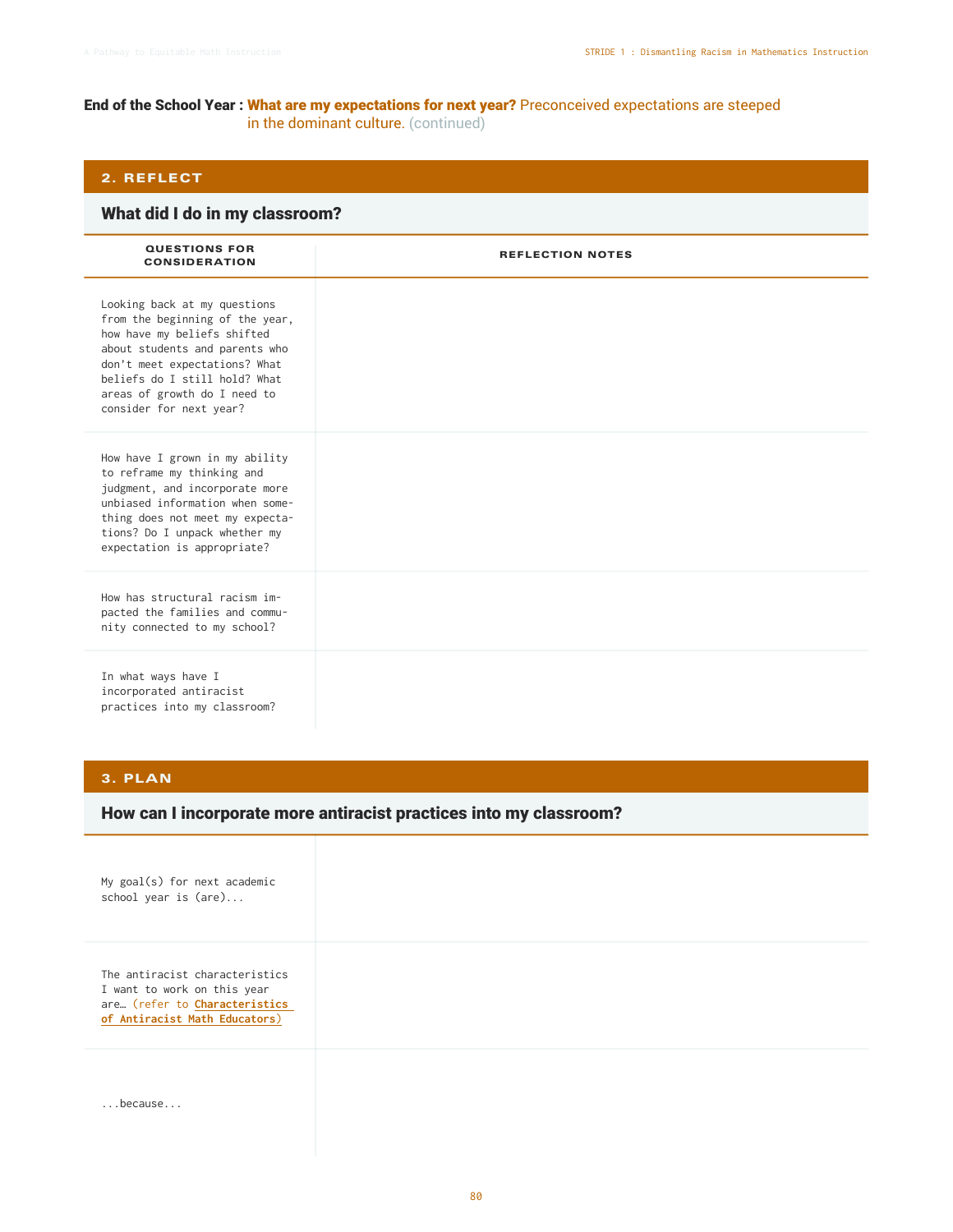#### **End of the School Year : What are my expectations for next year?** Preconceived expectations are steeped in the dominant culture. (continued)

| <b>4. ACT WITH ACCOUNTABILITY</b>                                   |                |
|---------------------------------------------------------------------|----------------|
| How will I carry out my plan?                                       |                |
| These are the steps I will<br>take to enact my plan:                | 1.<br>2.<br>3. |
| will<br>hold me accountable for this<br>plan in the following ways: |                |

### 5. REFLECT

## Did I critically engage in antiracist work?

| <b>QUESTIONS FOR</b><br><b>CONSIDERATION</b>                                                                    | <b>REFLECTION NOTES</b> |
|-----------------------------------------------------------------------------------------------------------------|-------------------------|
| What helped or hindered me in<br>carrying out my plan?                                                          |                         |
| In what ways can I continue<br>this work next month, even as<br>I shift my antiracist praxis<br>to a new focus? |                         |
| How did engaging in antiracist<br>work help my students succeed?                                                |                         |